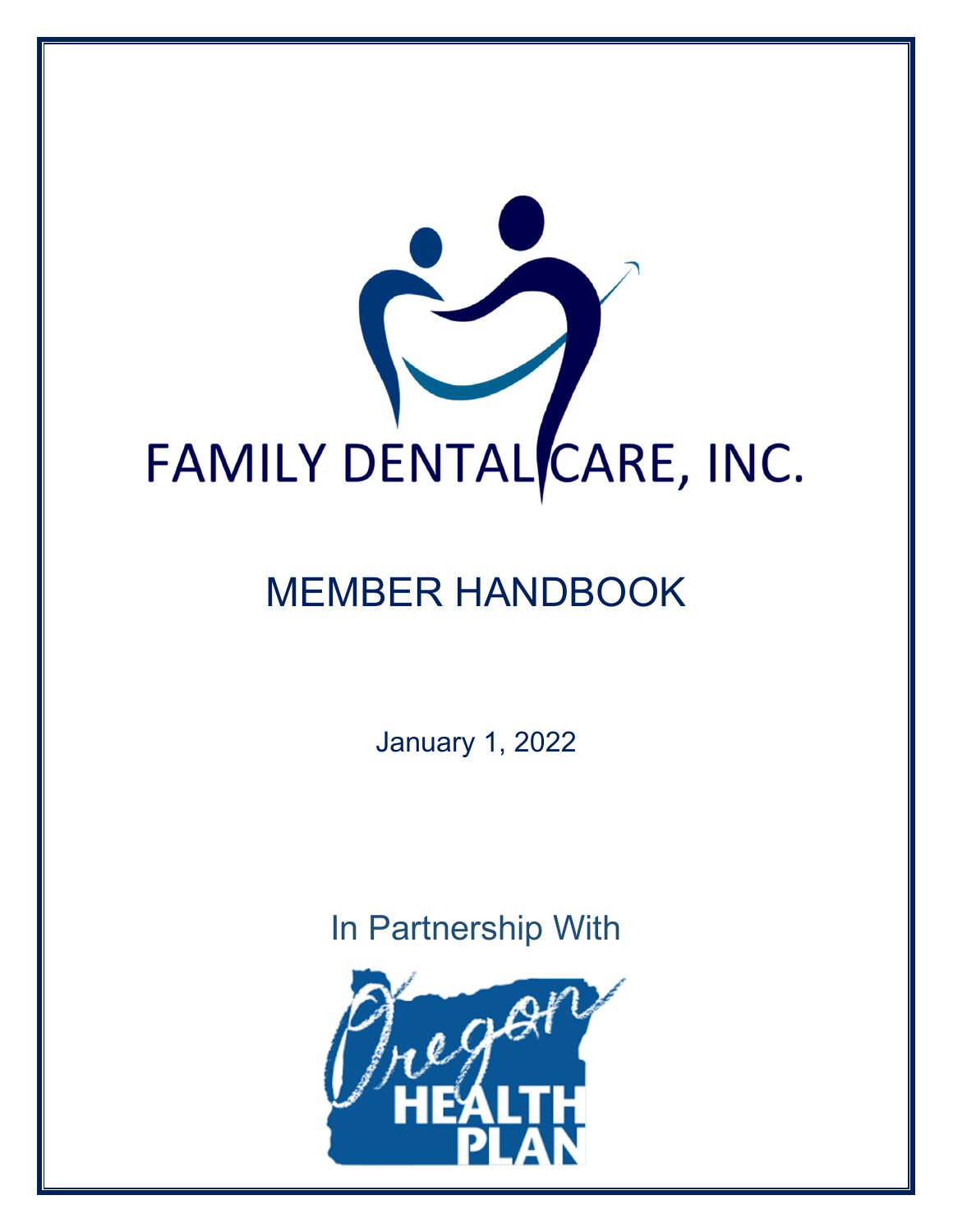# **WELCOME**

**Family Dental Care, Inc.** is glad you have become a member of our plan. We want you to know about your benefits and services. Knowing how to use them is key to getting the best care possible.

If you need help or have questions, call Customer Service at (503) 644-2663, or toll free at (888) 350-0996 (TTY) 711.

Do you have trouble speaking or understanding English? Do you need a sign language interpreter? You have a right to interpretation and the services are free.

# **NON-DISCRIMINATION POLICY**

We must follow state and federal civil rights laws. We cannot treat people unfairly in any of our programs or activities because of a person's:

- 
- Age National **Origin**
- Color Race
- Disability Religion
- **Gender Identity**
- Marital **Status**
- 
- 
- 
- Sex
- Sexual **Orientation**

Everyone has the right to enter, exit and use buildings and services. They also have the right to get information in a way they understand.

We will make reasonable changes to policies, practices and procedures by talking with you about your needs.

To report concerns or to get more information, please contact us in one of these ways: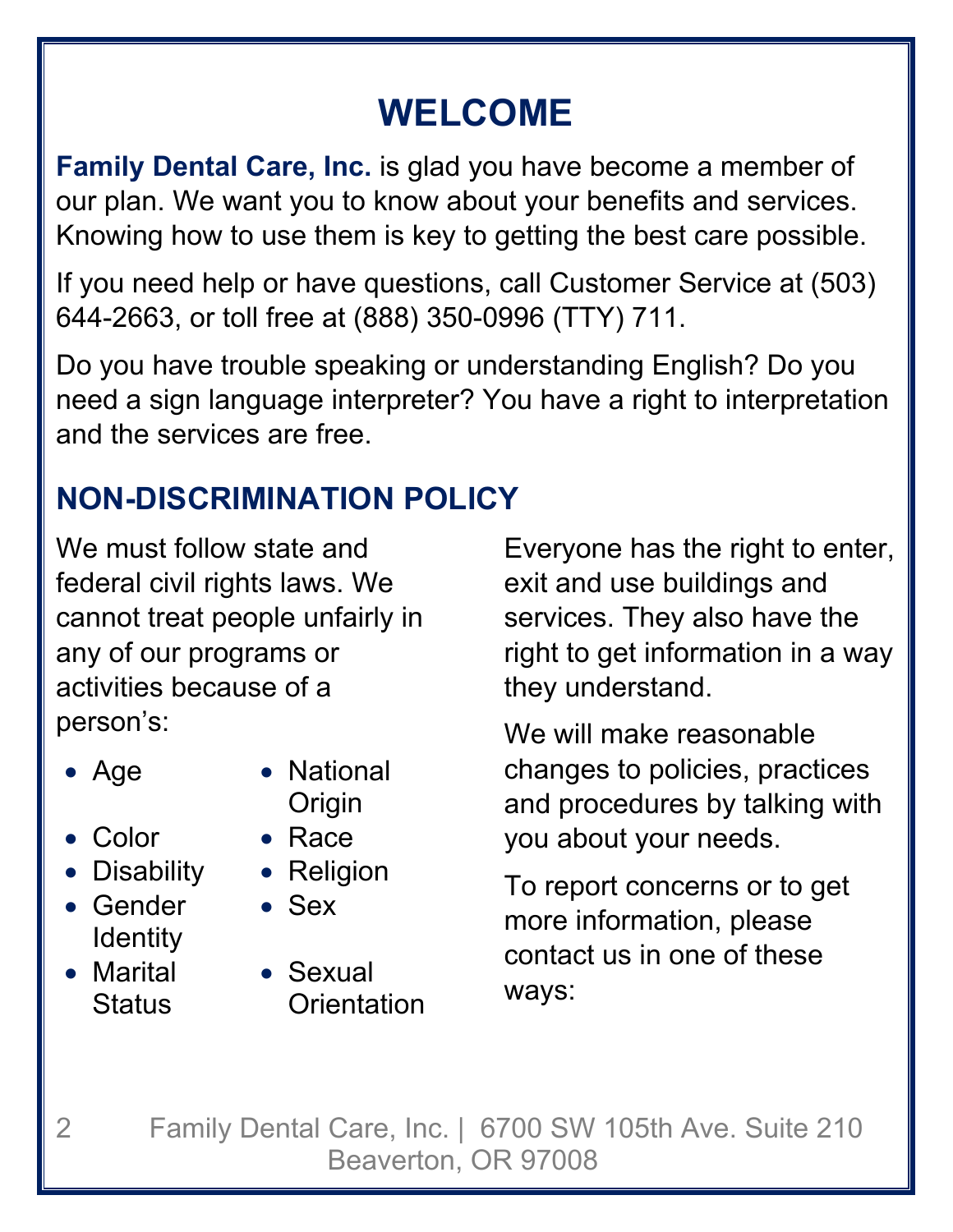- Web: https://www.familydentalcare inc.com/dco-members/
- Email: quality@familydentalcareinc. com

# **UNFAIR TREATMENT**

- **Family Dental Care, Inc.** must follow state and federal civil rights laws. We cannot treat people unfairly in any of our programs or activities for any reason. Some of these reasons are a person's:
	- Age
	- Color
	- Disability
	- Gender **Identity**
	- Marital status

'Contact Us' section of our website.

- National origin
- Race
- Religion
- $\bullet$  Sex
- Sexual orientation

If you think we or a dentist has treated you unfairly, please tell us.

Contact our Compliance Officer by mail, phone, fax, or email. Do

also make a complaint by sending us a secure email using the

not send any Personal Health Information (PHI) by email. If you or

your representative need help filing call Customer Service. You can

- Phone: (503) 644-2663 or Toll free at (888) 350-0996
- Mail: Family Dental Care, Inc., 6700 SW 105<sup>th</sup> Ave, Suite 210, Beaverton, OR 97008

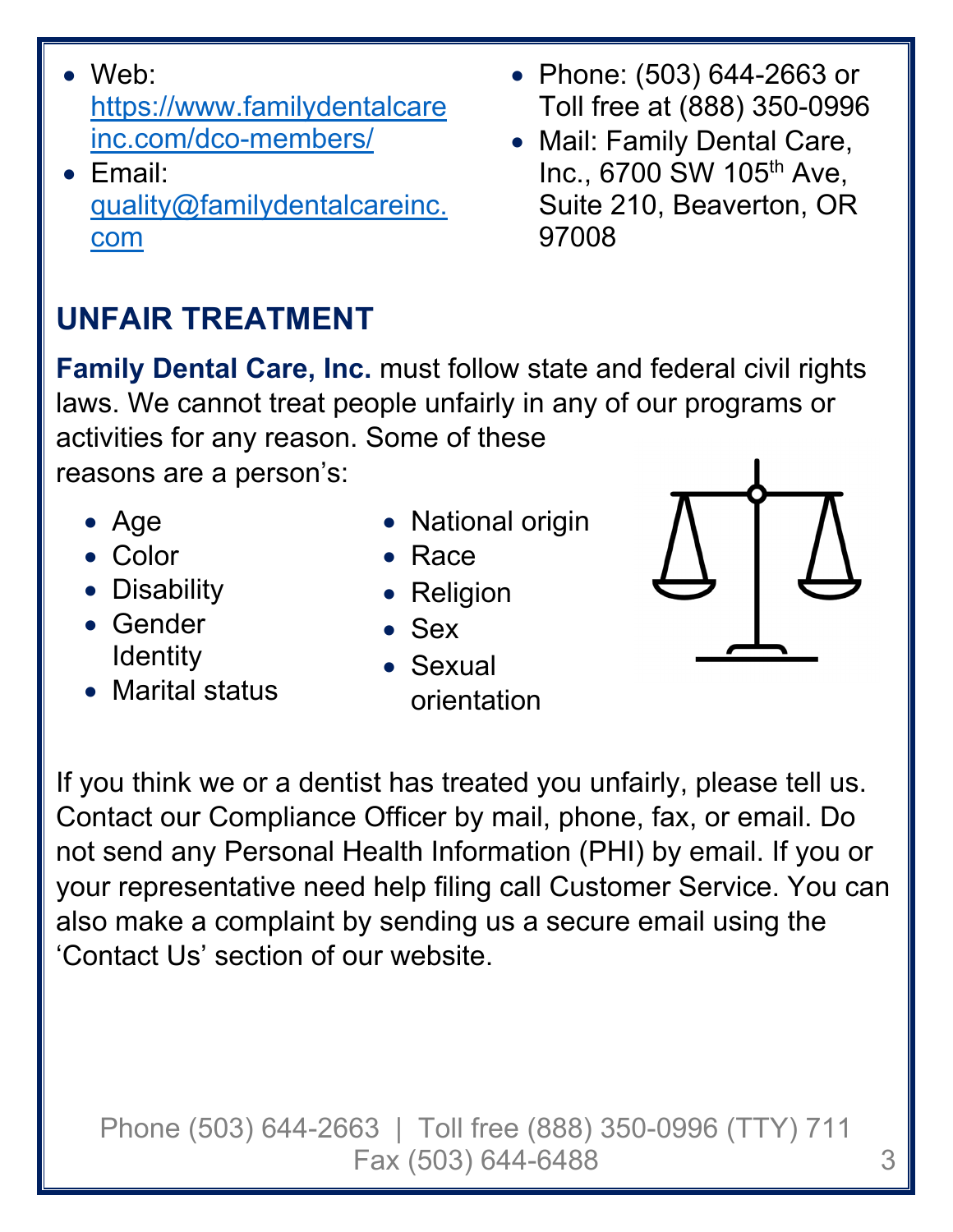• Mailing address:

**Family Dental Care, Inc**. 6700 SW 105th Ave Suite 210 Beaverton, OR 97008



- Call: (888) 350-0996 (TTY) 711
- Fax: (503) 644-6488
- Email: quality@familydentalcareinc.com
- Secure Web Messaging: https://www.familydentalcareinc.com/contact/

You also have a right to file a civil rights complaint. Contact the U.S. Department of Health and Human Services, Office for Civil Rights at:

• Mailing address:

U.S. Department of Health and Human Services 200 Independence Avenue SW Room 509F HHI Bldg. Washington, D.C. 20201



U.S.Department of Heath and Human Services

- Call: Toll-free (800) 368-1019
- TDD (800) 537-7697
- Email: OCRComplaint@hhs.gov
- Online: https://ocrportal.hhs.gov/ocr/smartscreen/main.jsf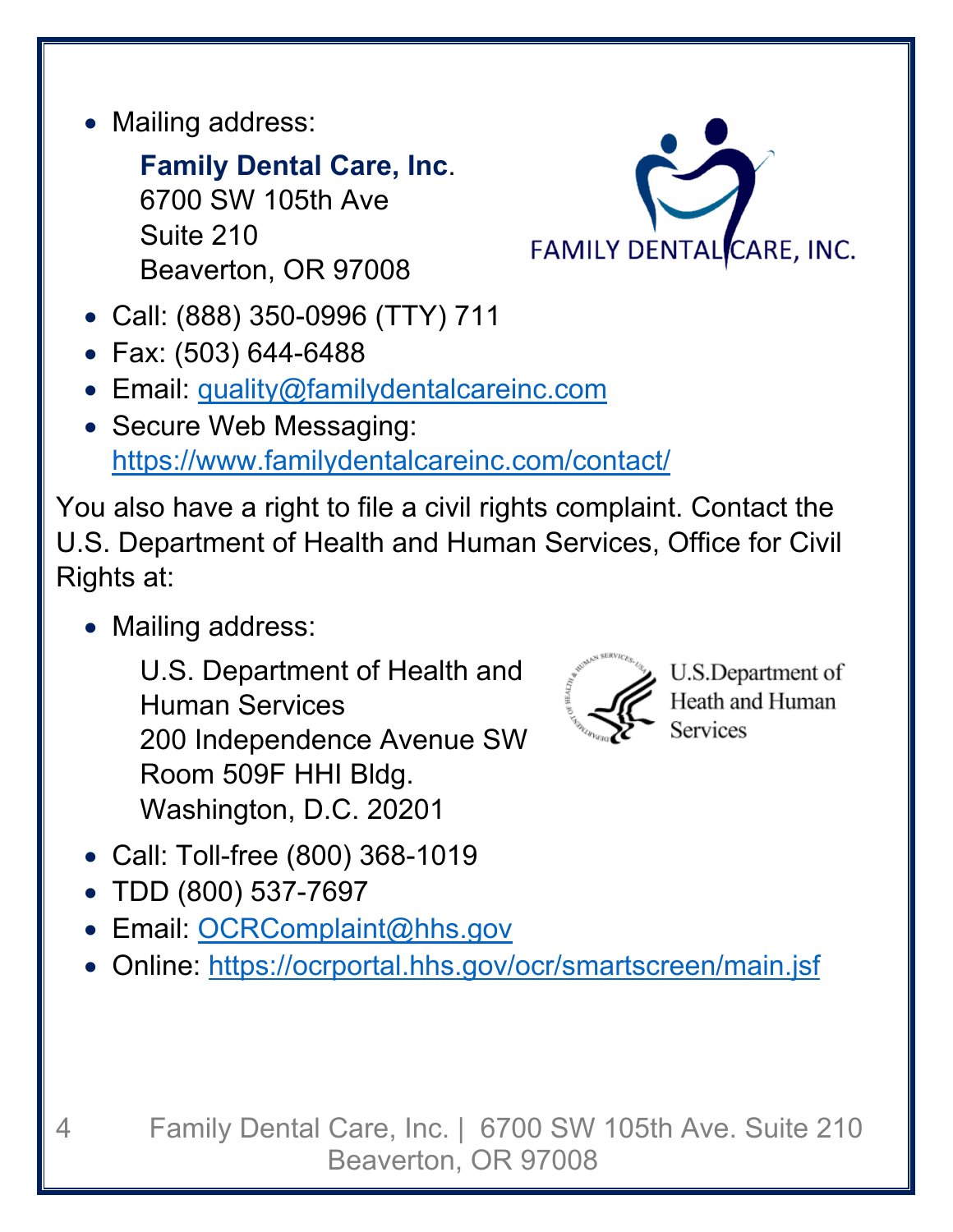Or contact the Oregon Office for Civil Rights Office of Equity and Inclusion at:

• Mailing address:

Office for Civil Rights Office of Equity and Inclusion 421 SW Oak, Suite 750 Portland, Oregon 97204

- Call: Toll-free (844) 882-7889 (TTY) 711
- Email: OHA.PublicCivilRights@state.or.us
- Online: www.oregon.gov/OHA/OEI

Or contact the Oregon Bureau of Labor and Industries at:

• Mailing address:

Oregon Bureau of Labor and **Industries** 800 NE Oregon Street, Suite 1045 Portland, Oregon 97232

- Call: (971) 673-0764 (TTY) 711
- Email: crdemail@boli.state.or.us
- Online: https://www.oregon.gov/boli/civil-rights

More information on OHA 2993C, Non-discrimination Policy here: https://sharedsystems.dhsoha.state.or.us/DHSForms/Served/le299 3c.pdf.





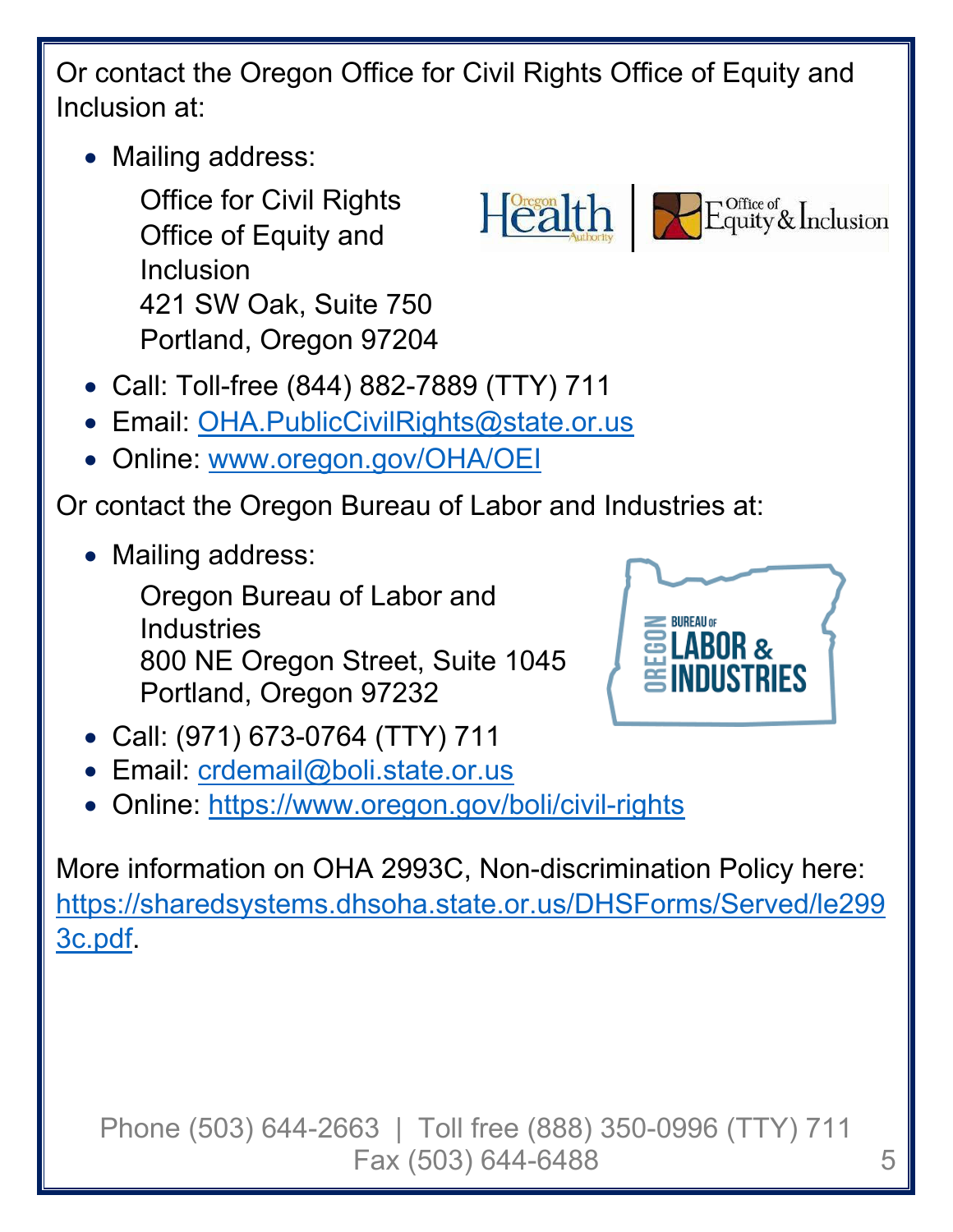# **LANGUAGE ACCESS STATEMENT**

ENGLISH

You can get this document in other languages, large print, braille or a format you prefer. You can also ask for an interpreter. This help is free.

Program/contact: Family Dental Care, Inc. Customer Service Phone: 503-644-6223 / 888-350-0996

Email: quality@familydentalcareinc.com

We accept all relay calls or you can dial 711.

SPANISH / ESPAÑOL

Puede obtener este documento en otros idiomas, en letra grande, braille o un formato que prefiera. También puede solicitar un intérprete. Esta ayuda es gratuita.

Programa/contacto: Family Dental Care, Inc. Customer Service Teléfono: 503-644-6223 / 888-350-0996

Correo electrónico: quality@familydentalcareinc.com

Aceptamos llamadas de retransmisión o puede llamar al 711.

VIETNAMESE / TIẾNG VIỆT

Bạn có thể lấy tài liệu này bằng các ngôn ngữ khác, bản in lớn, chữ nổi hoặc định dạng bạn thích. Bạn cũng có thể yêu cầu thông dịch viên. Trợ giúp này là miễn phí.

Chương trình/liên lạc:

Family Dental Care, Inc. Customer Service

Số điện thoại: 503-644-6223 / 888-350-0996

Email: quality@familydentalcareinc.com

Chúng tôi chấp nhận tất cả các cuộc gọi chuyển tiếp hoặc quý vị có thể bấm số 711.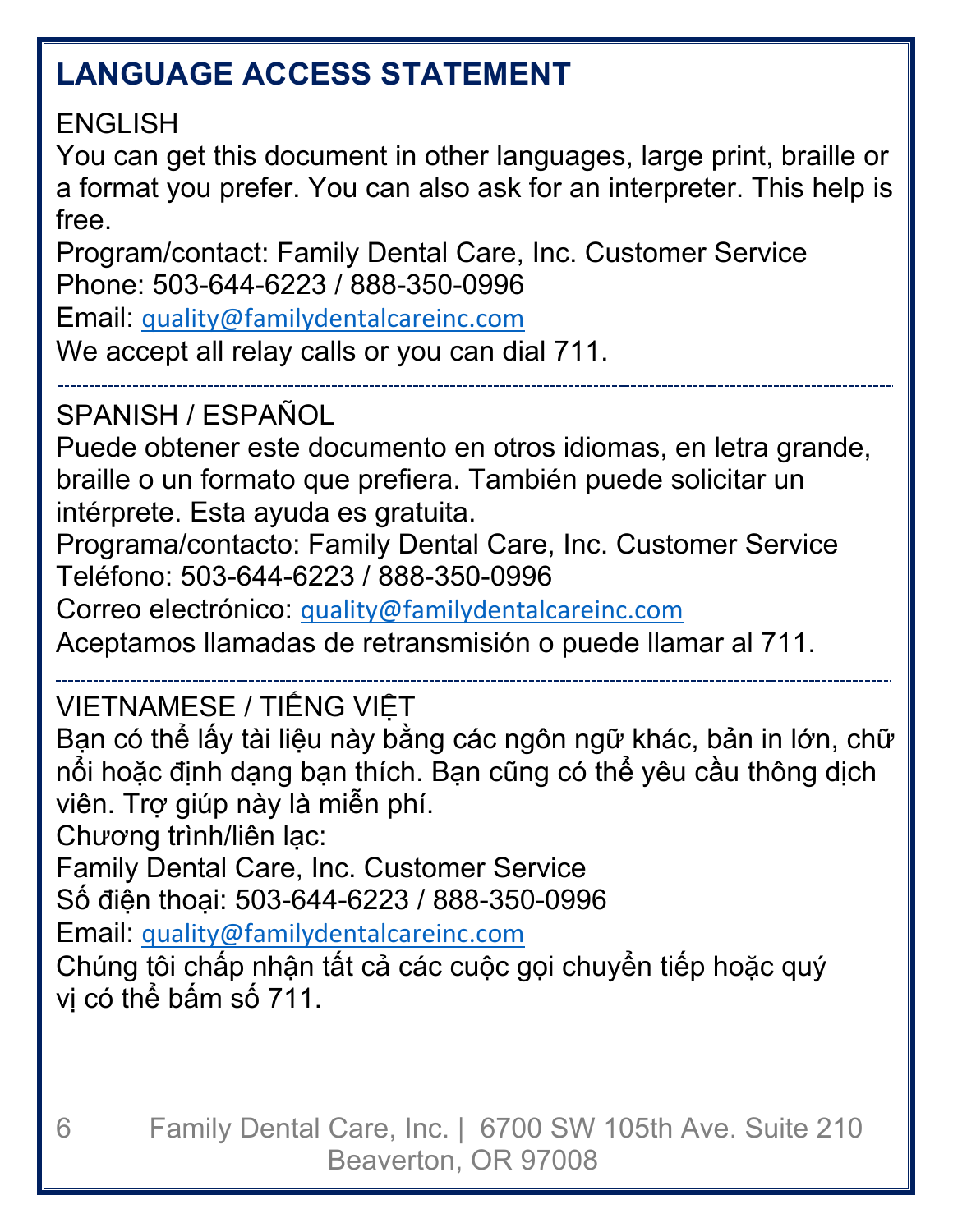Phone (503) 644-2663 | Toll free (888) 350-0996 (TTY) 711 Fax (503) 644-6488 7 RUSSIAN / РУССКИ Вы можете получить этот документ на других языках, крупным шрифтом, шрифтом Брайля или в другом формате. Вы также можете попросить переводчика. Эта помощь бесплатна. Название программы и контактное лицо: Family Dental Care, Inc. Customer Service Телефон: 503-644-6223 / 888-350-0996 Эл. почта: quality@familydentalcareinc.com Мы отвечаем на любые вызовы по линии трансляционной связи; кроме того, вы можете набрать номер 711. اللغة العربية / ARABIC يمكنك الحصول على هذا المستند بلغات أخرى ، أو بحروف كبيرة ، أو بطريقة برايل ، أو .بالتنسيق الذي تفضله .يمكنك ً أيضا طلب مترجم .هذه المساعدة مجانية Family Dental Care, Inc. Customer Service الاتصال /البرنامج: :هاتف888-350-0996 / 503-644-6223 البريد الإلكتروني )الإيميل : ( quality@familydentalcareinc.com نستقبل جميع المكالمات الهاتفية المعمولة بواسطة خدمات الاتصال المكتوب (calls relay (أو يمكنكم الاتصال بالرقم .711 BURMESE / ဴမန္မာ ဴ ȫ ဤစာတမးကုအခြားဘာသာစကားများ၊ ပုနှပစာလုးကြးများ၊ မျကမမြငစာ  $\overline{a}$ ် (သု့) သငကြုကနှစသကသောပုစဖြင့ရနုငသည။ စကားပြနတစ ဉး  $\overline{\phantom{a}}$ ် ကုံသင်တောင်းနိုင်သည်။ ဤအကူအညီသည်အခမ့ဖြစ်သည်။  $\ddot{\phantom{a}}$  $\frac{1}{2}$ ် ်  $\overline{a}$ ီ အစီအစဥ္/အဆက္အသၾယ္ - Family Dental Care, Inc. Customer **Service** ဖုန္းနံပၝတ္ - 503-644-6223 / 888-350-0996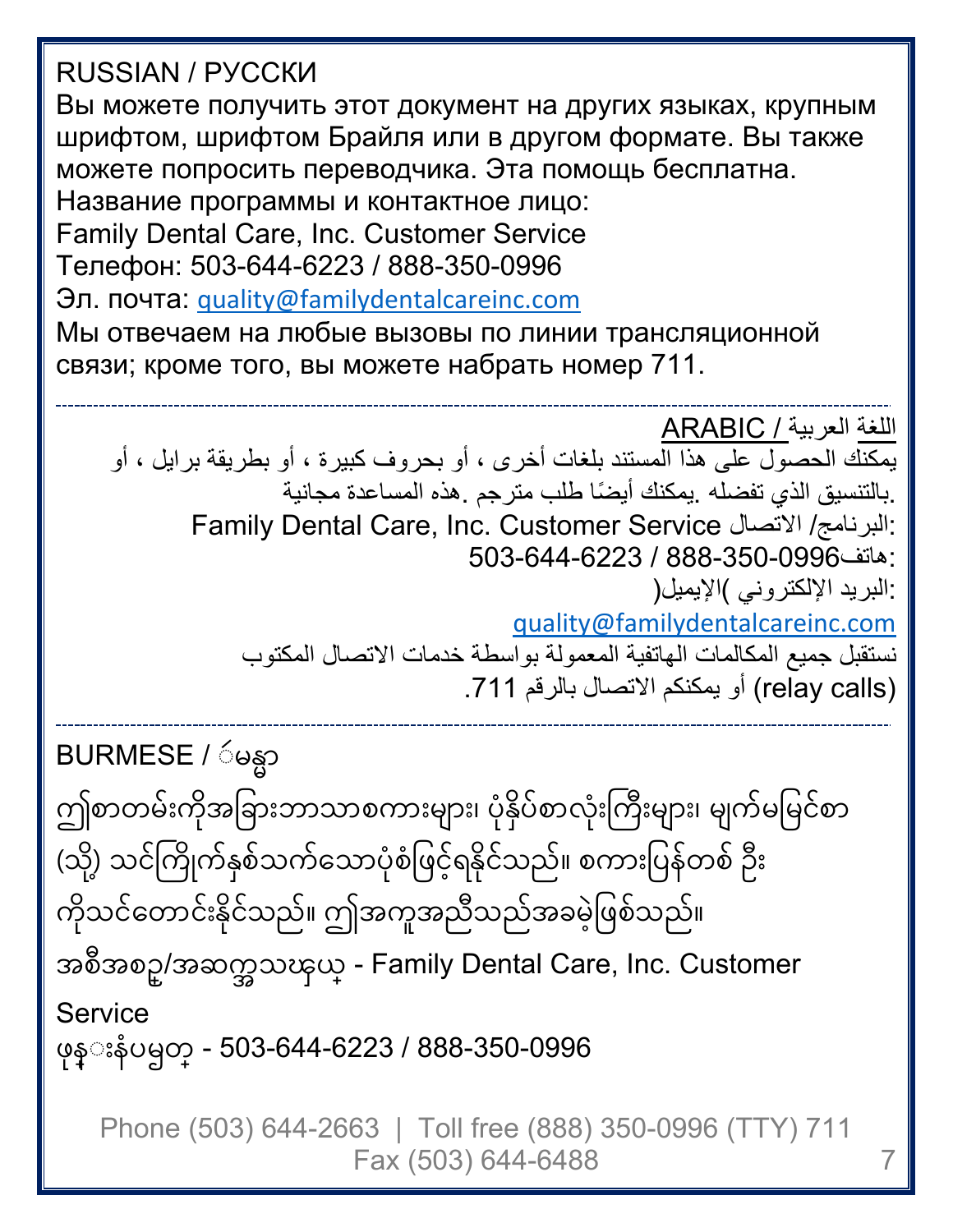အိႆးေမးလ္ - <u>quality@familydentalcareinc.com</u> ီ

တဆင့္ဆက္သၾယ္သည့္ ဖုန္းေခၞဆုမႁမား အားလ္ုးကု က႗ႎ္ုပ္တုႚ ္ ǻ ǽ လက္ခံပၝသည္။ သိုႚမဟုတ္ 711 ကို သင္ဆက္ဓိုင္ပၝသည္။ ǽ

SIMPLIFIED CHINESE / 简体中文

您可以获得其他语言版本的文档、大字体、盲文或您喜欢的格式。

您也可以要求翻译。 该帮助是免费的。

计划/联系人: Family Dental Care, Inc. Customer Service

电话: 503-644-6223 / 888-350-0996

电子邮箱: quality@familydentalcareinc.com

我们会接听所有转接电话,或者您可以拨打 711。

TRADITIONAL CHINESE / 繁體中文 您可以獲得其他語言版本的文檔、大字體、盲文或您喜歡的格式。 您也可以要求翻譯。 該幫助是免費的。 計畫/連絡人:Family Dental Care, Inc. Customer Service 電話: 503-644-6223 / 888-350-0996 電郵:quality@familydentalcareinc.com 我們會接聽所有傳譯電話,或者您可以撥打 711。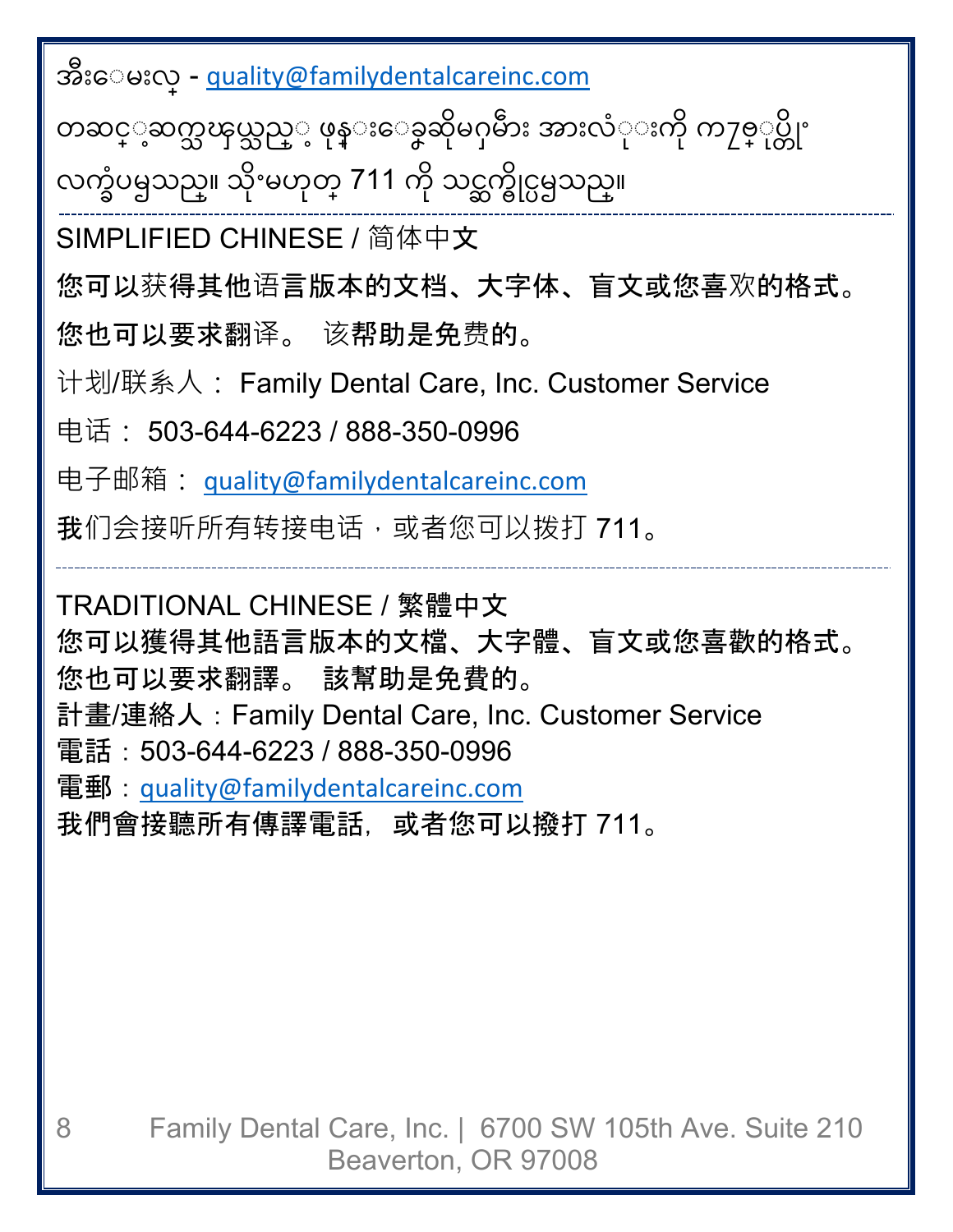### **Table of Contents**

| <b>CULTURAL SENSITIVITY </b>                              | 36 |
|-----------------------------------------------------------|----|
|                                                           |    |
|                                                           |    |
|                                                           |    |
|                                                           |    |
|                                                           |    |
| WHAT TO DO IF YOU ARE NEW TO FAMILY DENTAL CARE, INC.  44 |    |
|                                                           |    |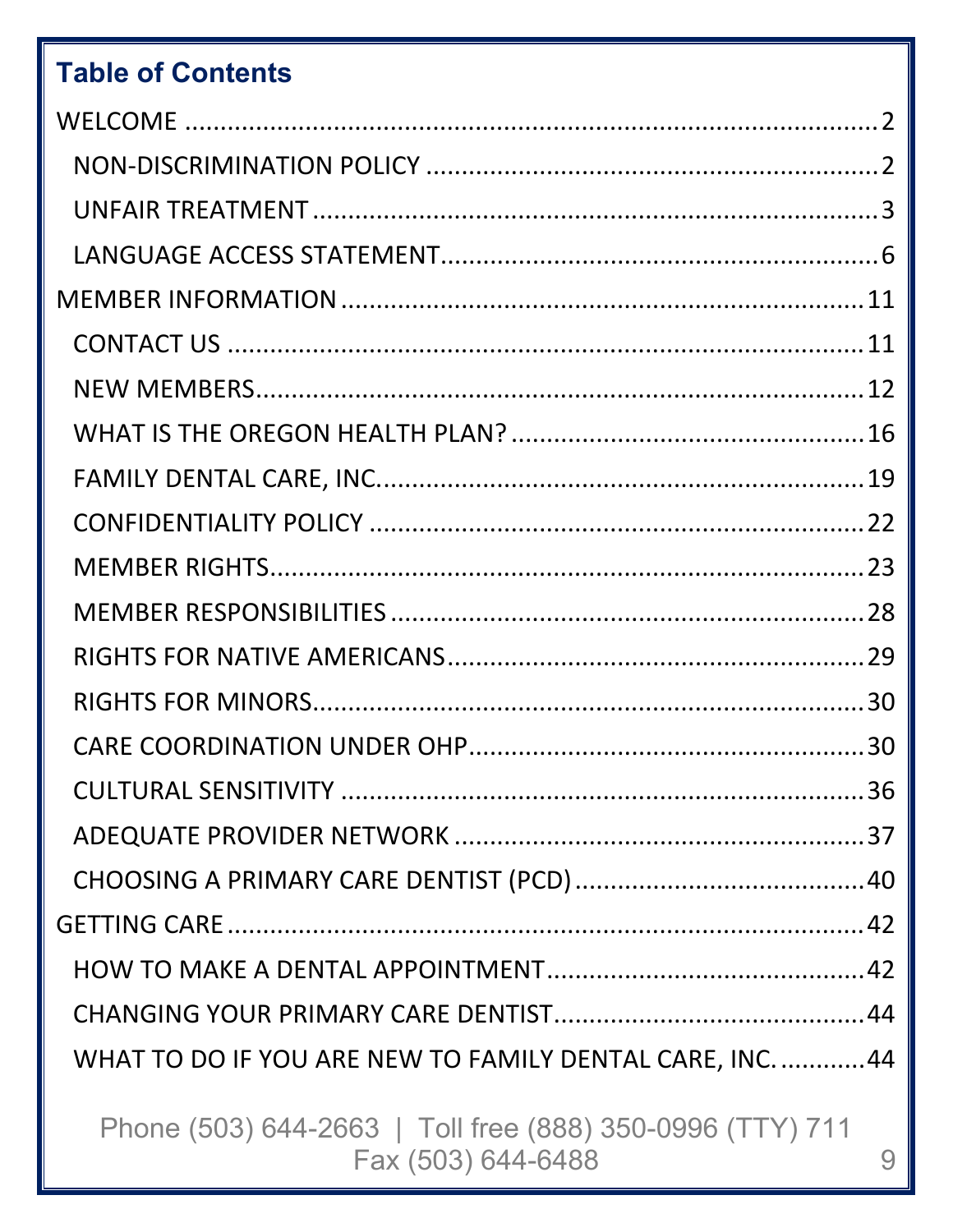| Urgent Dental Care  Error! Bookmark not defined. |  |
|--------------------------------------------------|--|
| OHP BILLING AND COVERED/NONCOVERED BENEFITS58    |  |
|                                                  |  |
|                                                  |  |
|                                                  |  |
|                                                  |  |
|                                                  |  |
|                                                  |  |
|                                                  |  |
|                                                  |  |
|                                                  |  |
|                                                  |  |
|                                                  |  |
|                                                  |  |
|                                                  |  |
|                                                  |  |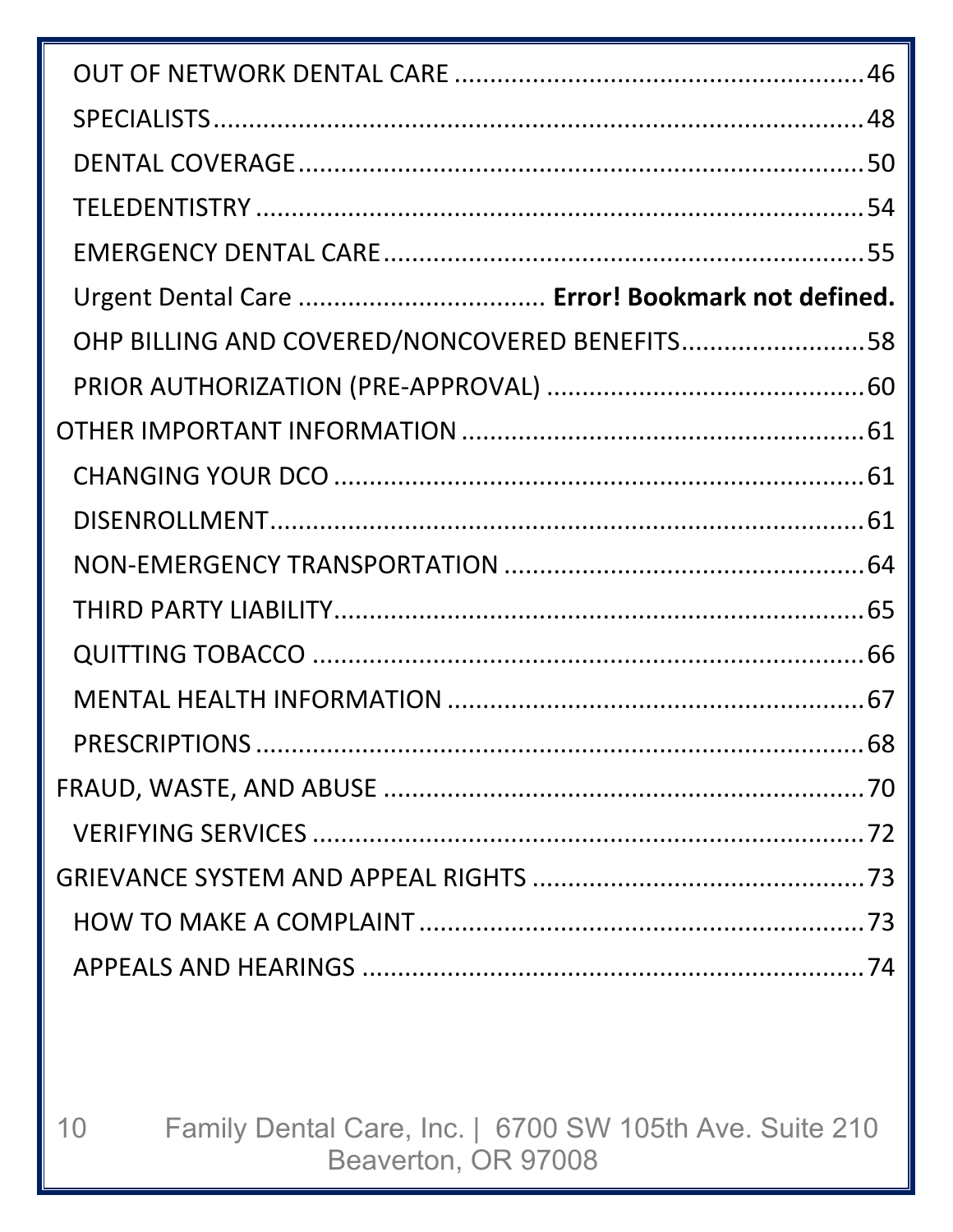# **MEMBER INFORMATION**

# **CONTACT US**

Our office is open Monday through Friday each week. It opens at 9:00 a.m. and closes at 5:00 p.m. each day. The **Family Dental Care, Inc.** office is closed on the following holidays:

- New Year's Day
- Memorial Day
- Fourth of July
- Labor Day

You can reach Customer Service by phone, fax, mail, or email.

- Phone at (503) 644-2663
- Toll free at (888) 350-0996
- Hearing impaired (TTY) 711
- Fax at (503) 644-6488
- Mailing address is:

**Family Dental Care, Inc.**  6700 SW 105th Ave Suite 210 Beaverton, OR 97008

• website at: https://www.familydentalcareinc.com/

**Family Dental Care, Inc.** Member Handbook is available in other formats. You, or someone helping you, can request a free member handbook in large print or another format. It can be requested in a different language. We provide these services at no cost to you.

- Thanksgiving (Thursday and Friday)
- Christmas

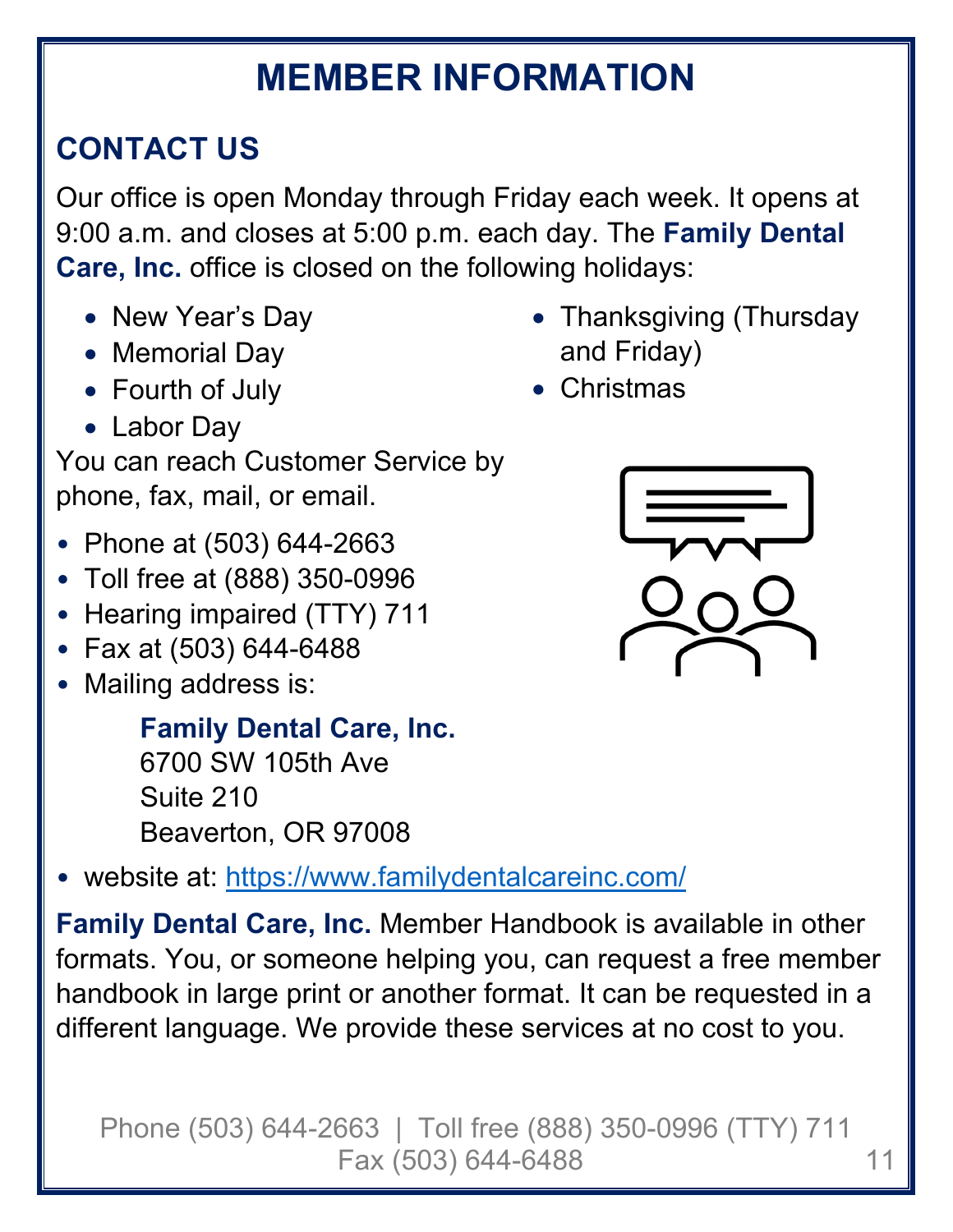Call Customer Service at (503) 644-2663, or toll free at (888) 350- 0996 (TTY) 711. Or email us at quality@familydentalcareinc.com.

# **VIEW, DOWNLOAD, OR PRINT MEMBER HANDBOOK**

Our Member Handbook can be viewed, downloaded, or printed online. You can find and download the Member Handbook on our website. Go to: https://www.familydentalcareinc.com/dcomembers/.

#### **If You Need an Interpreter**

You or your representative can ask for a certified or qualified spoken or sign language interpreter. We can also provide written translations or auxiliary aids and services. These services are provided to you or your representative free of charge.



If you or your representative need an interpreter at your dental visit, tell your provider's office. Tell them what language you need help in. Your provider will contact us to arrange an interpreter.

We provide language and sign language interpreter services free of charge. Auxiliary aids are also provided free of charge. You can request these services by calling Customer Service.

More information on certified Health Care Interpreters can be found at: https://www.oregon.gov/OHA/OEI/Pages/index.aspx.

## **NEW MEMBERS**

**Family Dental Care, Inc.** will send new member materials within 14 days of enrollment. New member materials include a Welcome letter, Member Handbook, Provider Directory and Notice of Non-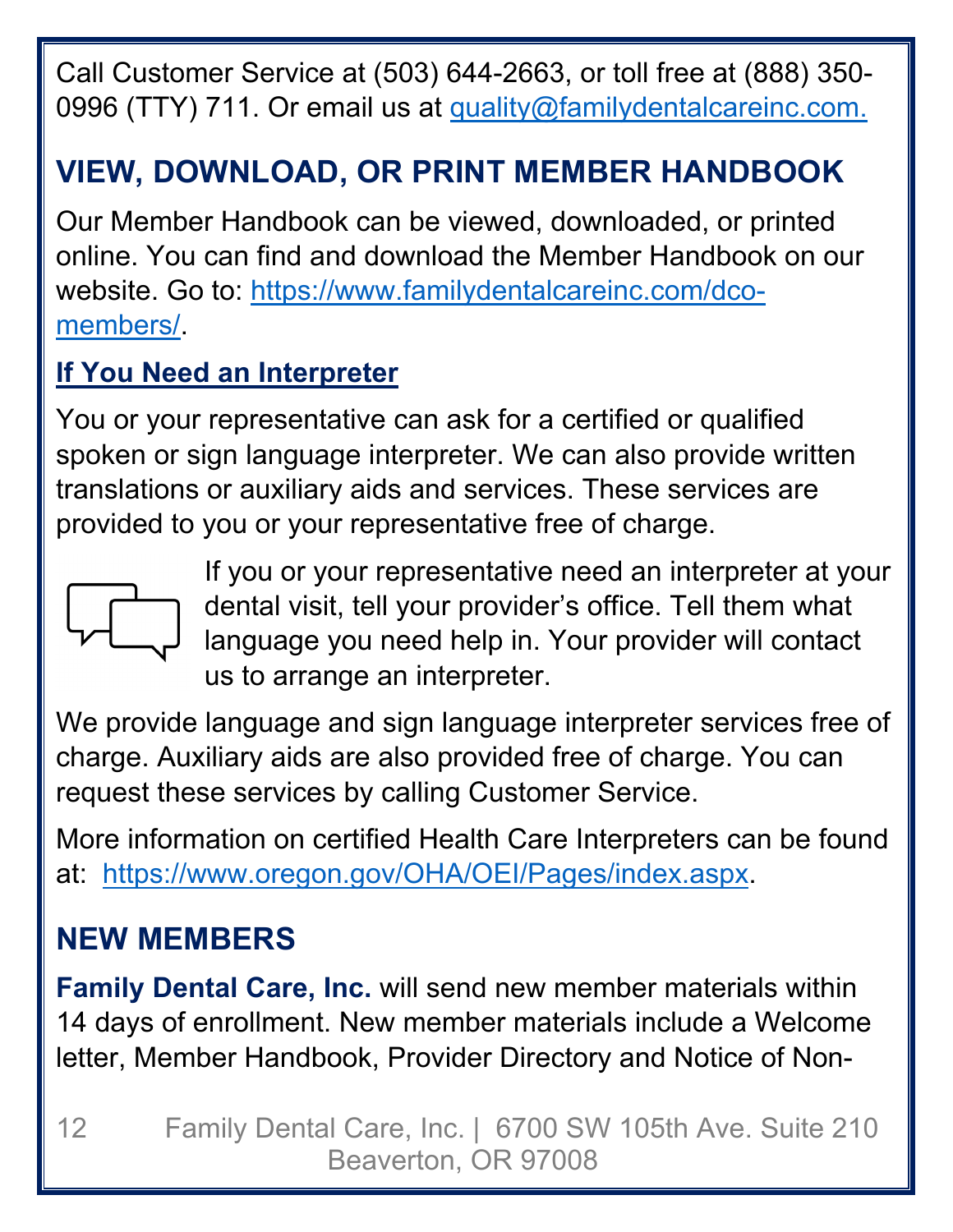Discrimination. It will have directions on how to access and download the Member Handbook.

You can find and download the Member Handbook on our website. Go to: https://www.familydentalcareinc.com/dco-members/. We also include a **Family Dental Care, Inc.** member ID card in the packet for easy reference.

We can help new dental plan members. This includes new Medicare enrollees. If you need dental services within the first 30 days of enrollment, Call Customer Service. (See section 'What to Do if you are New to **Family Dental Care, Inc.**' for more information).

#### **Member Materials**

Member materials include our Member Handbook, and Provider Directory (list). We also have other materials available, such as oral health prevention information. As well as some of our policies and procedures.

If you want materials sent by email, you or someone helping you must give us an okay. To ask for and get member materials electronically call Customer Service at (503) 644-2663 or toll free at (888) 350-0996 (TTY) 711. Let us know which documents you would like emailed to you. Materials requested electronically will be sent within five (5) days of your request.



Download your copy of our Member Handbook. It gives detailed information on how you can get the most out of your dental care. Regardless of the format, copies of the Member Handbook are always 'free of charge'.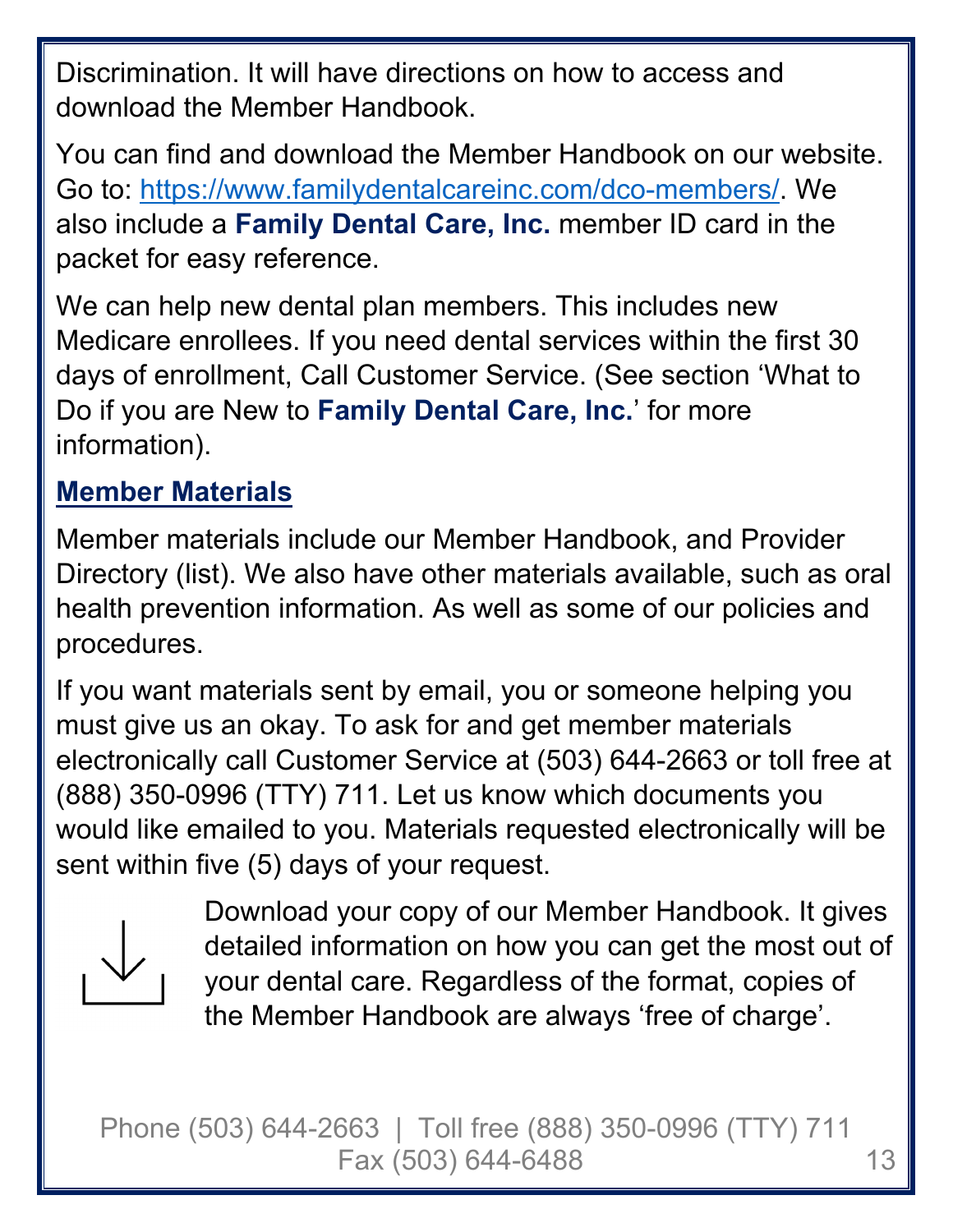### **Right To Use Our Programs and Services**

All members have a right to know about and use our programs and services. The following assistance is available free to you and someone helping you:

- Sign language interpreters
- Qualified and certified spoken language interpreters for other languages
- Member Materials and Written materials in other languages
- Large print
- Audio and other formats

• Braille

And any way that works best for you.

### **Getting The Handbook in Another Format**

You or someone helping you may ask for member materials in the language and format of your choice. Every format will include the same information. Member materials include but are not limited to the Welcome letter, Member Handbook or Provider Directory.

#### **Need A Copy**

Call Customer Service if you need a copy of our Handbook or Provider Directory. These copies are free. They will be sent to you within 5 business days of being asked for. You can also download a copy on our website at https://www.familydentalcareinc.com/dcomembers/.

#### **Handbook Updates**

This handbook is up to date. We review and update it each year. At times changes are made to state and federal laws that effect your benefits. If this happens, we will update the handbook. When that happens, a postcard will be sent to members. It lets you know we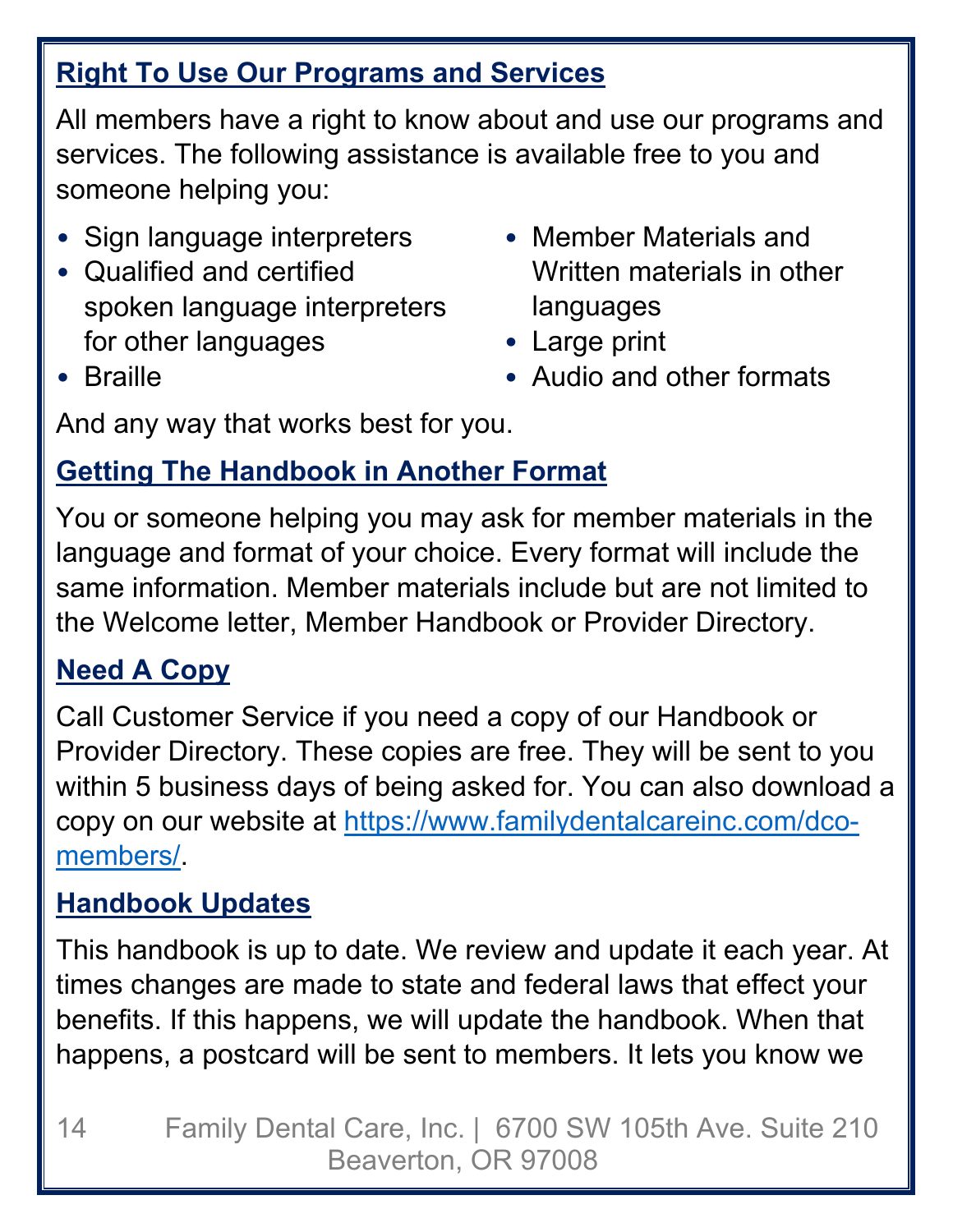have updated our handbook. We will advise you how an updated copy can be requested or found on our website.

### **Changes In Benefits**

Sometimes changes are made to state and federal laws that affect your benefits. If your OHP dental benefits change, we will notify you 30 days before the change takes place. For questions about benefit changes, call Customer Service.

### **Yearly Postcard**

We send a yearly postcard to existing members. It states you have a right to receive another Handbook and/or Provider Directory. Also, how to get them. If you do not receive a postcard, give Customer Service a call. You can also go to our website at https://www.familydentalcareinc.com/ to find these materials.

#### **Health Risk Screening**

Within 90 days (or sooner) of becoming a member, you will receive an oral health risk screening form to complete. Your answers help us get you the best dental care. You may complete the screening by



mail, fax or over the phone. If you do not complete the screening and return it, we will give you a call.

We will share the information from the screening with your PCD. Getting you the right care at the right time is important. A completed screening helps us do just that. In addition, with your permission we can share (as applicable) the screening with the State, your other MCEs or providers.

If your condition changes, we will want to get an updated screening. If you are newly diagnosed as a diabetic or enter a long-term care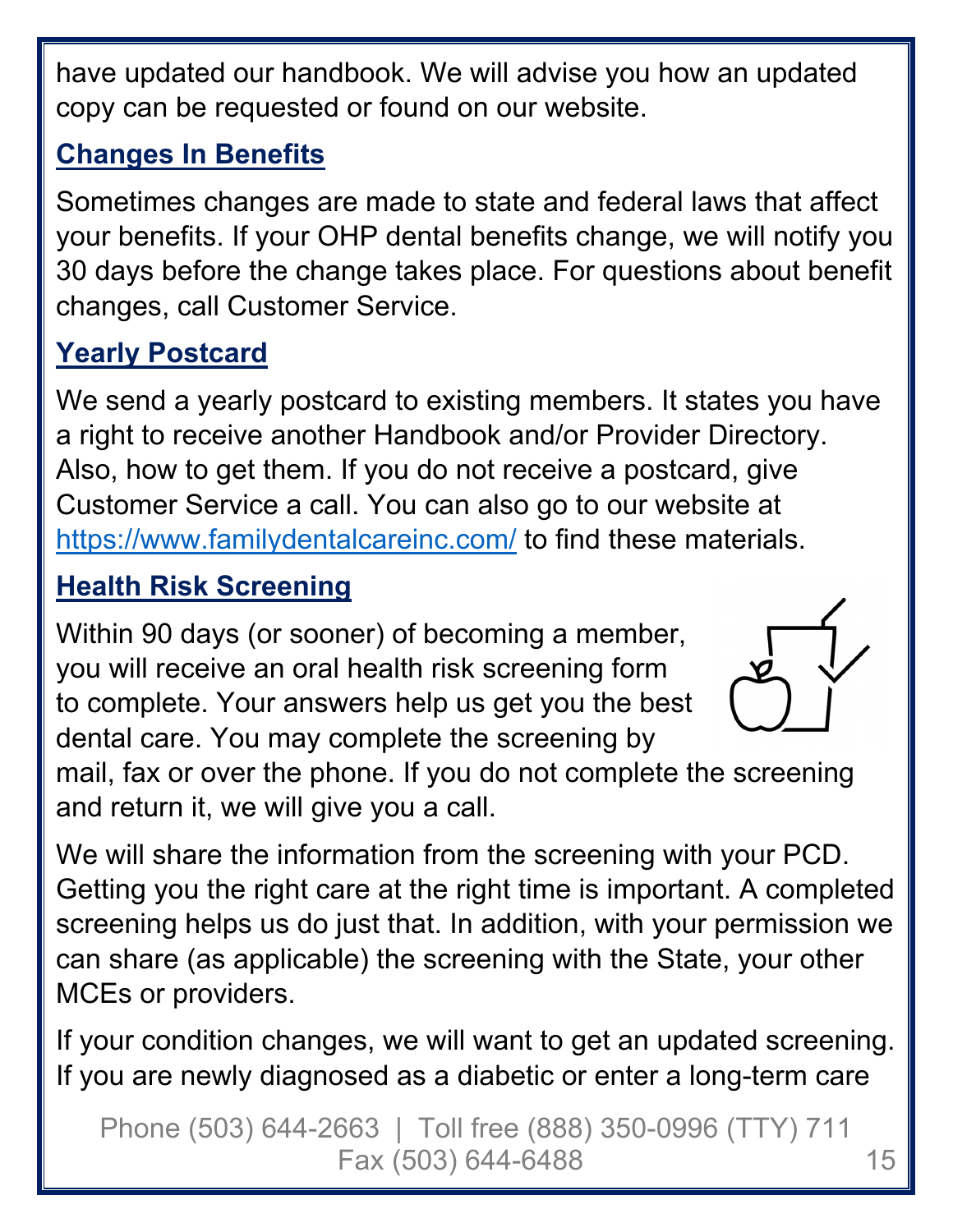facility are some examples. Let us know if these changes happen. Your health, including oral health can change over time. An annual update of your screening will help us keep up to date on your oral health needs.

# **WHAT IS THE OREGON HEALTH PLAN?**

The Oregon Health Plan (OHP) pays health care costs for lowincome Oregonians. The State of Oregon and federal Medicaid program pay for this program. OHP covers services such as doctor visits, hospital, dental, and mental health care. It covers addiction services related to tobacco, alcohol, and drugs. It can also help with free rides to covered health care services.

### **Oregon Health Plan**

**Family Dental Care, Inc.** wants you to know how to use your OHP benefits. The Oregon Health Authority (OHA) will send you an OHP enrollment Cover letter. The letter will give you:



- Your OHP identification (ID) number
- Benefit package,
- Your assigned managed care organizations (MCO).

OHA also provides each person an OHP ID card. If you did not get a letter or ID card. Or need a replacement call OHP Client Services at (800) 273-0557 (TTY) 711.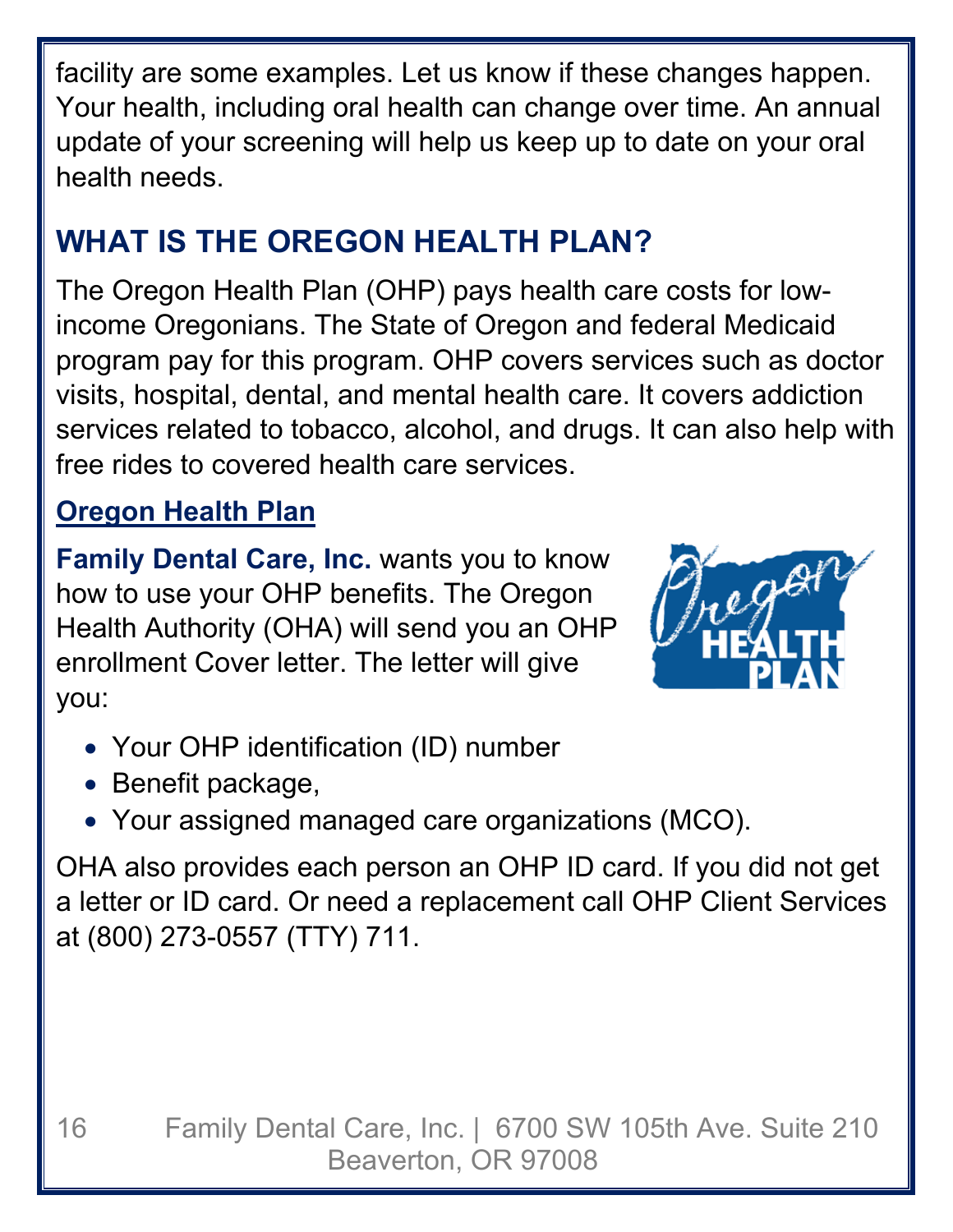#### **Change of Contact Info**

If you move or change your phone number, you need to call:

- OHP Customer Service at (800) 699-9075, or TTY at (800) 735-2900
- Call **Family Dental Care, Inc.** Customer Service
- Call your PCD office

Call OHP Customer Service immediately if you move out of the **Family Dental Care, Inc.** service area (Clackamas, Multnomah or Washington counties). You can also update your contact information online at https://one.oregon.gov/.

#### **Managed Care Organization or Fee For Service**

OHP members may be assigned by the state to a managed care entity (MCE). Examples of MCEs are coordinated care organizations (CCOs) and dental care organizations (DCOs). When you enroll in OHP you may be able to select a CCO or DCO. If you do not select a CCO or DCO the state may choose one for you.

Some OHP members are not enrolled in a CCO or DCO for certain reasons. For these OHP members the state will be the payer. This is called 'fee for service' (FFS) or being on an 'open card'.

Sometimes an OHP member may be on open card for medical but assigned to a DCO for dental. Check your OHA coverage letter or ID card to find out.

#### **Managed Care**

A CCO is a network of all types of providers in your community. The CCO network of providers works together to keep OHP members healthy. It includes providers from physical, behavioral,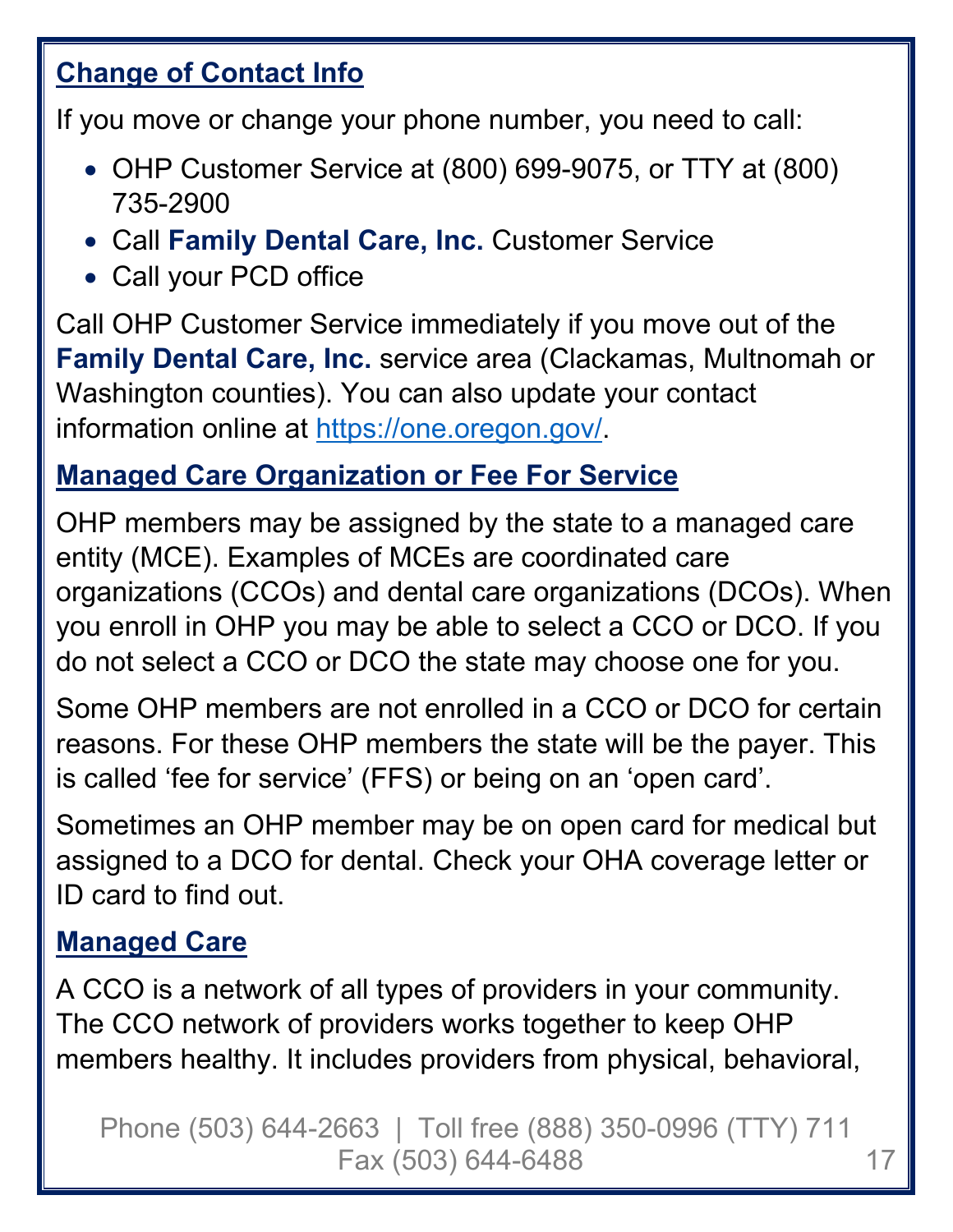and dental health. CCOs focus on prevention and helping members manage chronic conditions, like diabetes.

A DCO is a managed care dental plan. **Family Dental Care, Inc.** is a DCO. We and our providers work together helping you, and others, to stay healthy.

Both CCOs and DCOs contract with the OHA. OHA pays CCOs and DCOs to give members the healthcare services they need.

Community Advisory Council (CAC) – CCOs have Community Advisory Council (CAC). You can find out more information about CACs by asking OHA or your CCO.

### **Member ID Number**

**Family Dental Care, Inc.** and our dentists use your OHP ID number when checking eligibility.

 $\triangleright$  It is important to take your OHP ID card with you to your dental appointments.

#### **OHP Member Handbook**

There is also an OHP Member handbook. You can find it and/or download it online at:

https://sharedsystems.dhsoha.state.or.us/DHSForms/Served/he903 5.pdf. It contains more helpful information that may not be in our handbook.

Need a copy of it in an alternate format? Call OHP Customer Service at (800) 699-9075 toll-free (TTY) 711.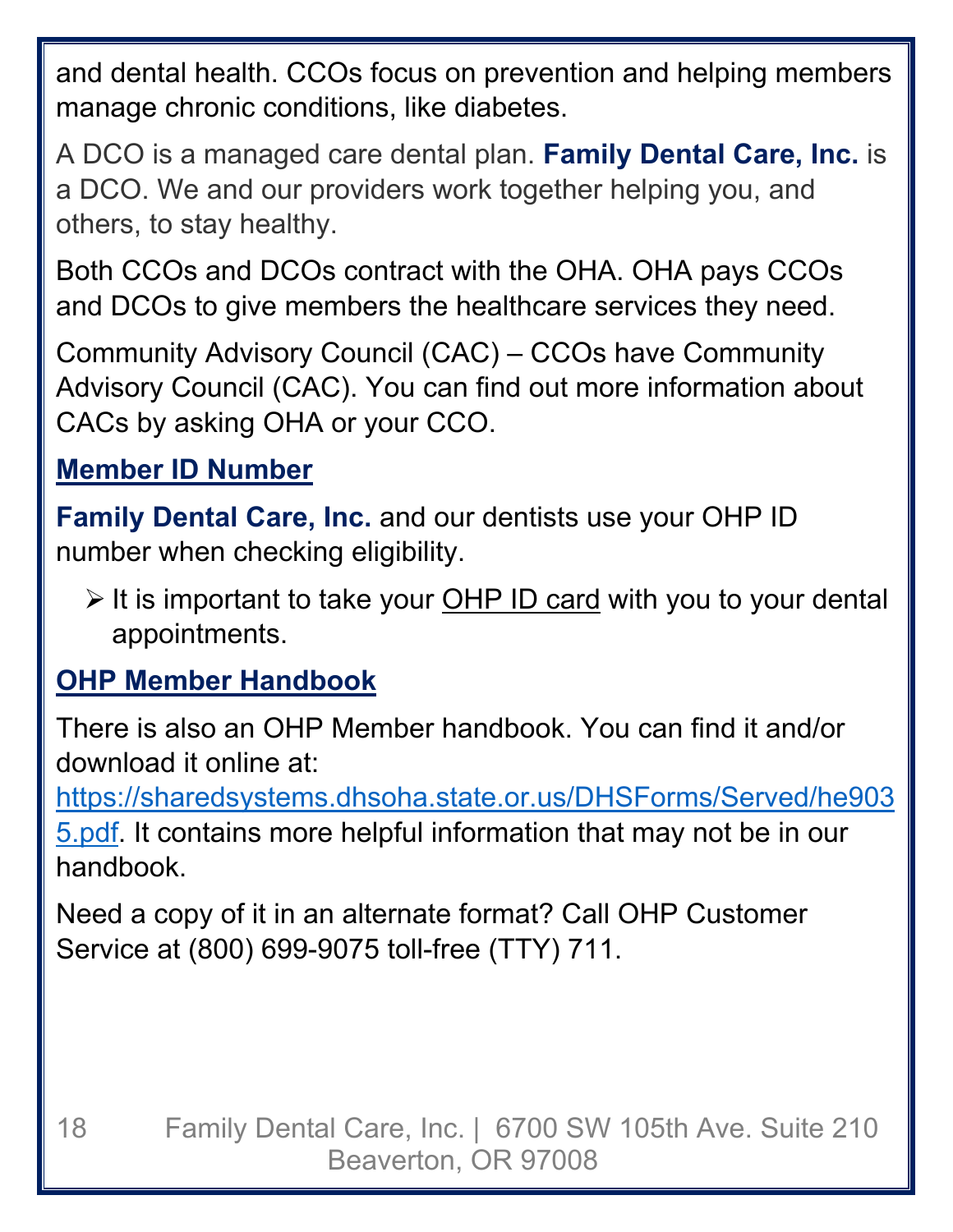# **FAMILY DENTAL CARE, INC.**



As a dental care organization (DCO) we are contracted with OHA to provide dental care to OHP members. **Family Dental Care, Inc.** is privately

owned. It serves our members with a blended provider network. This means our network is made up of several staff affiliated clinics. Some community dental providers participate too. Our service areas include Clackamas, Multnomah, and Washington counties.

#### **Provider Incentives**

We may pay dentists in different ways to improve how you receive care and to encourage dentists to focus on improving your overall health. Members have a right to ask for information about dental payment arrangements. Dentist payments or incentives will not impact member's access to benefits or care.

Would you like information on **Family Dental Care, Inc.**  organizational structure? Or about provider incentives? Just call Customer Service. We will provide the information within 5 business days of the request.



#### **Customer Service**

**Family Dental Care, Inc.** Customer Service is here to help. They are happy to answer questions about our DCO. Please call if you have questions about:

- Dental services that are covered.
- How to use preventive dental services.
- How to choose a Primary Care Dentist (PCD) or where to get services.
- How to see a specialist.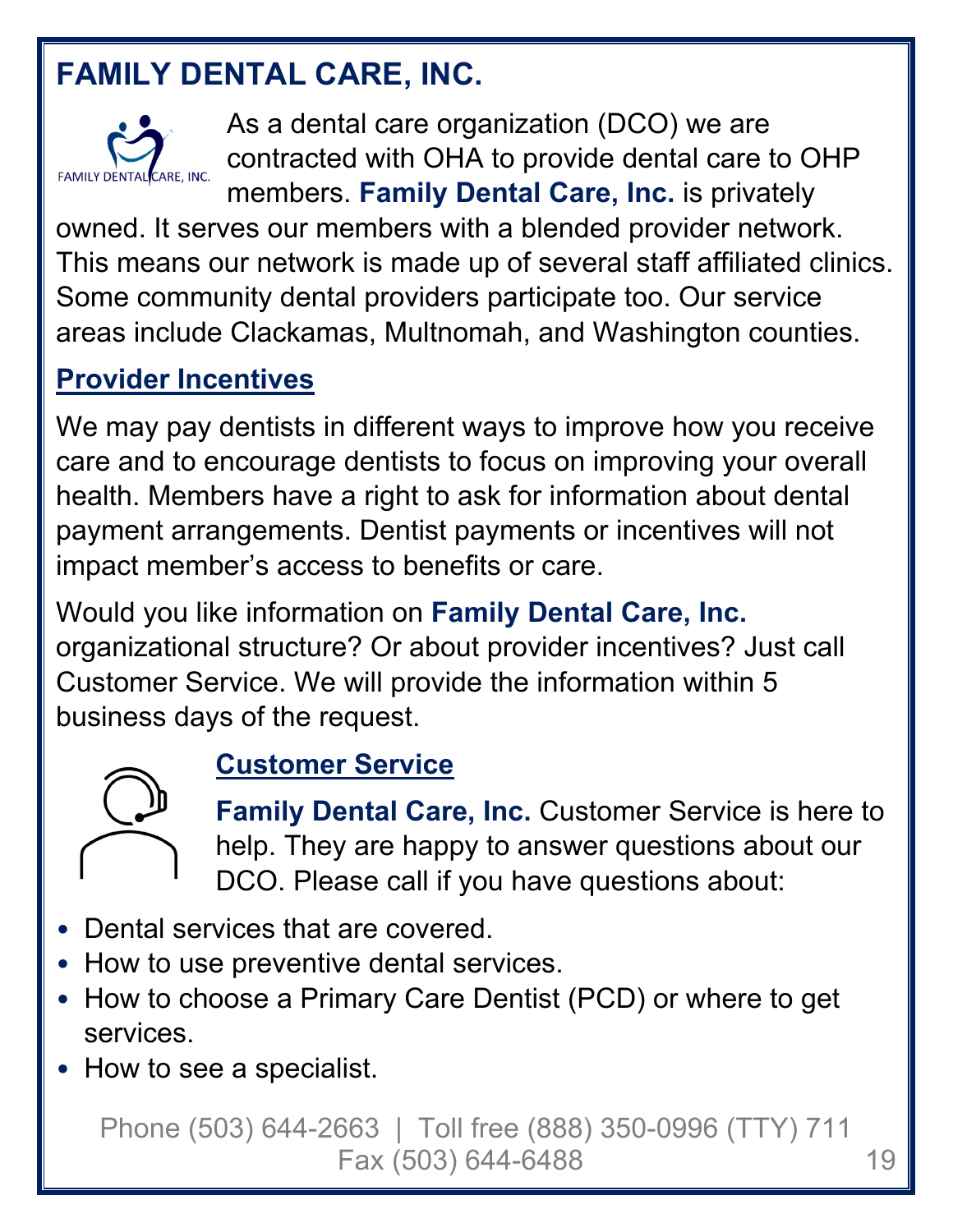- How to make an appointment with a PCD.
- Complaints, concerns, or suggestions.
- Help getting dental care or care coordination

It is helpful to have the OHP Member ID number for the person you are calling about. Also, any other information that may help us look into your question. Call Customer Service at (503) 644-2663 or toll free at (888) 350-0996 (TTY) 711.

### **Website**

Members will find helpful information on our website. It is located at: https://www.familydentalcareinc.com/

Some of the information that can be found on our website:

- Member Handbook
- Provider Directory
- Dental Information for New & Expecting Moms
- Dental Wellness **Brochures**
- Important Forms
- Lookup Tools

#### **Practice Guidelines (Protocols)**

Practice guidelines are used to create healthcare policies for dental treatment. We advise dentists to follow well accepted national dental organizations practice guidelines. This includes those of the American Dental Association and American Academy of Pediatric Dentistry. Want a copy of our practice guidelines? Call Customer Service or go to our website.

### **Moral And Religious Objections to Care**

20 Family Dental Care, Inc. | 6700 SW 105th Ave. Suite 210 Beaverton, OR 97008 **Family Dental Care, Inc.** does not have any moral or religious objections to providing OHP covered dental services. If a dentist has a moral or religious objection to doing a dental service for you,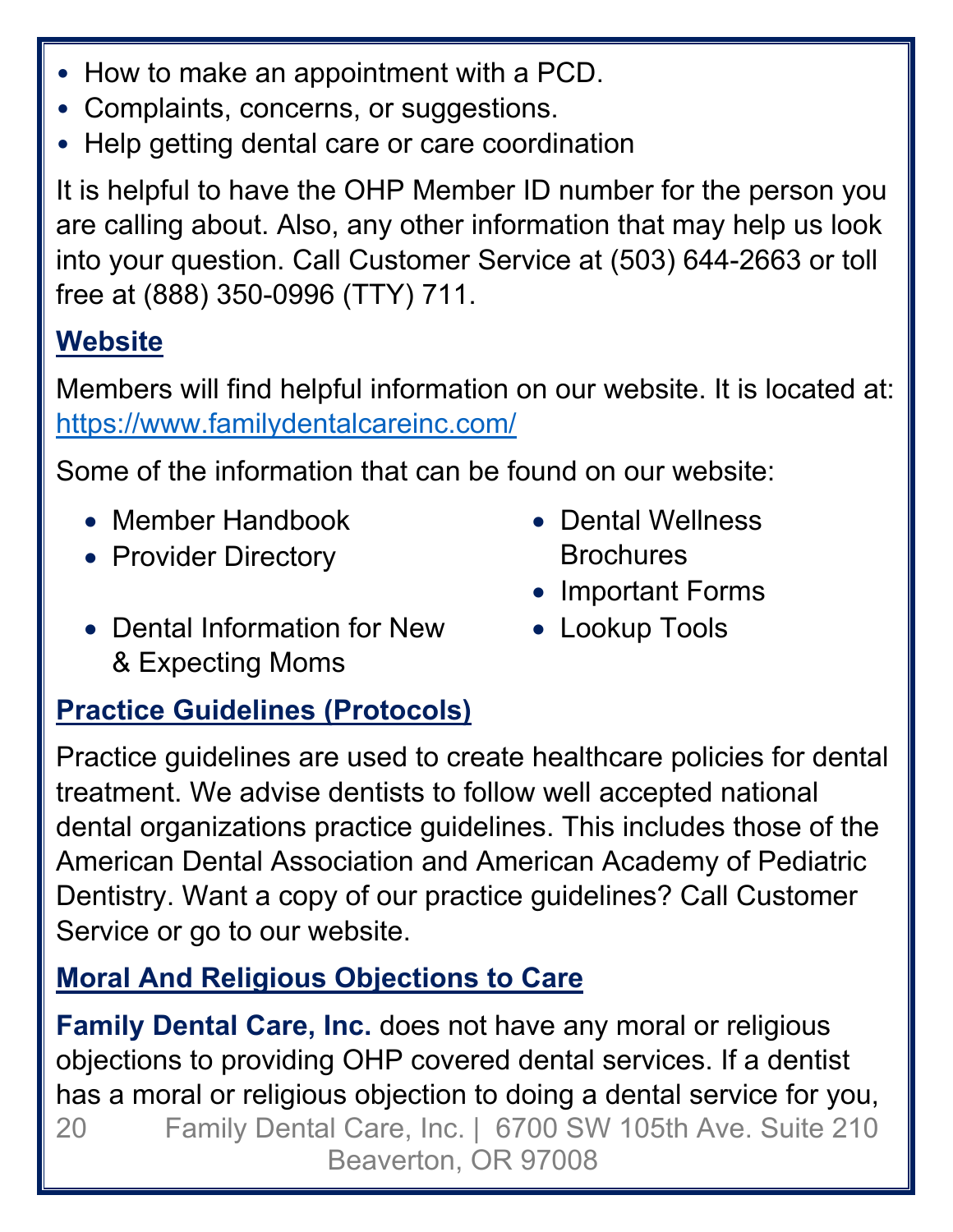call Customer Service. We will assist you in finding a dentist willing to provide the service.

### **Advance Directives**

An advance directive is a form used in Oregon. It allows you to choose a person to make health care decisions for you. You might use this if you become too sick to speak for yourself. This person is called a health care representative. Federal and Oregon laws gives you the right to make decisions regarding your health care. This includes the right to accept or refuse dental or surgical treatment. Also, you have the right to form an advance directive. You can cancel your advance directive at any time.

**Family Dental Care, Inc.** and our providers respect these rights. Neither we nor our providers have any limitations regarding implementing these rights. Complaints concerning an advance directive may be filed with the OHA. If you would like a copy of Oregon's current advance directive form, call Customer Service. You also can find one online at:

https://www.oregon.gov/oha/PH/ABOUT/Documents/Advance-Directive.pdf.

For questions or more information contact:

Oregon Health Decisions 7451 SW Coho Court, Suite 105 Tualatin, OR 97062



Phone: (800) 422-4805 or (503) 692-0894, (TTY) 711 Email: info@oregonhealthdecisions.org Fax: (503) 885-8758 Website: Advance Directive | Oregon Health Decisions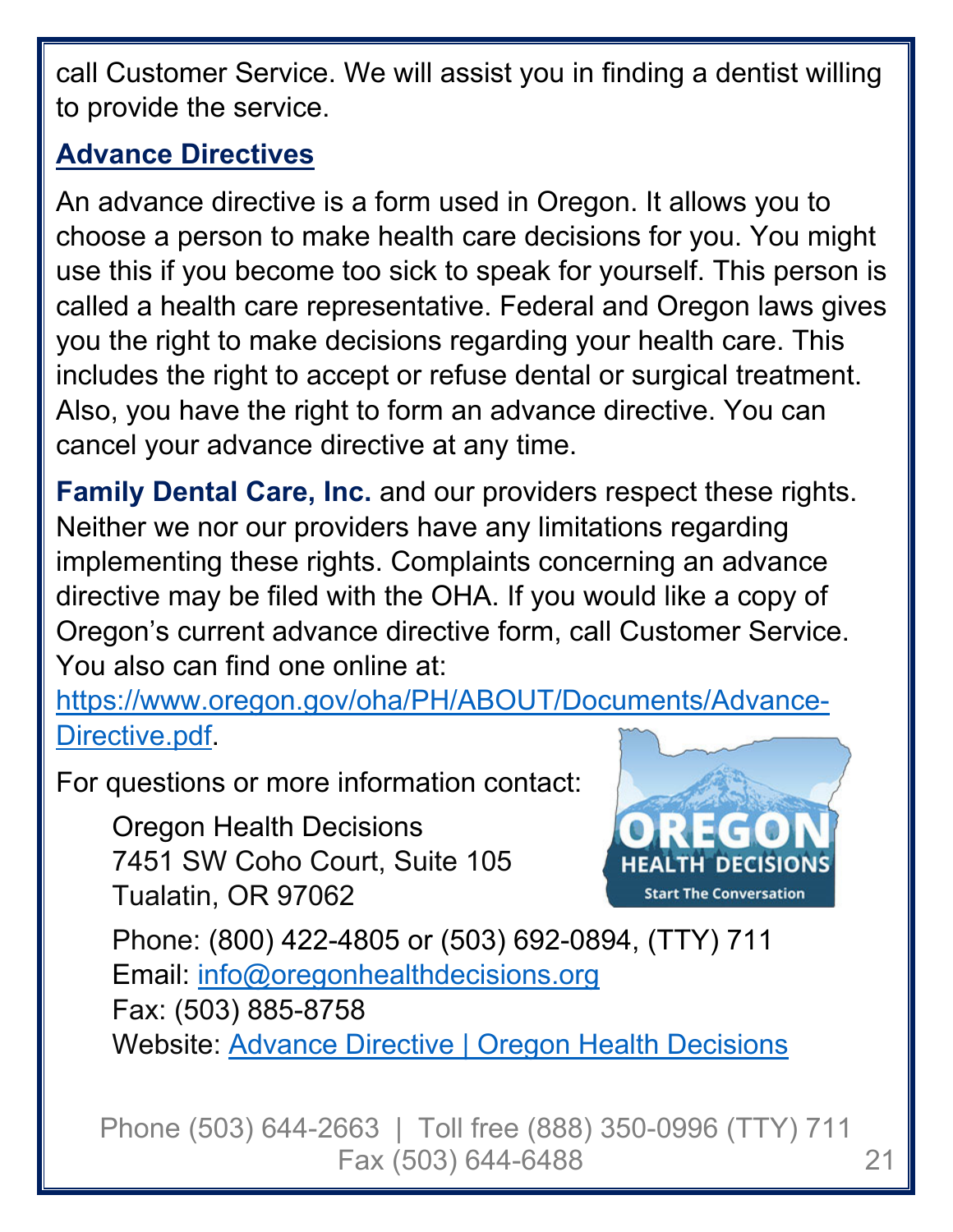If you think **Family Dental Care, Inc.** did not follow advance directive requirements, you can complain. File a complaint by calling Customer Service at (503) 644-2663 or Toll Free at (888) 350-0996 (TTY) 711. You can also send us a letter to: Family Dental Care, Inc., 6700 SW 105<sup>th</sup> Ave., Suite 210, Beaverton, OR 97007.

You can also file a complaint with OHA:

Oregon Public Health Division Office of Health Care Regulation & Quality Improvement P.O. Box 14450 Portland, OR 9729 Phone: (971) 673-0540 Email: mailbox.hclc@state.or.us Fax: (971) 673-0556



## **CONFIDENTIALITY POLICY**

There is a law that protects your records and keeps them private. This is also called confidentiality. The law is called the Health Insurance Portability and Accountability Act (HIPAA). **Family Dental Care, Inc.** and our providers follow HIPAA requirements.

Your records are private. We only share your records with people who need to see them for treatment. Or for payment reasons. You can limit who sees your records. If there is someone you don't want to see your records, please tell us in writing. You can also ask us who we have shared your records with.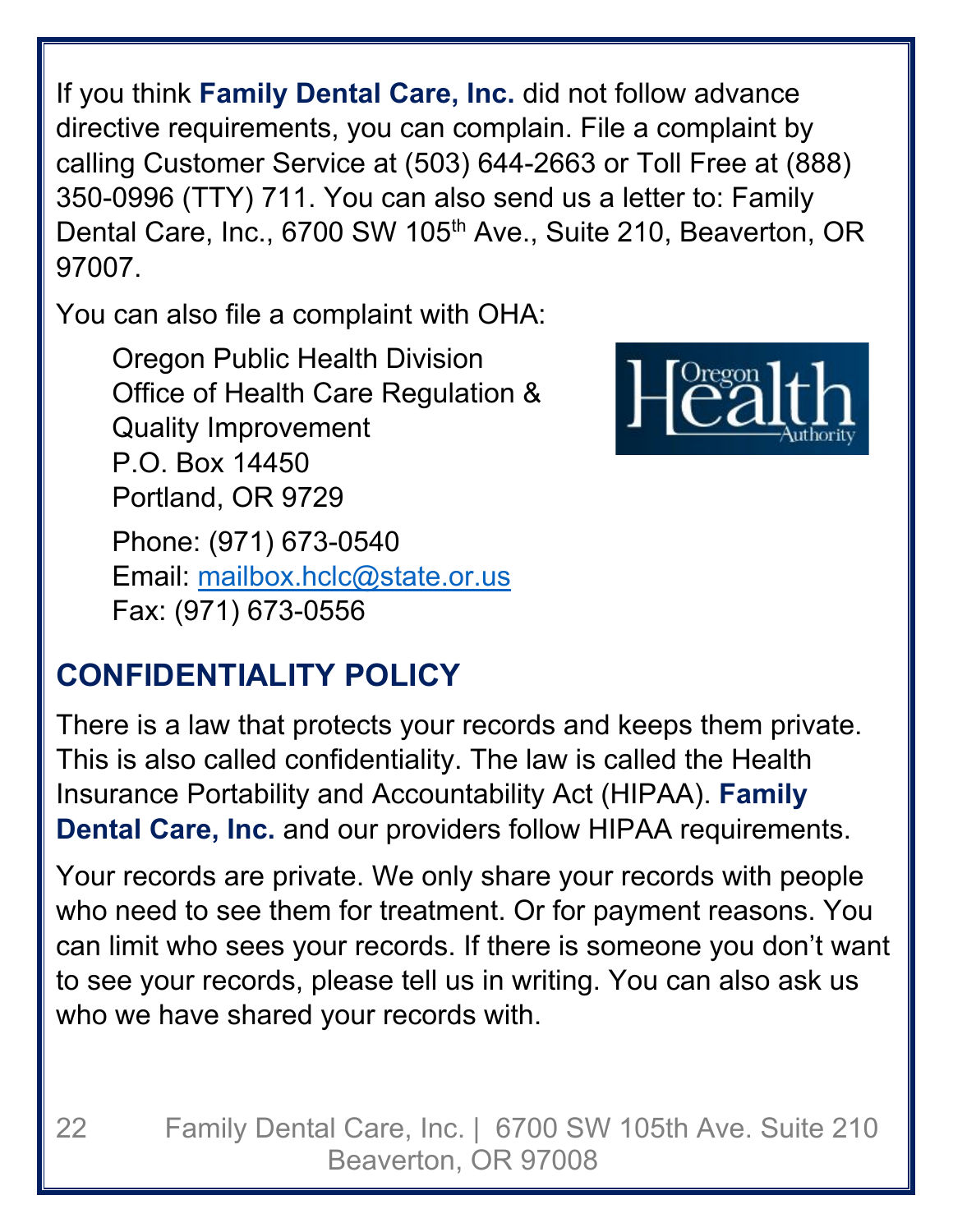We are committed to protecting your confidentiality and personal health information (PHI). Our "Notice of Privacy Practices" explains in detail how we handle our members PHI. If you would like a copy of our Notice, call Customer Service.

#### **How To Get Copies of Your Dental Records**

You have the right to request copies of your dental records. You have the right to request your record be changed or corrected if there is an error.

Your PCD has your records, you can ask them for a copy. They may charge a fee for copies. You can ask us for a copy of the records we have. We do not charge a fee for these copies. (See Member Rights)

#### **Transfer Dental Records to Another Provider**

You can have a copy of your dental record sent to another dentist. Ask the dentist who has your dental record to send them. Or ask the dentist where you want your dental record sent to request them for you. You can also call Customer Service if you need help. (See Member Rights)

## **MEMBER RIGHTS**

As a member of **Family Dental Care, Inc.** you have certain rights. There are also certain things you are responsible for. If you have any questions about the rights and responsibilities listed here, contact Customer Service at (503) 644-2663 or toll free at (888) 350-0996.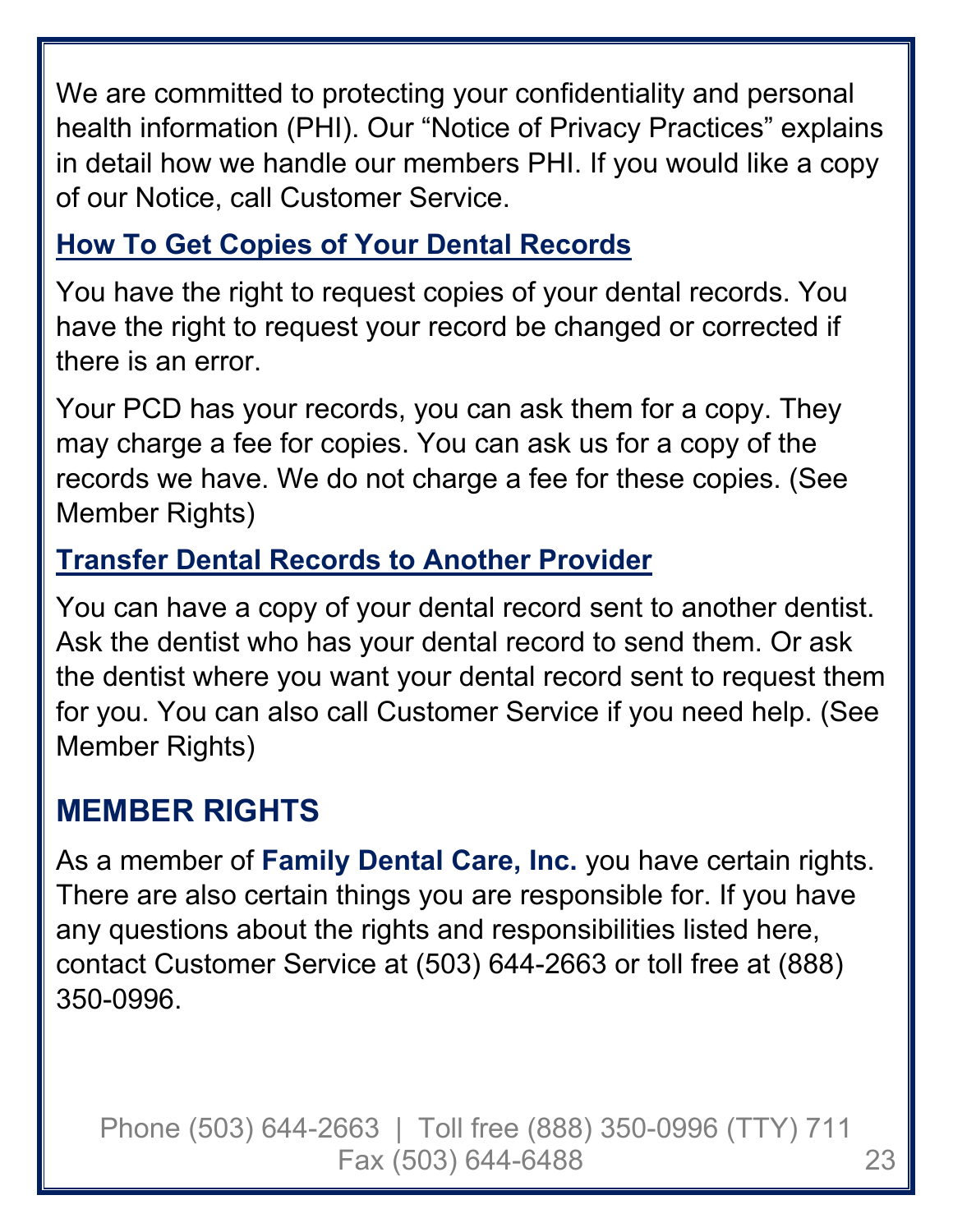You have the right to exercise your member rights without any adverse action or discrimination. If you feel like your rights have not been respected, you can file a complaint.

You can also contact an Ombudsperson through the Oregon Health Authority at (877) 642-0450 (TTY) 711. They can help you and make sure you receive good care.

We are committed to supporting your rights. Among other rights this includes your right to:

- Availability of services
- Adequate provider capacity and services as a DCO
- Have us coordinate your care as applicable
- Understand your benefits and coverage
- Be aware of our authorization of service requirements.

As an Oregon Health Plan (OHP) member, you have the right to...

- Be treated with dignity and respect.
- Be treated by dentists the same way as other people seeking healthcare.
- Choose your dentist or where you would like to get care. You can also change those choices.
- Refer yourself directly to behavioral health or family planning services. A referral from a PCP or other dentist is not needed.
- Have a friend, family member, or other person with you during appointments.
- Be involved in creating your treatment plan.
- Get information about your condition, what is covered, and what is not covered. Then you can make good decisions about treatments.
- 24 Family Dental Care, Inc. | 6700 SW 105th Ave. Suite 210 Beaverton, OR 97008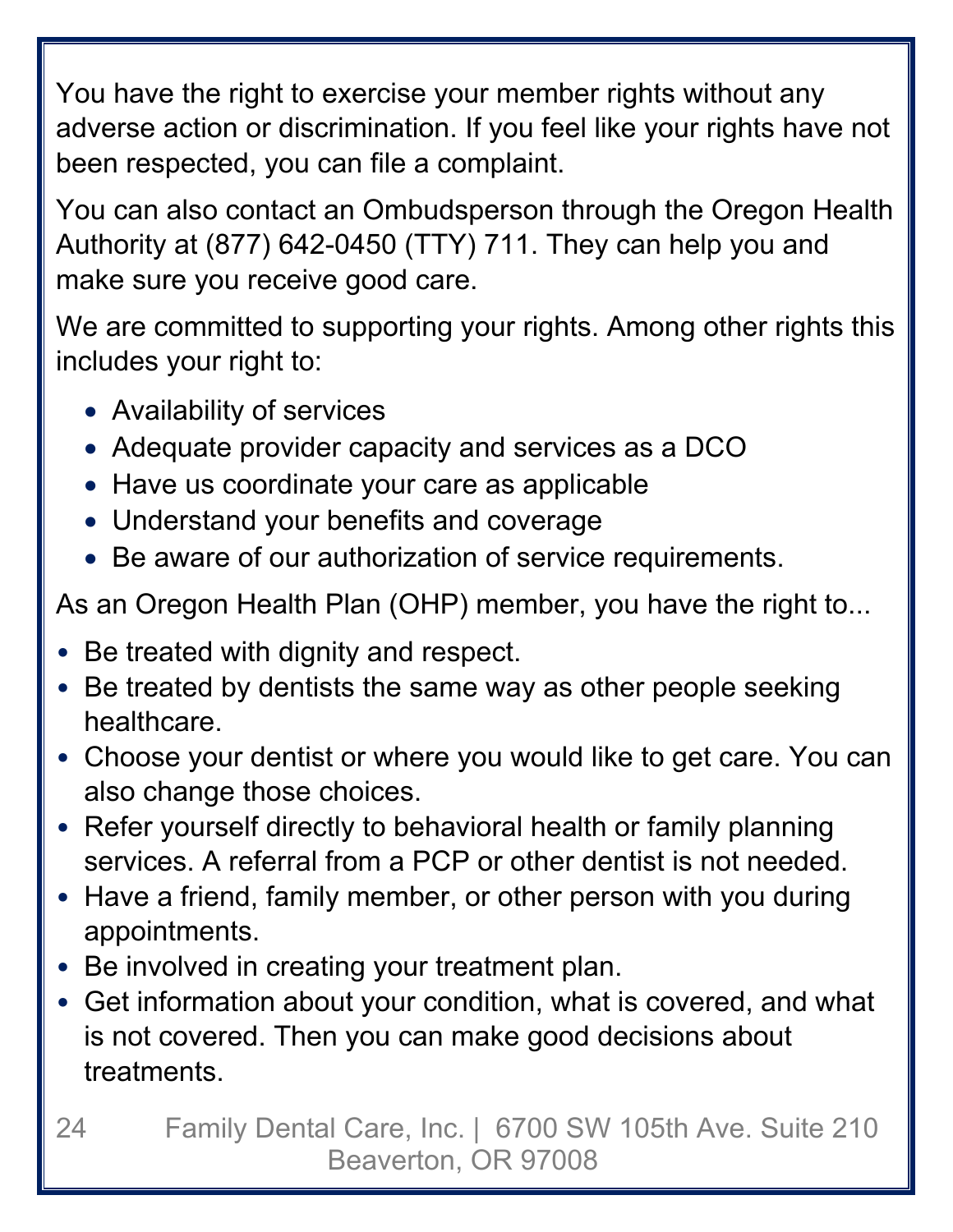- Accept or refuse treatments and be told what might happen based on your decision. Court ordered services cannot be refused.
- Get a referral or second opinion if you need it at no cost to you.
- Get written materials that tell you your rights, responsibilities, benefits, how to get services. Or what to do in an emergency.
- Get written materials explained in a way you can understand them.
- Learn about coordinated care organizations (CCOs) and how to use the healthcare system.
- Get services that consider your culture and language and are in a place close to where you live. If available, you can also get care in a non-traditional setting.
- Get care coordination, management. Or community-based care that works well with your culture and language. To help reduce the need for hospital visits.
- Get the needed and proper services to diagnose your health condition.
- Get person-centered care and services that give you choice, independence, and dignity. This care will meet generally accepted standards of practice.
- Have a steady and stable relationship with a care team that will look after your overall care management.
- Get help with using the healthcare delivery system. Find out how to get services such as:
	- o Certified or qualified healthcare interpreters.
	- o Certified traditional health workers.
	- o Community health workers.
	- o Peer wellness specialists.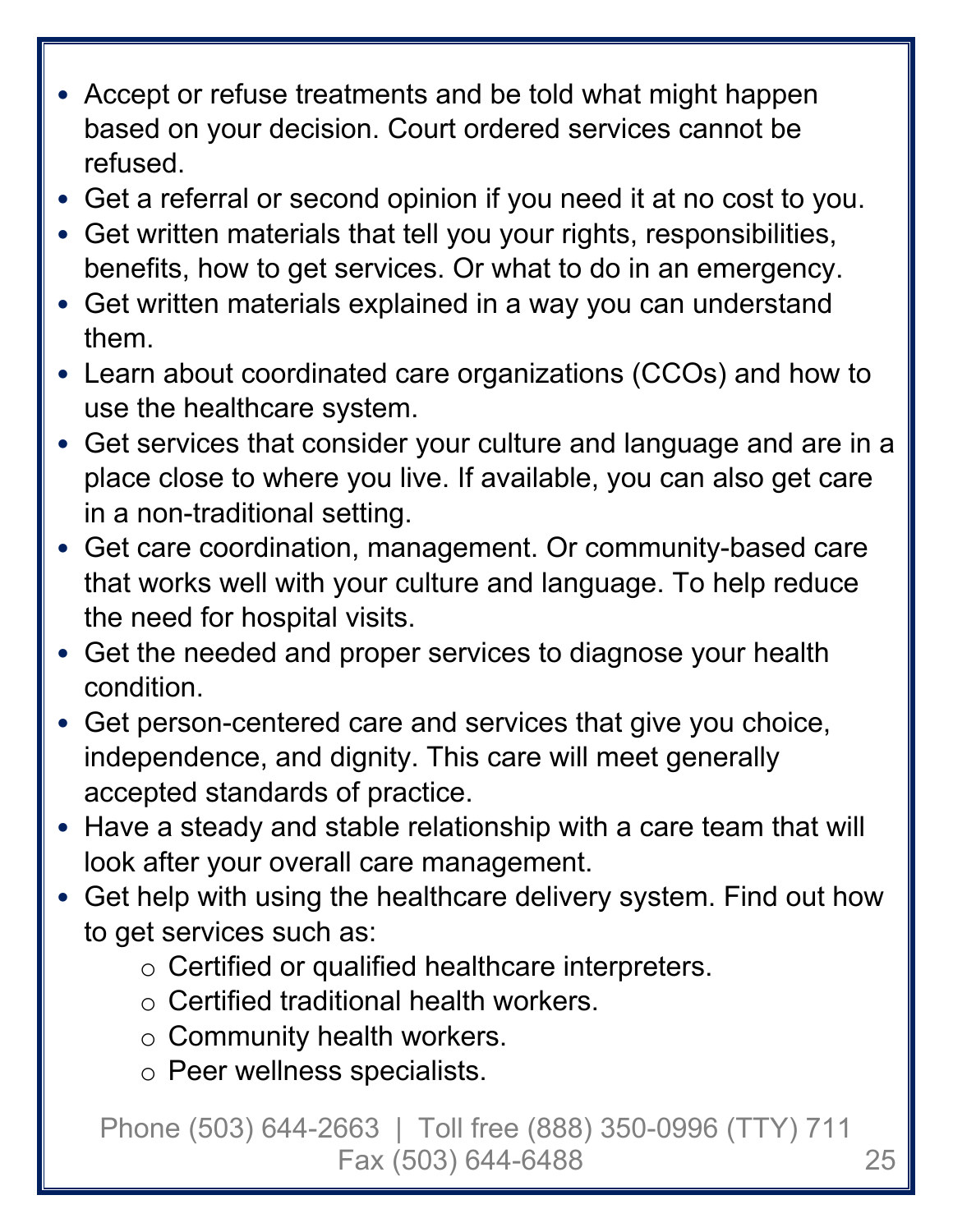o Doulas.

- o Personal health navigators.
- Get covered preventive services.
- For males and females under 18 years of age to be provided equal access to appropriate facilities and treatment. Consistent with OHA obligations under ORS 417.270.
- Get urgent and emergency services 24 hours a day, seven days a week without prior authorization.
- Get a referral to specialty providers for covered coordinated care services when medically needed.
- Get help with addiction to tobacco, alcohol, and drugs without a referral.
- Have a clinical record kept that keeps track of conditions, services received, and referrals made.
- Have access to request, and get a copy of, your clinical record. Your dentist may charge a fee for the copy.
- Have the right to request your record be amended or corrected.
- Be able to transfer your dental records from one dentist to another.
- Be provided a Member Handbook within 14 days of your enrollment.
- Annually be advised of the right to have a copy of the Member Handbook and how to get it.
- Given written notice your PCD is terminating participation. Notice given the later of 30 days prior to termination. Or 15 days after receipt of termination.
- Be able to disenroll from **Family Dental Care, Inc.** at least annually.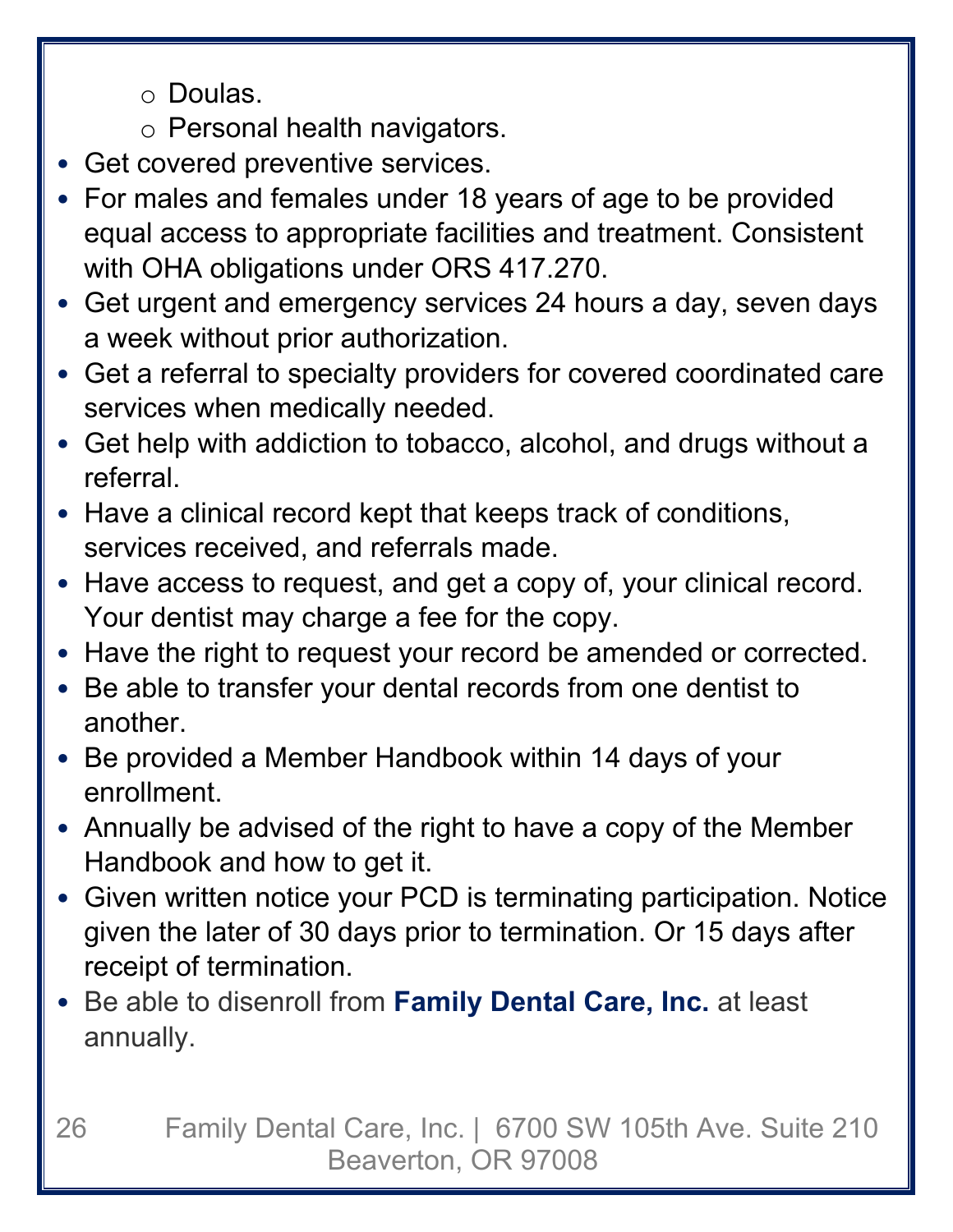- Free to exercise your rights without it affecting the way you are treated by us or our providers. To not be discriminated against for exercising your rights.
- If available and upon request have member information communicated electronically.
- For Customer Service staff to be fully informed of our policies providing you and potential members dental care under OHP.
- Make a statement of your wishes for treatment. It can tell your wishes to accept or refuse medical, surgical, or behavioral health treatment. It can give instructions and powers of attorney for your healthcare.
- Get written notices of a denial or change in benefits before they are made. You might not get a notice if it is not required by federal or state regulations.
- Make a complaint or file an appeal with **Family Dental Care, Inc.**
- Ask for a hearing if you disagree with a decision made by **Family Dental Care, Inc.**
- Get certified or qualified healthcare interpreter services.
- Get notice of an appointment cancellation in a timely manner.
- Not make caring for you easier for your dentists by doing any of the following:
	- o Hold you down.
	- $\circ$  Keep you away from others.
	- o Make you do something you don't want to do.
	- o Punish you for something you said or did.
- Report abuses to **Family Dental Care, Inc.** and/or the OHP.
- Get free help from the OHA ombudsperson.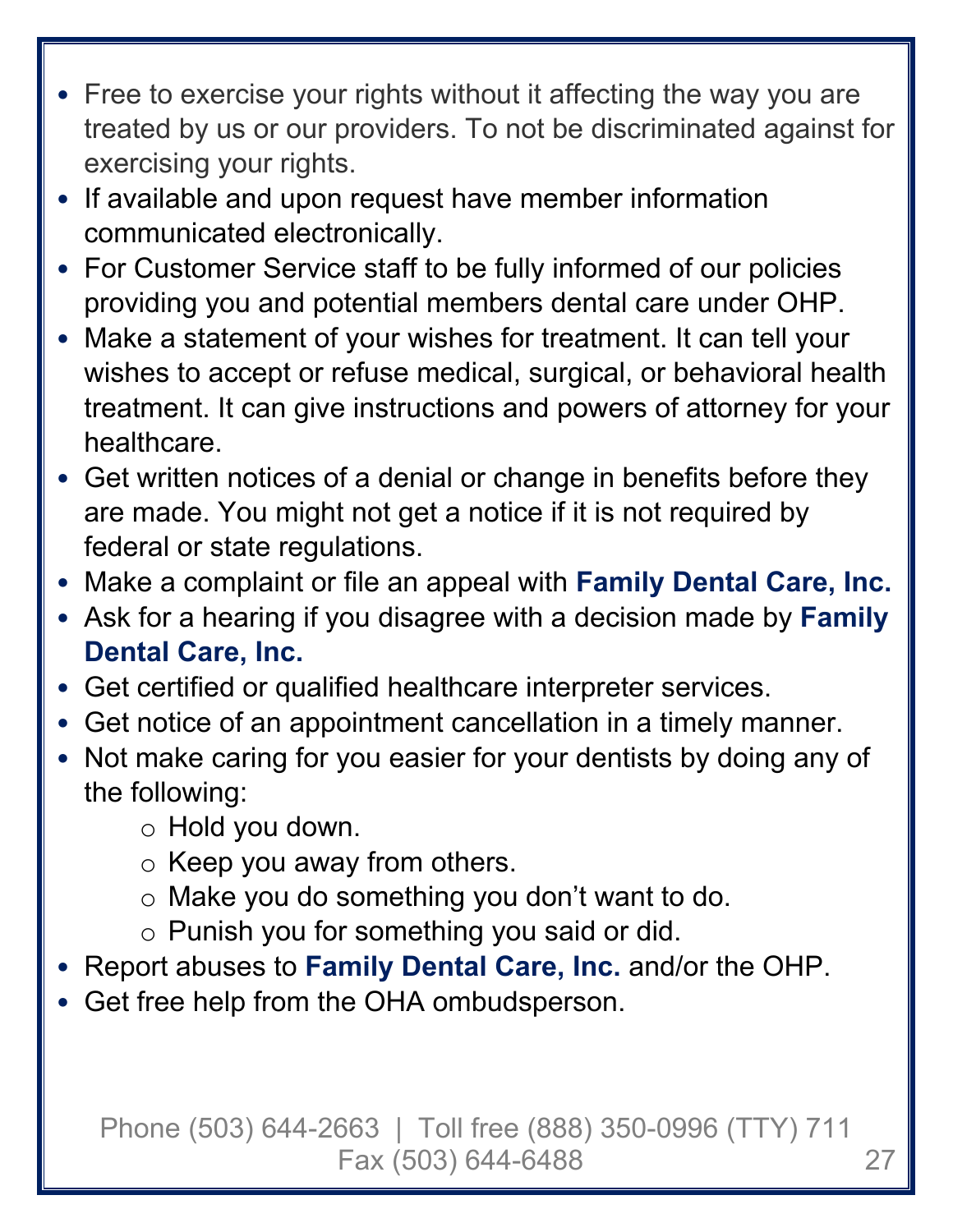# **MEMBER RESPONSIBILITIES**

As an OHP member, you agree to…

- Choose (or help choose) a Primary Care Dentist (PCD).
- Treat the DCO staff, providers, and clinic staff with respect.
- Be on time for appointments.
- Call in advance to cancel if you are unable to keep appointments.
- Call in advance if you expect to be late.
- Tell your dentist what health insurance you have before your appointment.
- Tell the staff if you were hurt in an accident.
- Be honest with your dentists to get the best service.
- Have yearly dental check-ups and preventive dental services to keep you healthy.
- Get a referral from your PCD to see a specialist if you need it.
- Use your PCD or clinic for all your dental needs except in an emergency.
- Use urgent and emergency care appropriately.
- Let your PCD or PCP know, within 72 hours, if you have used any emergency services.
- Give accurate information to your dentists.
- Help your provider get your health records. This may include signing an authorization to release your health record.
- Participate in your own healthcare.
- Ask questions if you are unclear about conditions, treatments and other issues related to your care.
- Tell dentists about all your health issues.
- Use information from your DCO, CCO, dentists, or care teams to make smart decisions about treatments.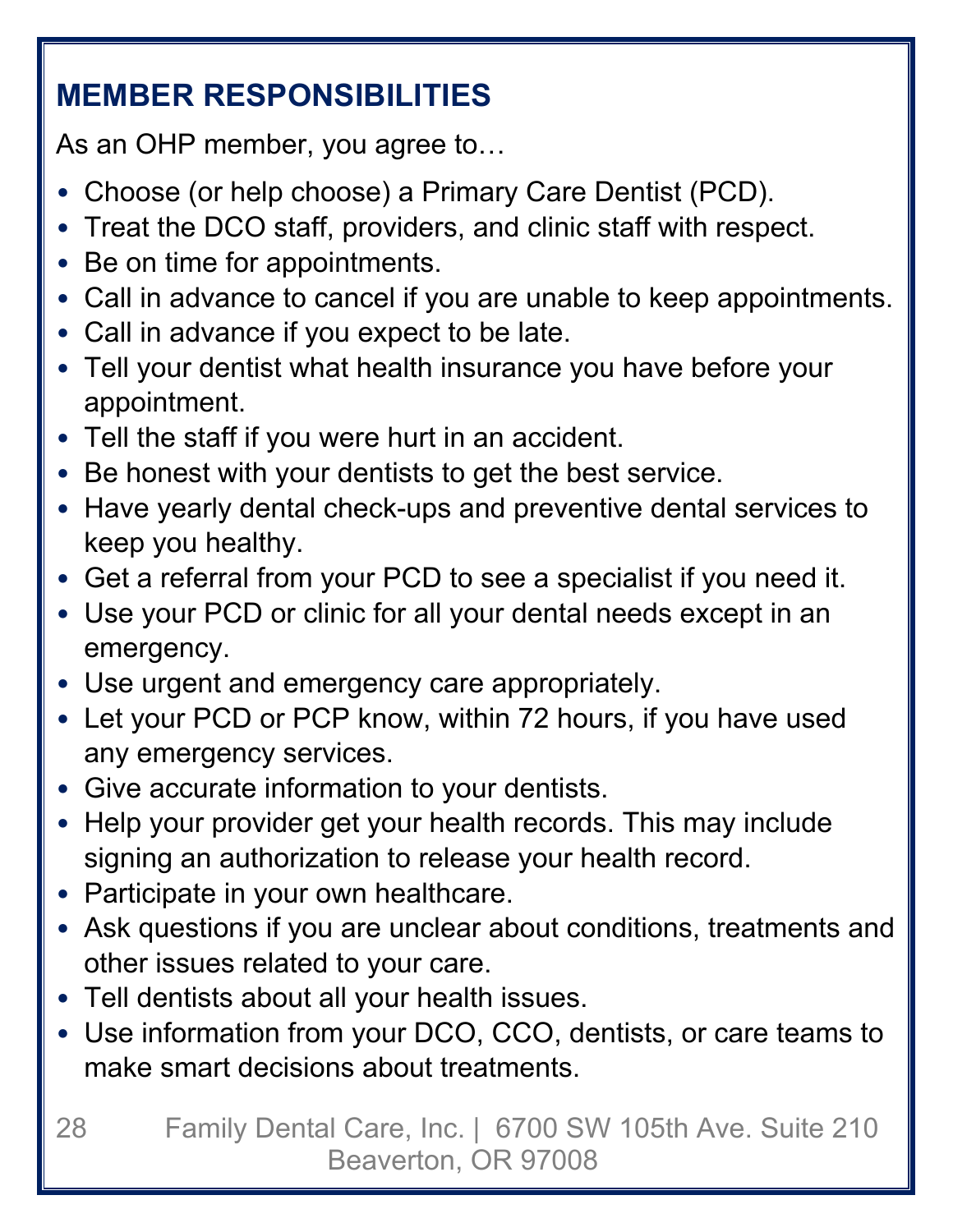- Help your dentist in the creation of your treatment plan.
- Follow directions from your dentist or ask for another choice.
- Always bring your medical ID cards to appointments.
- Tell OHP if:
	- o You change your address.
	- o You change your phone number.
	- o You become pregnant or have a child.
	- o Any family member moves out of the household.
	- o You get or lose other health insurance.
	- o You are injured by another person, entity, or have a claim for personal injury.
	- o You get or lose Medicare coverage.
	- o Pay for not covered services.
	- o Bring issues, complaints, or grievances to our attention.

o Read all letters from OHA and **Family Dental Care, Inc.** sends you. If you, are

you having problems reading the information? Call **Family Dental Care, Inc.** or OHP Client Services and ask for help.

o Report Medicaid fraud. Call, email, or write us if you think you see fraud. An example would be charging for a service you didn't get. Or if someone is using another person's ID to get OHP benefits.

# **RIGHTS FOR NATIVE AMERICANS**

Are you a Native American or Alaska Native? You can get your dental care from a tribal clinic dentist, even if they do not participate with our plan. Your dentist must follow the same rules as our network providers. Only covered benefits will be paid for. Some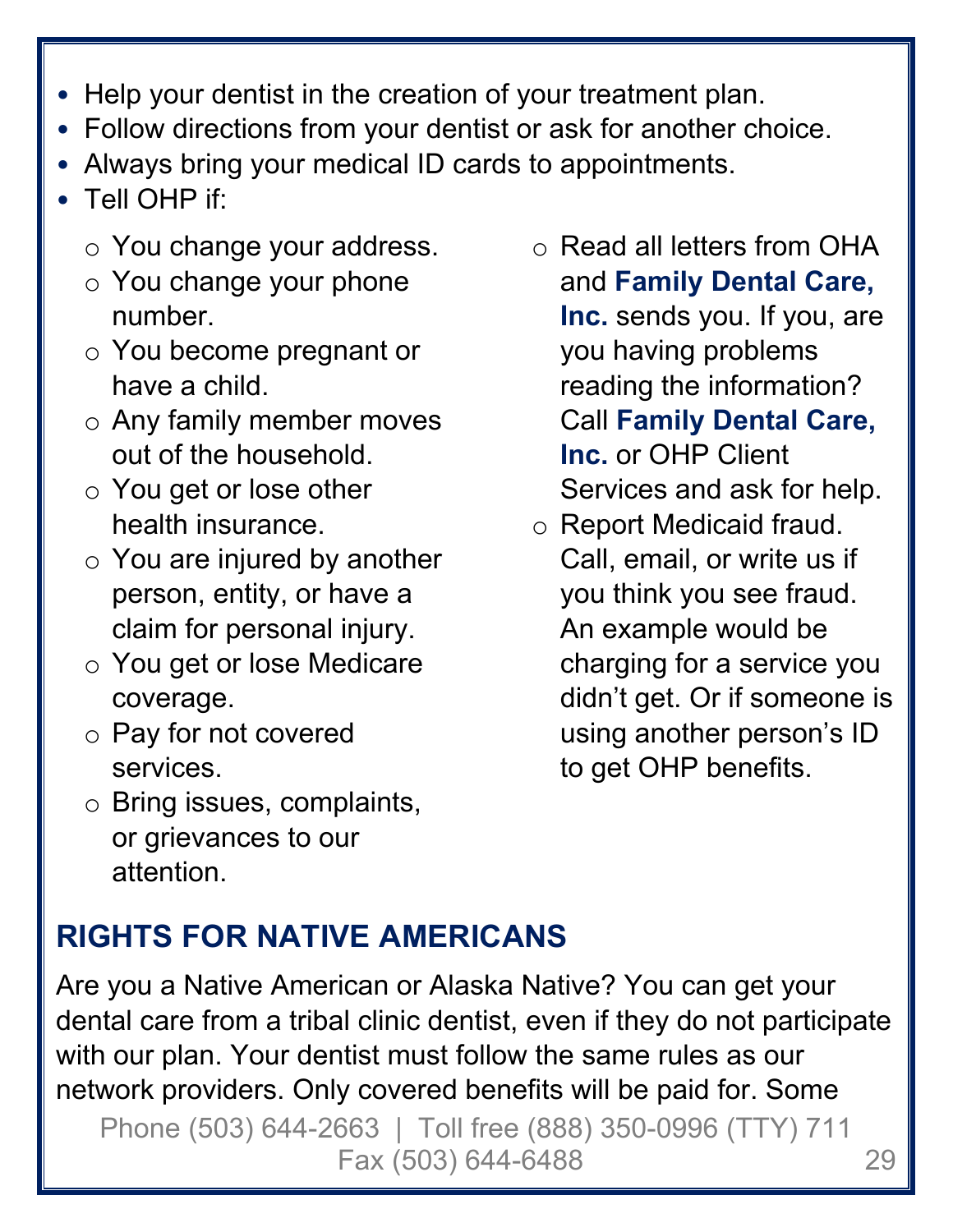services require **Family Dental Care, Inc.** prior authorization. The dentist must request it before providing the service. If you need a service you dentist can't provide, they can refer you to any dentist in our network. (See 'Choosing a PCD' for more information on choosing an Indian Health Care Provider)

**Family Dental Care, Inc.**'s Provider Network includes an Indian healthcare provider. If you would like information about this provider you can call Customer Service. You can also find information on our website at www.familydentalcareinc.com/clinics/.

# **RIGHTS FOR MINORS**

There are times when members under age 18 (minors) may need to get health care services on their own. To learn more, read 'Minor Rights: Access and Consent to Health Care'. This booklet talks about the types of services minors can get on their own. Also, how minor's health care information may be shared. You can read this booklet online at OHP.Oregon.gov. Click on 'Minor rights and access to care' or go to https://sharedsystems.dhsoha.state.or.us/DHSForms/Served/le954

1.pdf.

# **CARE COORDINATION UNDER OHP**

CCOs bring together many types of providers, including counselors and dentists. They help to ensure providers can focus on prevention and improving your overall health. CCOs also have Patient Centered Primary Care Homes (PCPCHs). This fosters relationships with patients and providers. They can then deliver better care to the whole person.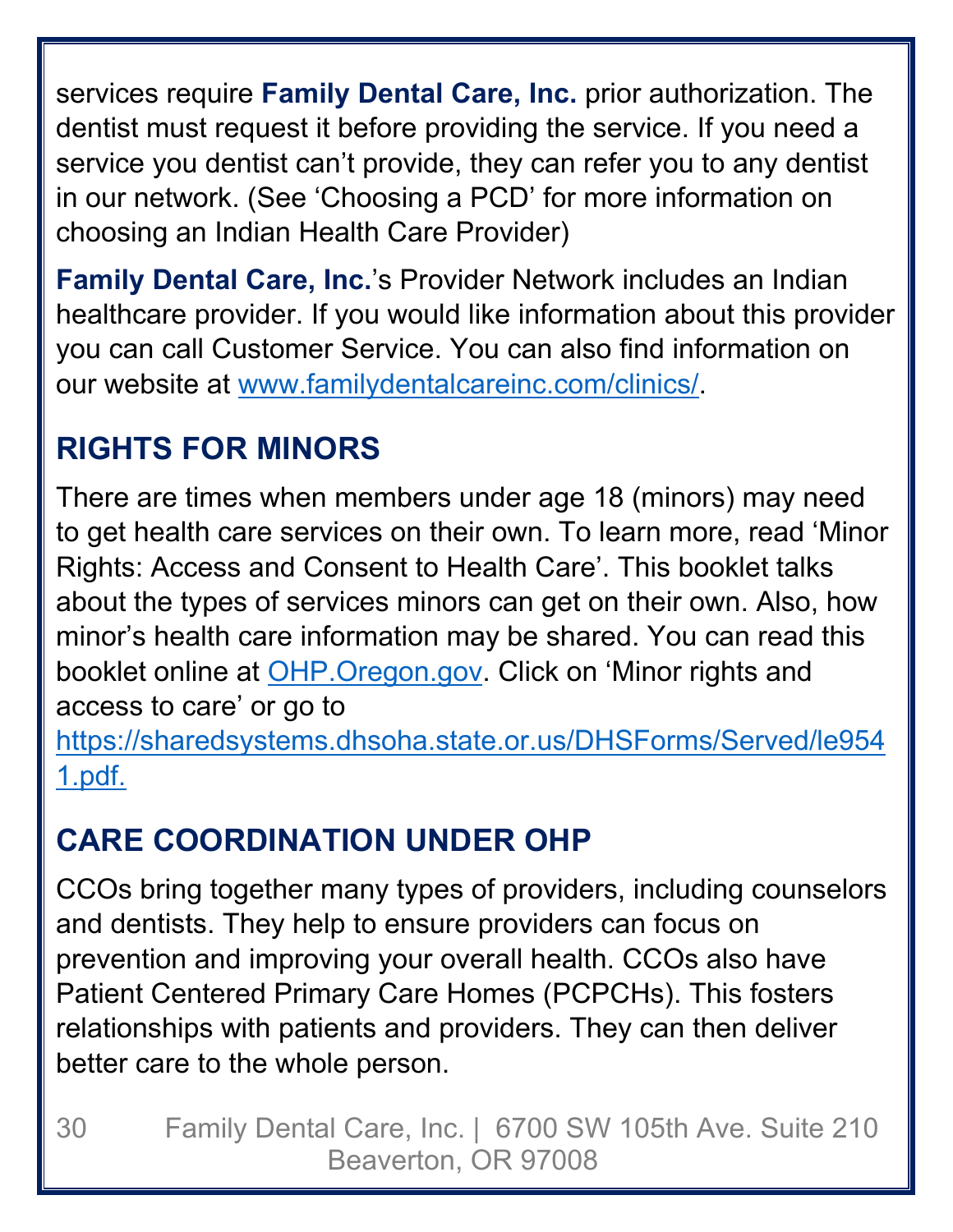DCOs and their providers also work with CCOs, and others to help you get the care you need. OHP wants to find ways to help you be healthy. Care coordination is your medical, dental, and behavioral providers all working together to meet this goal. You might have a Care Coordinator working with you at your CCO, as well as with us. Don't worry we will all work together on your health care needs.



If a member is covered for medical by the state fee-for-service, we can work with the KEPRO Care Coordination Team. A

member with special health care needs can reach this team directly, by calling (800) 562-4620.

For some members, their care coordination needs are complex. Intensive Care Coordination (ICC) is a service that supports members with more complex needs. **Family Dental Care, Inc.** does not provide ICC services, however we work with others such as your CCO or the state that do.

Even though your different health care providers are trying to work together, it can be confusing to you. **We want you to know any member can ask for our help to navigate the coordinated care system**. In fact, a family member or caretaker can ask for help on your behalf. Call Customer Service at (503) 644-2663 or toll free at (888) 350-0996 (TTY) 711 to ask for this help. If you need additional help, ask to speak to our Care Coordinator.

 $\triangleright$  Need help getting the right care? Ask your health care providers, CCO, DCO, or OHA. Traditional Health Workers (THWs) and navigators can also be a resource. Your CCO can also help you with a THW and/or navigator request.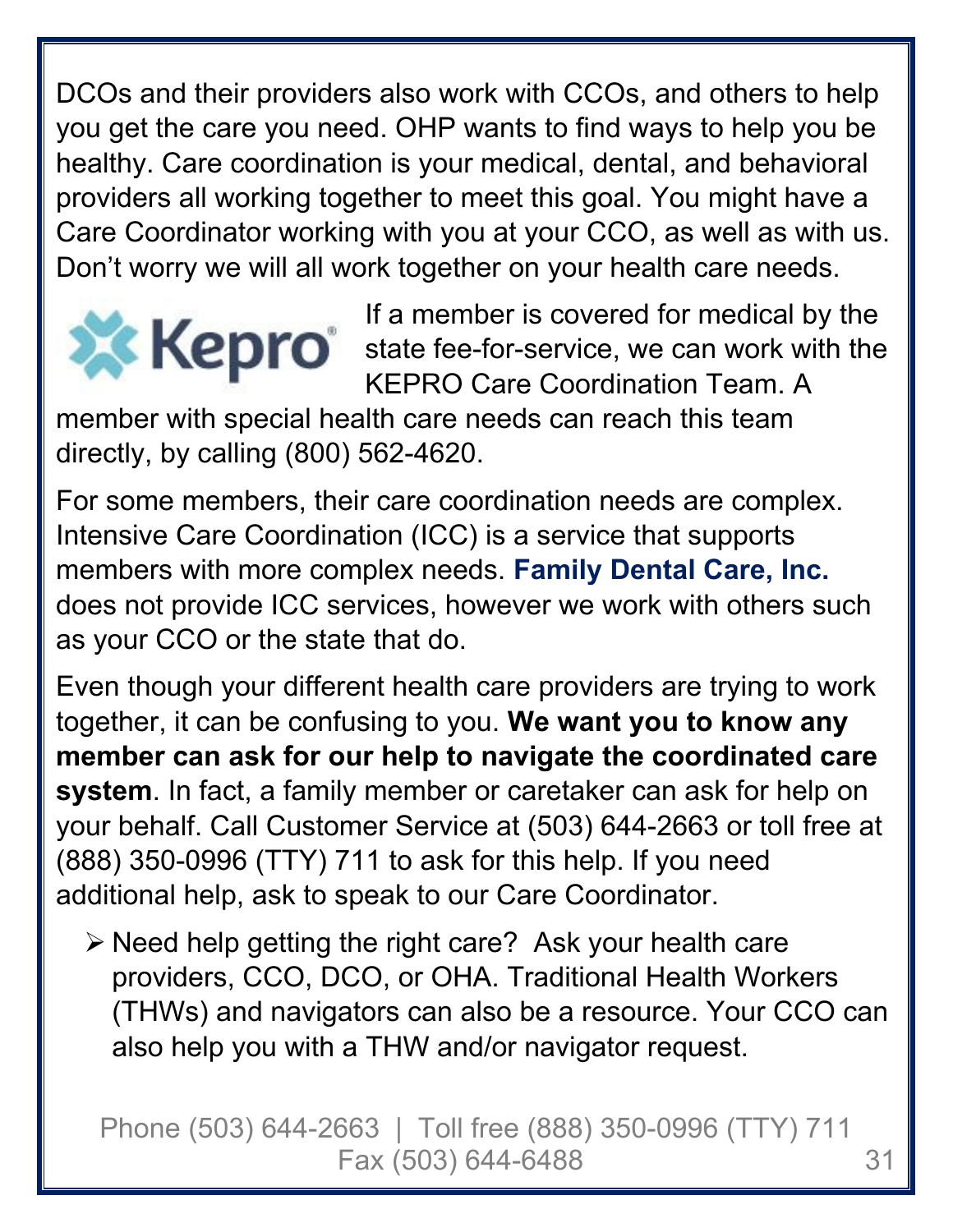### **Family Dental Care, Inc. Care Coordination**

**Family Dental Care, Inc.** wants you to get the care you need to stay healthy. **All members have access to Care Coordination services.** Call Customer Service for help getting the dental care you need and information on how to use your benefits. We will:

- Give you tools and support to be dentally healthy.
- Require dentists to give care and advice that is easy to understand.
- Work with local resources (as applicable) to improve your health.
- Be prevention focused to help you avoid emergency dental care being needed.
- Make sure all our members are treated fairly.

We are here to help coordinate your dental care with your providers, community support and social service agencies. Our staff can even help coordinate your dental care for a service that is not covered by OHP. Call Customer Service at (503) 644-2663 or toll free at (888) 350-0996 (TTY) 711 to ask for this help. Once these services are started you will be assigned a Care Coordinator and you will receive their contact information. If you need any help regarding your case, please reach out directly to your Care Coordinator. They will be the best person to help you with general questions or concerns moving forward.

### **Dental Care Coordinator**

All Customer Service staff can help members with their dental needs. Some members may need extra care coordination. If you need extra help let us know. Members needing extra help are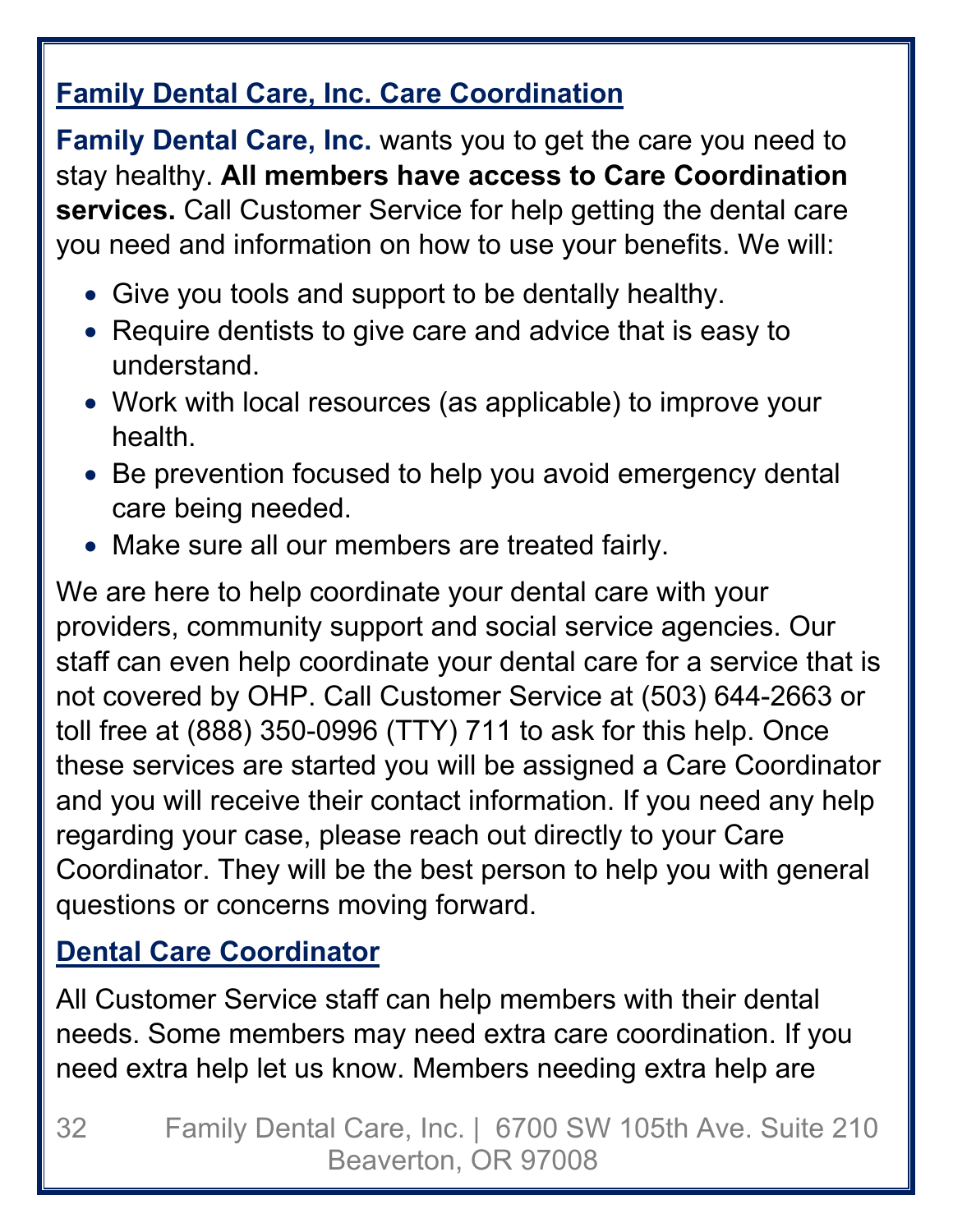assigned to our Care Coordinator. You or someone on your behalf can request assistance from our Care Coordinator by calling Customer Service. Or an email can be sent to quality@familydentalcareinc.com. Our staff will work with you, and others to get you the dental care you need. This includes coordinating your dental care with your providers, other MCEs, as well as community support and social agencies.

Professional standards state that dental providers are responsible for maintaining and sharing a patient's electronic health record (EHR). **Family Dental Care, Inc.** is not a provider of services. We require all our providers to share their patient records as necessary. Sometimes it can be difficult getting your EHR from your provider. Or getting your provider to send your EHR to another provider. If a member needs our help requesting their EHR, call Customer Service at (503) 644-2663 or toll free at (888) 350-0996 (TTY) 711.

Our Care Coordinator will help to ensure you have an ongoing source of dental care appropriate to your needs. For high-risk members this is very important. In most cases, for dental treatment this source will be your PCD. We will want to help you get connected to a PCD.

Some examples of members who may need extra care coordination are:





- Have complex, or high health care needs.
- Getting Medicaid-funded Long-Term care Services and Supports (LTSS).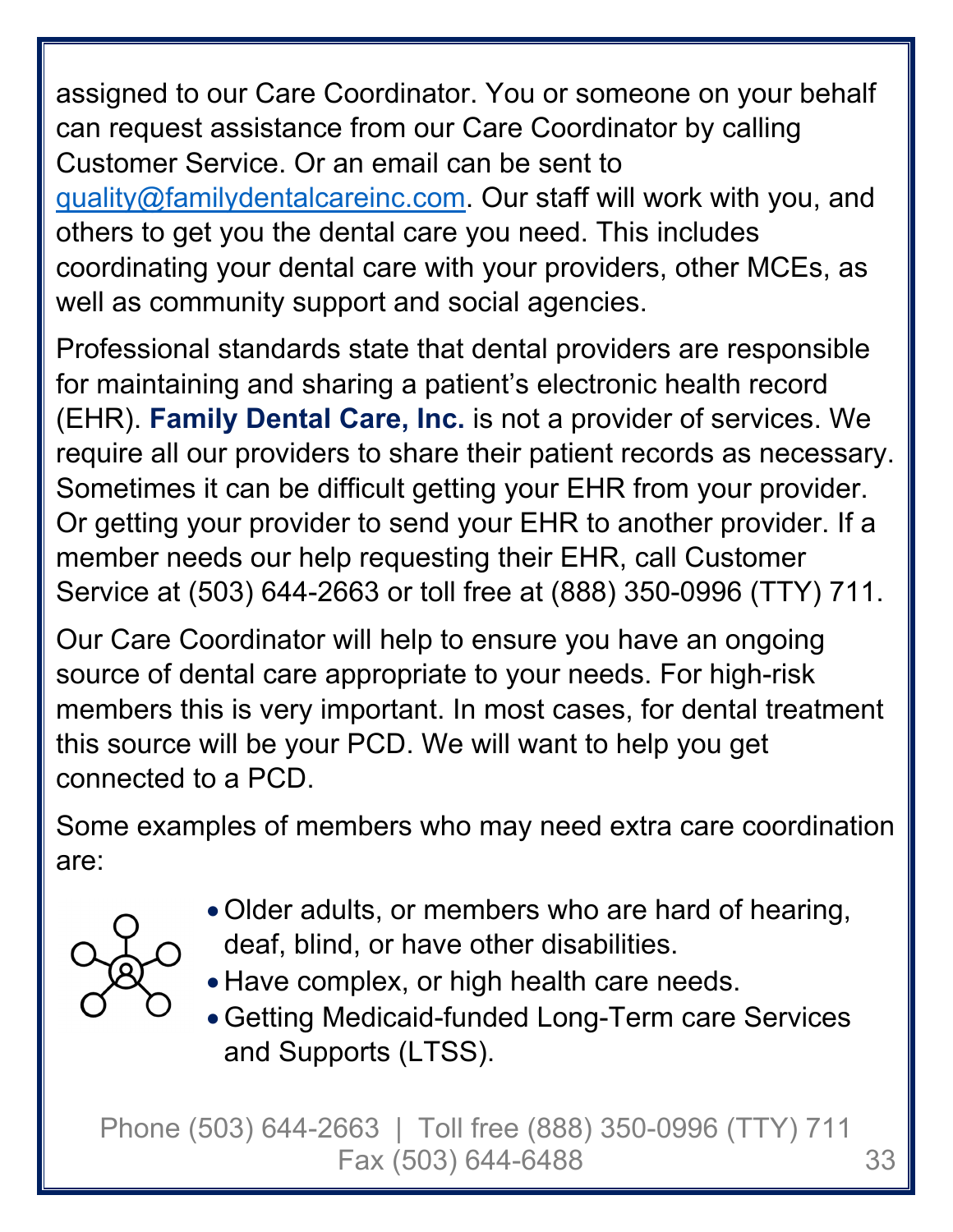For other than dental treatment, our Care Coordinator is the designated person for coordinating your care plan. We will work with you to provide you with timely dental care. This includes for emergencies or urgent dental needs (such as a toothache) as well as regular dental care (like a teeth cleaning).

Care coordination goes beyond dental treatment. Your PCD and our Care Coordinator both have roles getting you the best care possible. We want you to have a dental treatment plan 'and' a care plan appropriate to your needs. Examples of care plan activities: Helping your PCD and physician get connected. Helping you arrange for a driver if one is needed after dental surgery. Care coordination is always member focused. The dental care plan is developed with help from you, your family and/or caretaker.

Our Care Coordinator can help high-risk members with a transition of care. This can be when a member changes PCD. Or when a member changes from one dental plan to another. Or even from fee-for-service to our dental plan (See 'Care While You Change Plans'). Our coordinator will work with the previous PCD and/or dental plan regarding the transition of care. A member may still be receiving dental services from the previous PCD and/or plan. If so, our coordinator will work to ensure needed services are continued in our plan. They will refer you to a qualified provider in our network. By providing care coordinating for a transition of care, we can help prevent duplication of services and activities. This can include honoring (with written documentation) of ongoing covered dental services being prior authorized.

#### **Just call Customer Service to ask for this help.**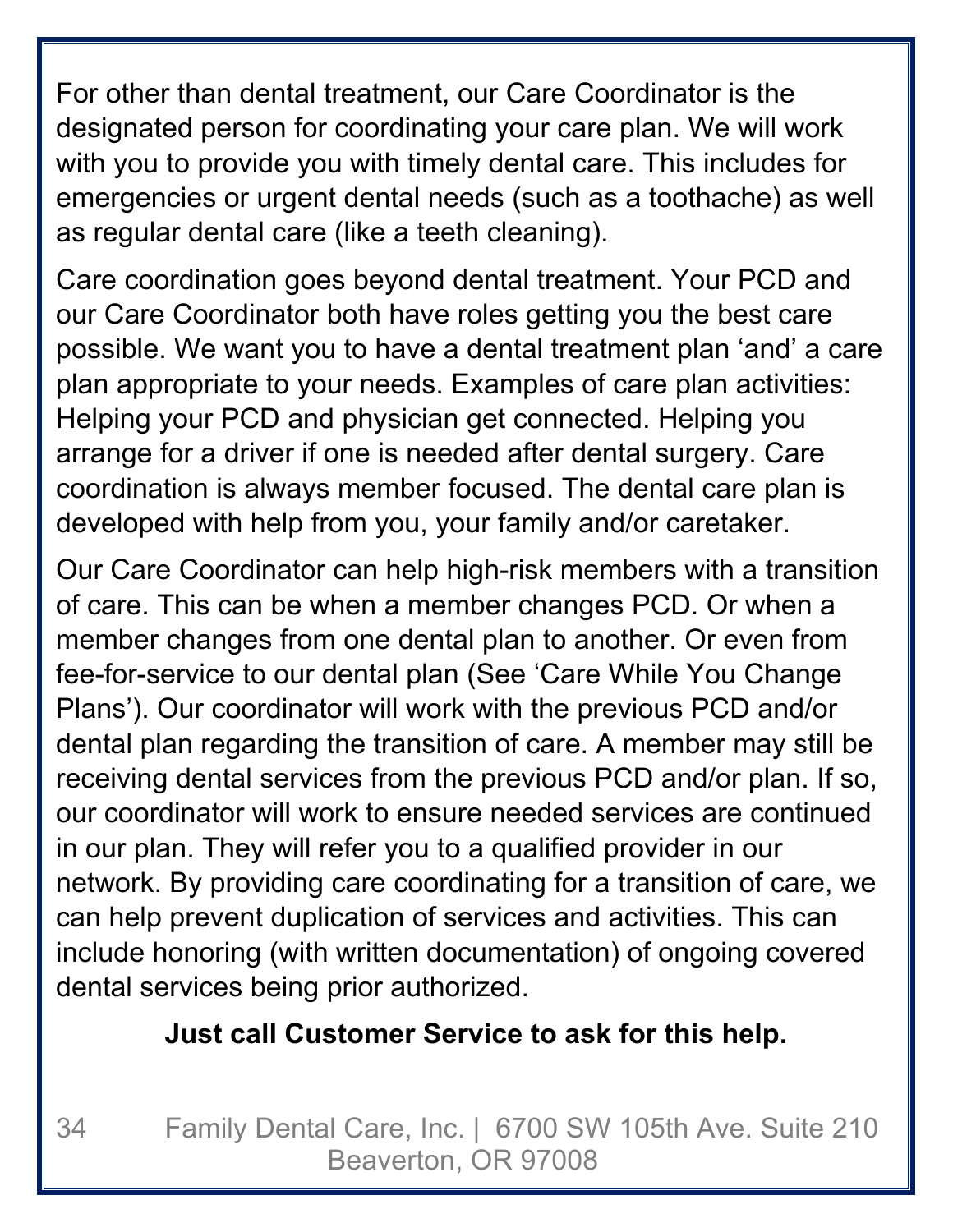#### **Special Health Care Needs**

Members who have special health care needs may need and benefit from care coordination. (Examples: members receiving long term services and support, or those with chronic or special health care needs.) If you have special health needs call Customer Service. They can help you:

- Choose dentists who know about your special needs.
- Ensure that your PCD is part of your health care team.
- Work with your PCD on the same plan of care for you.
- Make sure you receive quality health care that is right for you.
- Support you and your PCD in your individual plan of care.
- Help to coordinate care and benefits between Medicare and OHP (as applicable).
- Help to coordinate services not covered under OHP (as applicable).
- Coordinate care with other community and social support providers (as applicable).

You, your family, or a caretaker may request special health care needs care coordination. Call Customer Service to ask for this help.



#### **Care While You Change Plans**

Some members who change DCOs can still get the same services and see the same dentists. This means care will not change when you switch your DCO or

move to/from OHP FFS. If you have serious health issues, your new and old plans must work together. They will do so to make sure you get the care and services you need.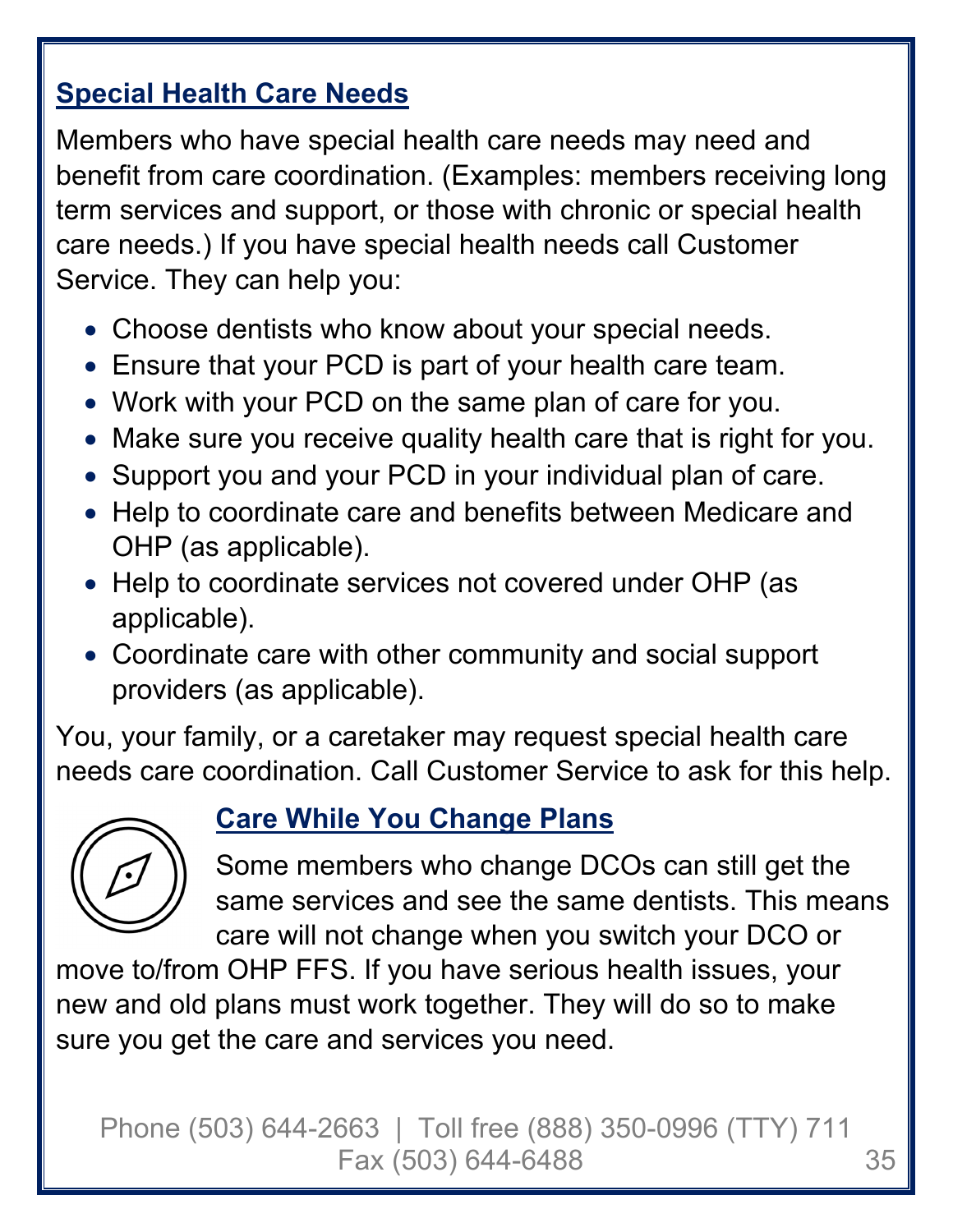Who can get the same care while changing plans? A member who needs transition care that has serious health issues and/or is at risk of hospitalization. One who may be receiving continued care which if it is stopped could harm your health. If you have a serious health issue and need care while changing plans call **Family Dental Care, Inc.** 

If you were receiving dental services before changing dental plans and need to continue them, we can help. We will work to get you the dental service you need to continue receiving. This includes referring you to a qualified provider. Call Customer Service at (503) 644-2663 or toll free at (888) 350-0996 (TTY) 711 for more information. Or visit Family Dental Care, Inc. to learn more about this special type of continued care. Our 'Transitions of Care Policy and Procedures' can be found at this link https://www.familydentalcareinc.com/dco-members/.

(See Getting Care When You Change Dental Plans. Also, Who Can Get the Same Care While Changing Dental Plans.)

# **CULTURAL SENSITIVITY**

**Family Dental Care, Inc.** and our providers respect the dignity and diversity of our members. As well as the communities where they live. We want to serve the needs of all our members. We want all members to feel welcome and well cared for.

Your access to providers and services that are culturally appropriate and meet your language needs is important. Our provider directory shows if a dentist has had cultural competency training. It also notes whether a dentist speaks another language.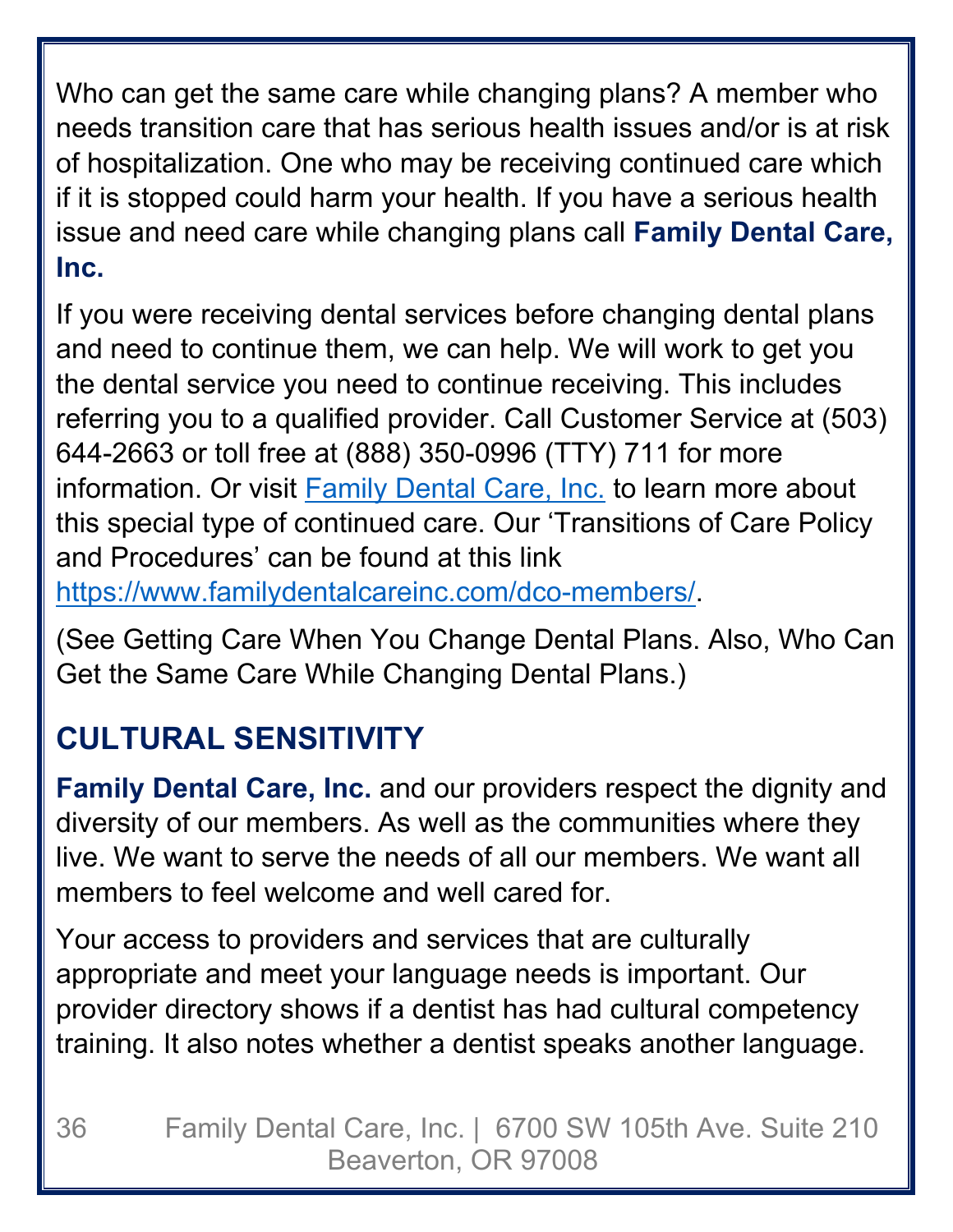#### **Dental Health Education**

We have dental health education materials that can be sent to you. They cover home care, prevention, and dental disease management. These materials are available in other languages besides English. We have selected materials to share with members that are culturally sensitive.

Call Customer Service for more information. Some of these learning materials are available on our website https://www.familydentalcareinc.com.

## **ADEQUATE PROVIDER NETWORK**

Our goal is to have an adequate provider network for members. One that supports access to care as close as possible to where they live or seek services. In an urban (city) area that means within



30 miles or 30 minutes travel time. For a rural area within 60 miles or 60 minutes. Call Customer Service if you have a concern about our network not being adequate.

This includes being able to provide reasonable dental care accessibility for members with physical or mental disabilities. If we do not have a provider in our network to meet your special dental health care needs, let us know. As dentally appropriate, we can consider looking outside our network for a provider to meet your needs.

**Family Dental Care, Inc.** wants you to have access to services and support that meets your cultural and language needs. We want these services available as close to where you live or where you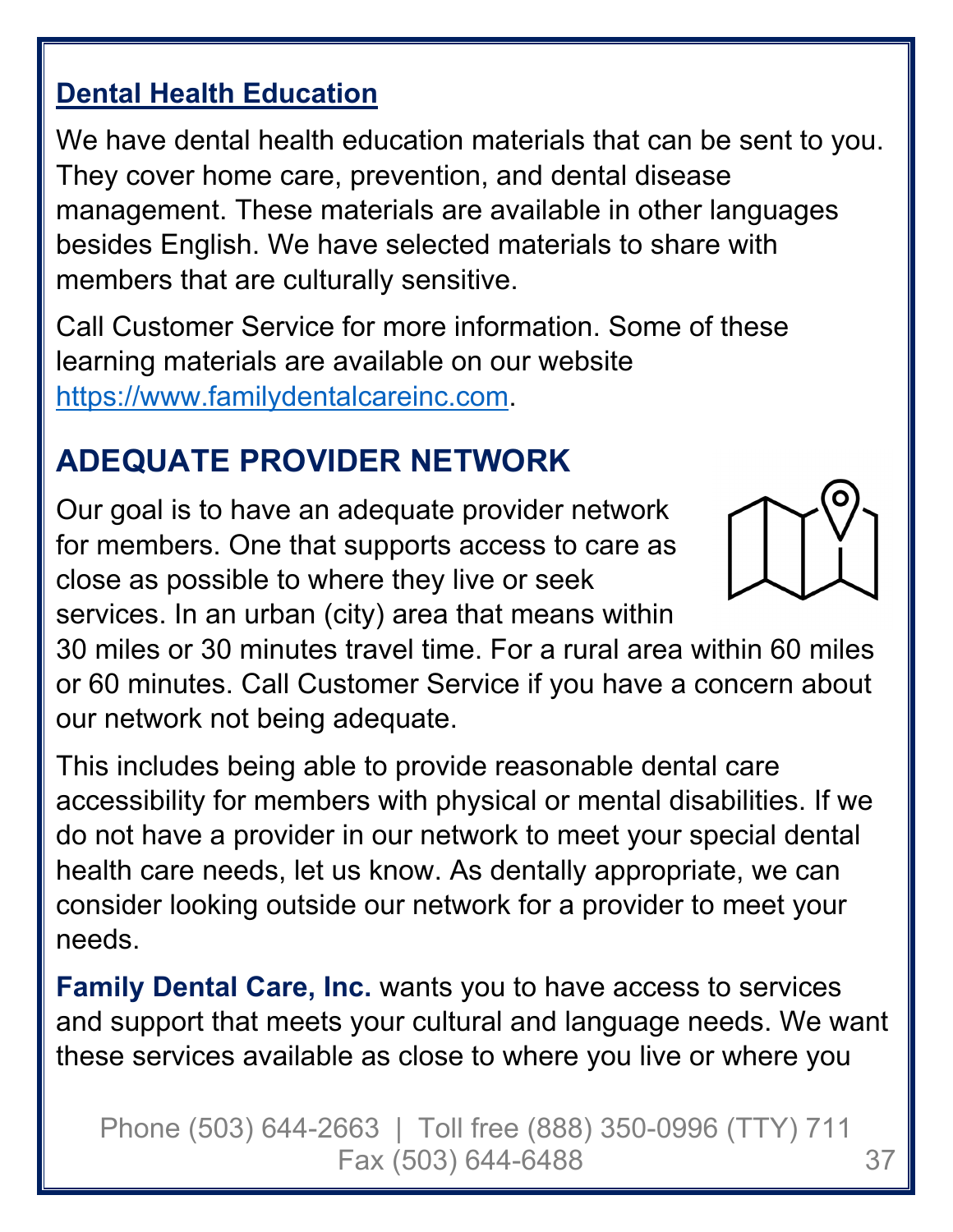seek care as possible. If you need help choosing a dentist who meets your cultural and language needs call Customer Service.

## **Timely Access to Care**

We want to provide timely access to care based on your dental needs. **Family Dental Care, Inc.** providers have the same office hours for our members that they do for their other patients. For emergency care you should be seen within 24 hours. For urgent care you should be seen within 2 weeks, or as soon as needed. For routine care you should be seen in an average of eight (8) weeks, and no more than twelve (12) weeks. Please be aware, sometimes there is a clinical reason for it to take longer.

**Family Dental Care, Inc.** works hard to ensure that we have providers who are both close to you, and who can meet these timeframes. Our providers are spread out around our service area. This means our members are better able to get to their dental clinic and to get the dental care they need when they need it.

#### **Priority Access to Care**

Certain members with special needs may need priority access to care. An example of this is pregnant women. Delay could risk harm to their health or to their unborn baby.

For this reason, pregnant women should be seen within:

- 24 hours for a dental emergency;
- 1 week for urgent dental needs;
- 4 weeks for regular dental needs, unless there is a specific reason for it to take longer.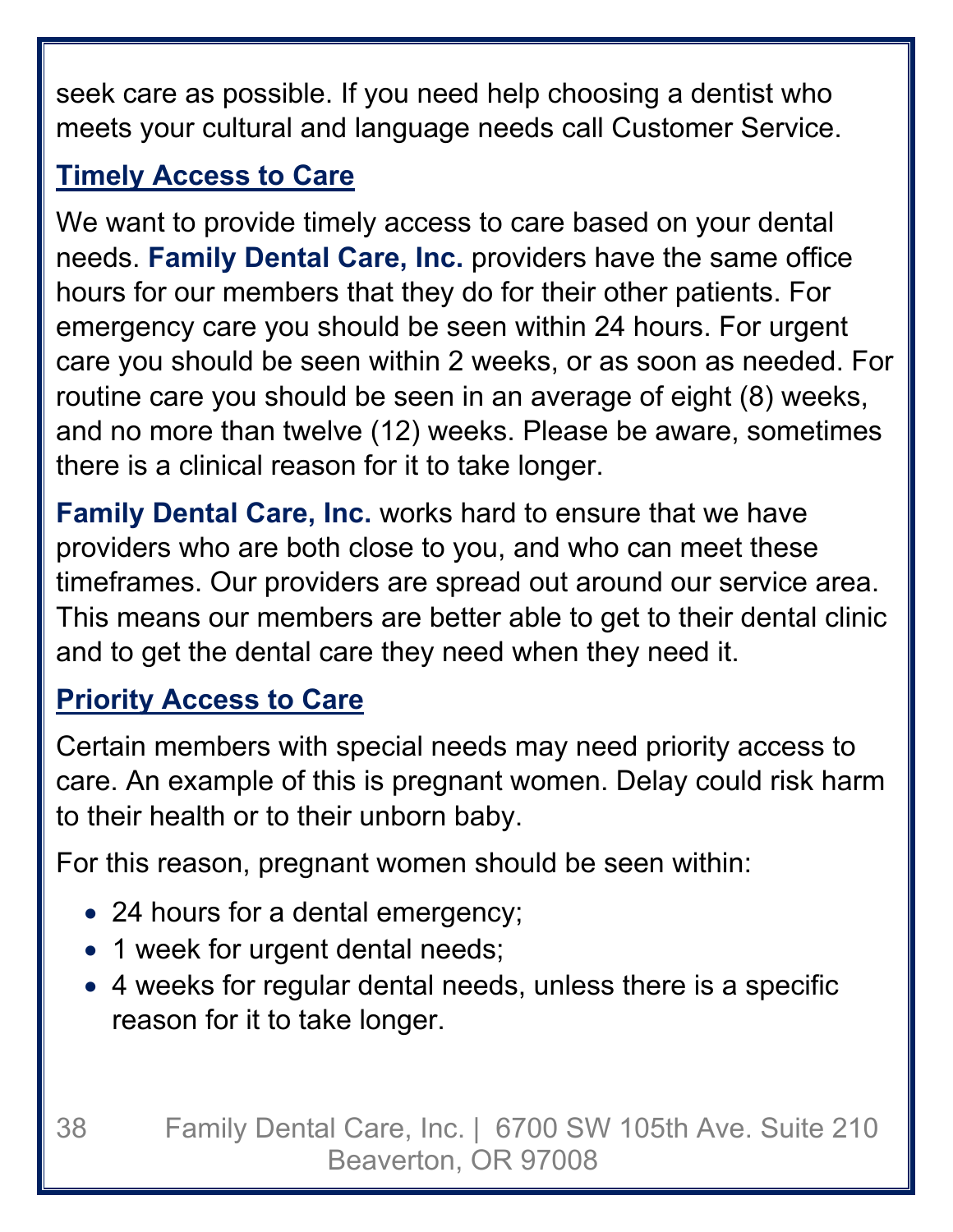Another example is members with special health care needs, like someone who has been in an accident or needs surgery. Or those receiving long term services and supports. These members may not be able to wait to be seen. If you are a member who needs priority access to care let Customer Service know.

#### **Notification Of Changes Affecting Member Access to Care**

A change in our provider network could affect member access to care. (Example: a participating provider clinic closes, or the clinic decides to no longer contract with our plan.) If a significant change takes place in our network, we will notify affected members. Notice will be given at least 30-days before the change. If the dentist has made this change without notice, we will tell members as soon as possible, and within 15 days of notice from the provider. Letters will be sent to members who had the provider as their PCD or were seen by them on a regular basis.

The notice we provide to members will be translated if our information shows a language other than English as your primary. If you or someone helping you needs the notice translated call Customer Service.

**Family Dental Care, Inc.** will work with affected members to get you the dental care needed. This includes helping members transition to another participating dentist. If you have questions or need help, call Customer Service at (503) 644-2663, or toll free at (888) 350-0996 (TTY) 711.

#### **Provider Directory**

We can send you a Provider Directory. A copy will be provided within 5 business days of the request. It can also be found online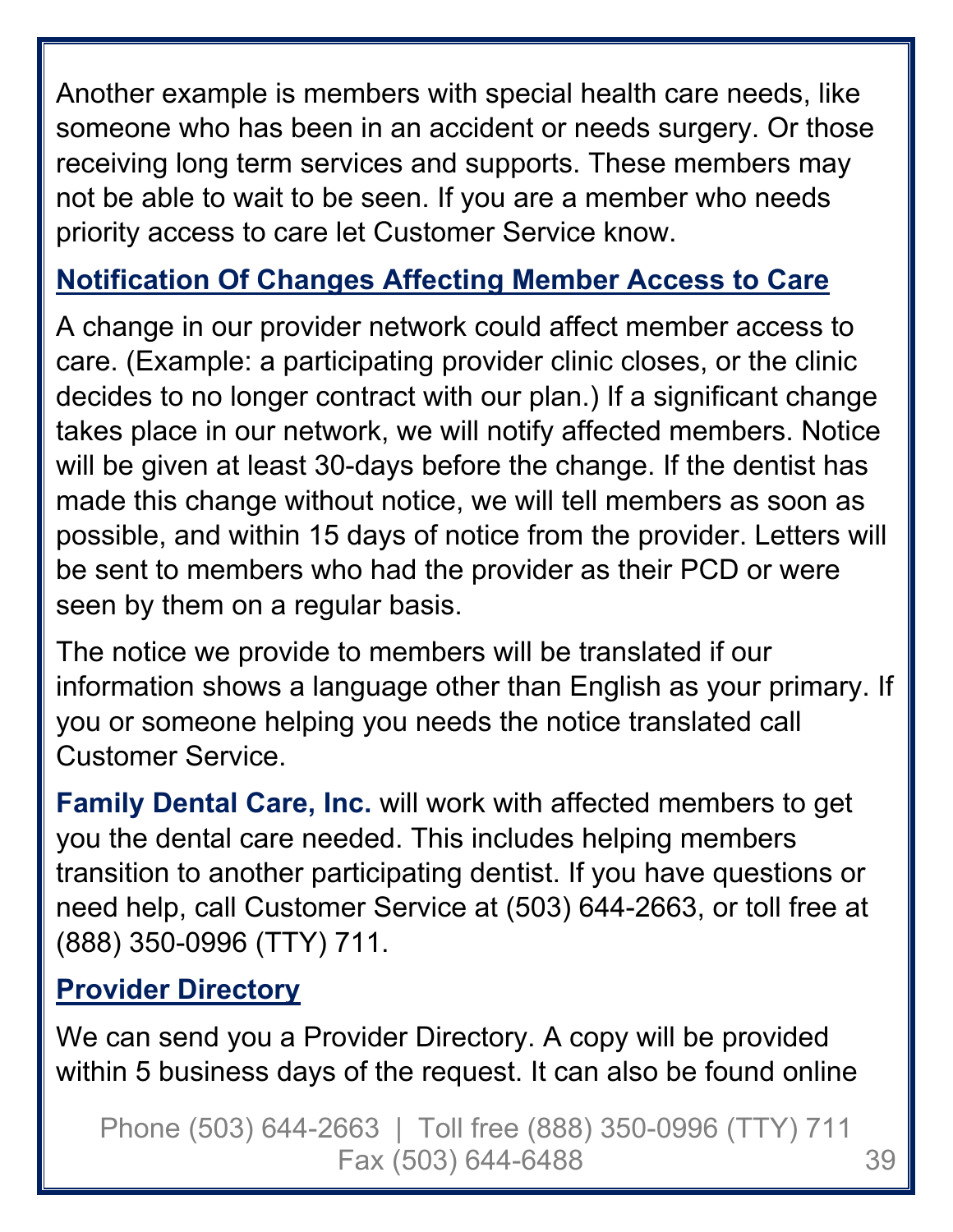on our website https://www.familydentalcareinc.com. There is a city search feature. Enter a city and locate providers near that city. The directory includes other information a member may need in selecting a PCD. Like languages spoken other than English. Clinic features too.

## **CHOOSING A PRIMARY CARE DENTIST (PCD)**



You may choose a PCD from the provider directory. Most are open to seeing new patients. Please choose your PCD as soon as you can. Families can have the same or different PCDs. Whatever they want. Once a member sees a clinic or dentist, they become the PCD.

They will be responsible for your overall dental health. Do not wait until a dental emergency to make an appointment with your PCD.

For the most part, you must choose an in-network dental provider as your PCD. You have the right to choose a PCD. This is called your "freedom of choice". Our network is comprised of dental providers that we work with to deliver care. You also have the right to change your choices. Please choose a PCD from **Family Dental Care, Inc.** Provider Directory. If you need help choosing a PCD, call us.

If we cannot find you a provider in our provider network for dental services, we will help you find another provider that is not in our network. Remember to check with us first before you use a provider that is not in our provider network. If you have questions, please call Customer Service at (503) 644-2663.

You will find a listing of our network providers in our 'Provider Directory'. The provider list will tell you if a provider is taking new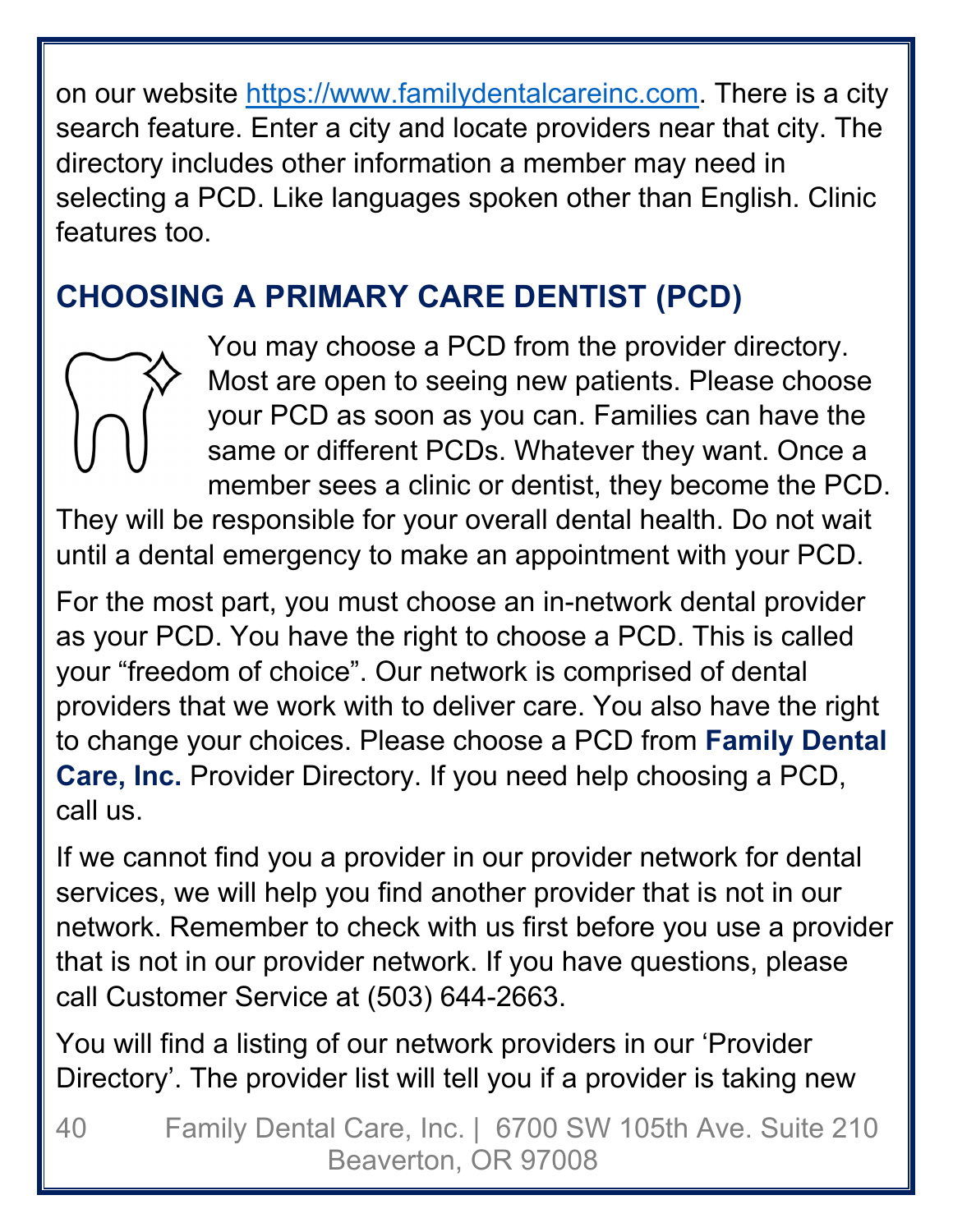patients. Our directory can be found on the **Family Dental Care, Inc.** website at https://www.familydentalcareinc.com/clinics/. For a printed copy call Customer Service. We can also provide a copy in other formats such as large print or another language.

If Native American or Alaska Native, you can choose an Indian Health Care Provider as your PCD if:

- (1) The dentist participates with **Family Dental Care, Inc.** as part of our network; or
- (2) The dentist is not a part of our network but you are otherwise eligible to receive services from them; and
- (3) The dentist has capacity to be your PCD.

If you do not choose a PCD within the first month, we will send you a letter. It will direct you to one of our dentists near your home address. They will become your PCD. You may change PCDs by contacting Customer Service.

Having a good relationship with your PCD is important. They will work with you to take care of your dental needs. Your PCD will:

- Provide all your routine and primary dental care.
- Arrange for specialty care when needed.
- Write prescriptions (only for dental care needs).
- Keep your dental records.
- Submit requests for prior authorizations.
- Work with your CCO, other health plans, or providers (as applicable).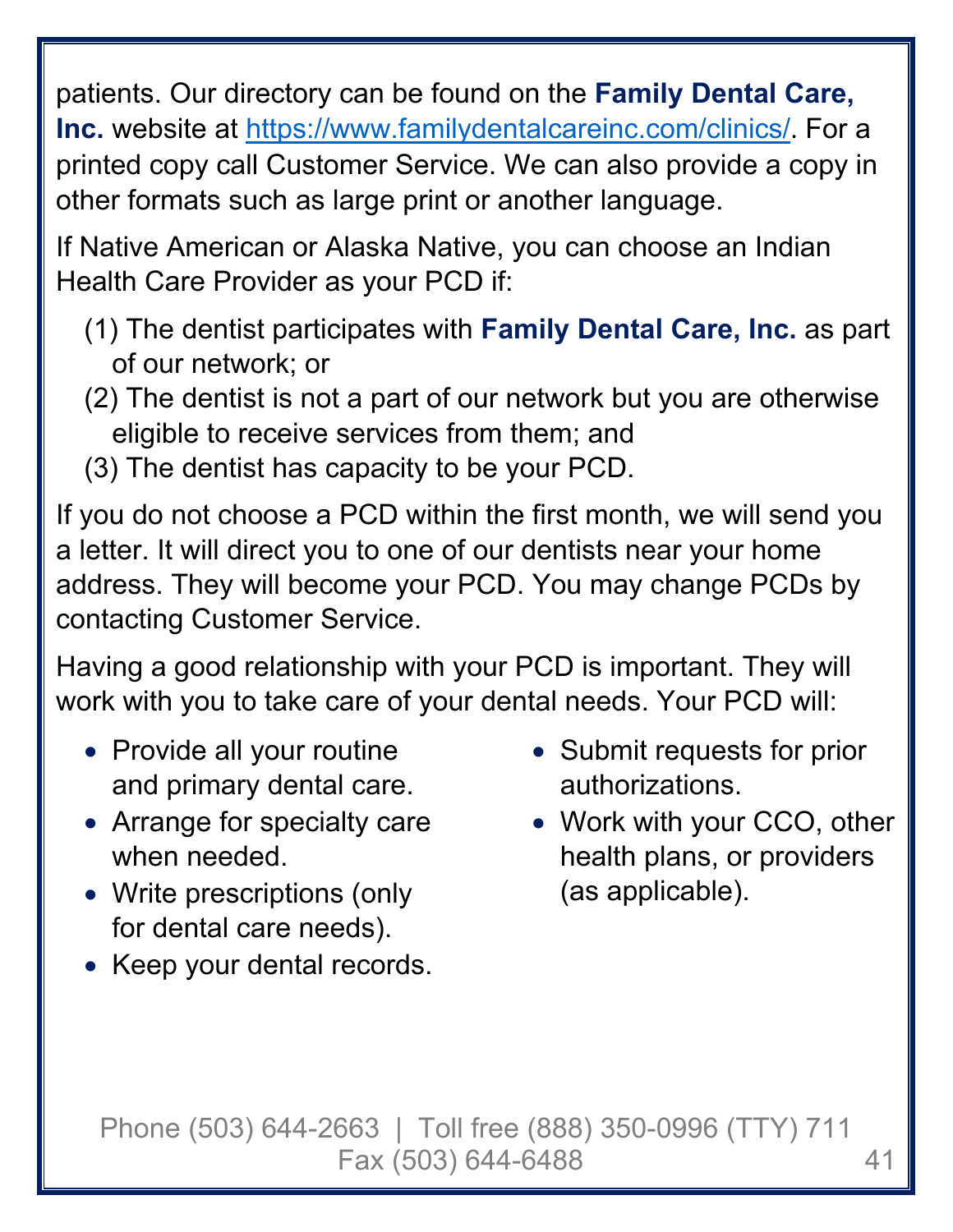# **GETTING CARE**

## **HOW TO MAKE A DENTAL APPOINTMENT**

Call your PCD during office hours. If you need your PCD's number, check the provider directory or call Customer Service.

- Tell the office you are a **Family Dental Care, Inc.** member and why you need to see a dentist.
- If possible, give them a phone number where you can be reached.
- Remember to take your OHP ID card with you to your dental visit.

## **If You Cannot Keep Your Appointment**

Call your dental clinic as soon as you can. Tell them you need to cancel and if you would like to reschedule. Call at least 24 hours before a scheduled dental visit. Failure to cancel means the dental clinic will not be able to help someone else. Some clinics may dismiss a patient if they miss a dental visit.

#### **Access To Emergency Care**

Emergency dental care is available. We cover OHP dental services to stabilize (to keep from getting worse) your emergency. For example, emergency services to relieve pain and infection. You can use it



7 days a week, 24 hours a day. Emergency dental care does not require prior authorization. If you need emergency dental care and do not have a PCD call Customer Service at (503) 644-2663. We can help you get the dental care you need.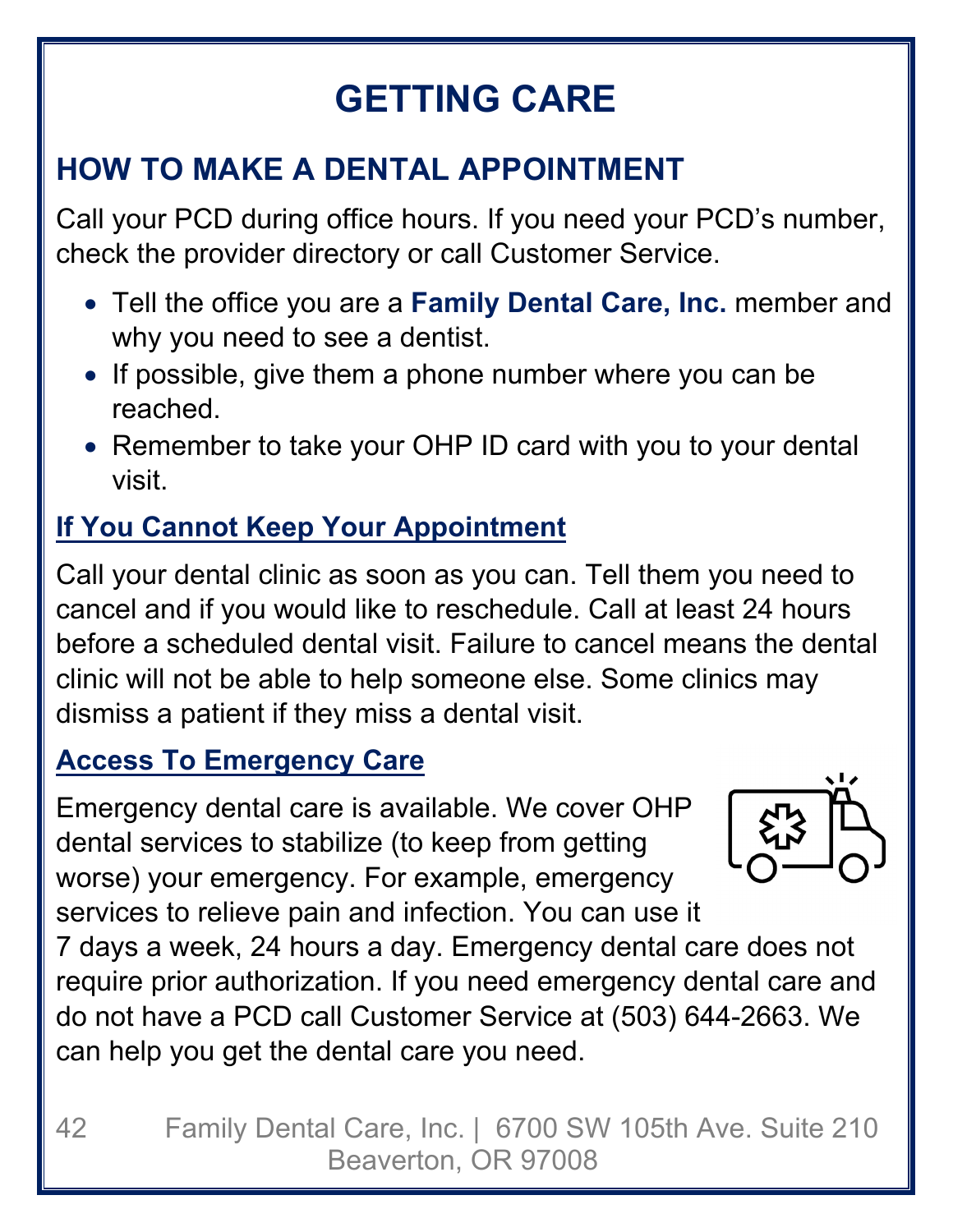Your CCO or OHA covers hospital and medical services. Including emergency room and doctor visits. Once you are stable follow-up with your PCD. They can take care of any dental care you may need. (See Emergency Dental Care section for more information.)

#### **After Hours Care**

Dentists are available day and night, even on weekends and holidays. If you need emergency dental care in the evenings or on the weekend, call your PCD. Each dental clinic has a way to reach your dentist. Identify yourself as a patient and **Family Dental Care, Inc.** member. Your PCD will call you back within 30 or 60 minutes depending on the urgency of your need. Your PCD will decide the best course of action.

If you 'do not' have a PCD call Customer Service at (503) 644-2663 or toll free at (888) 350-0996 (TTY) 711. If someone is helping you like a representative or a long-term care provider, they can call for you. We are available to assess your urgent and emergency dental care needs and will call back within 30 or 60 minutes depending on the urgency of your need.

We do not require prior approval for covered OHP emergency, or urgent dental care needed to stabilize (to keep from getting worse) pain and/or infection. If unable to reach your PCD or us, we will consider payment to an out-of-network provider. (See Member Handbook section on Out-of-Network Dental Care for more information). As your dental plan, we want you to be able to get emergency or urgent dental care needed to relieve your pain and/or infection.

Please use the after-hours call-in system for emergency and urgent care needs. If you need routine dental care or general information,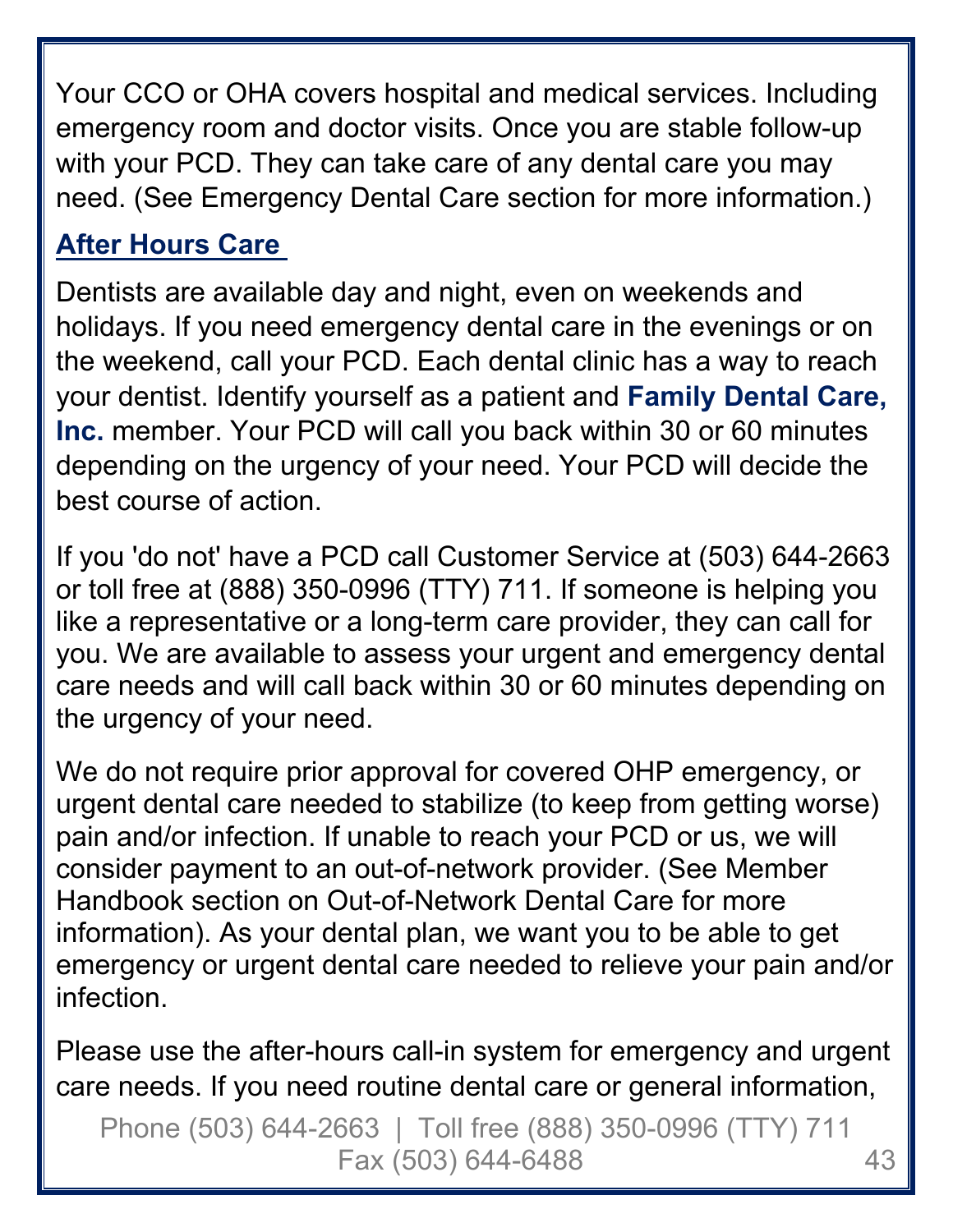Customer Service is available Monday through Friday 9AM to 5PM. You can also send us an email at quality@familydentalcareinc.com.

## **CHANGING YOUR PRIMARY CARE DENTIST**



- If you need to change your PCD use our provider
- directory or website at

https://www.familydentalcareinc.com/clinics/. The same process as when choosing a PCD initially can be used again.

We feel a relationship with your PCD is key. We discourage a member from changing PCD more than once in a year. If a member wants to change their PCD and it has been less than a year, call Customer Service. Let them know your reason for the change, and it will be reviewed by our dental director. If appropriate an exception will be approved.

Several in network providers practice in clinics with more than one provider. A member who wishes to change PCD may be able to do so without needing to go to another clinic.

 $\triangleright$  If a dentist leaves our network, we will notify you of the change 30 days before it happens. If we are not able to, we will notify you of the change as soon as possible.

## **WHAT TO DO IF YOU ARE NEW TO FAMILY DENTAL CARE, INC.**

- 1. Choose a Primary Care Dentist (PCD).
- 2. Make an appointment with your PCD within your first 30 days.

If you can't get in to see your PCD during your first 30 days and need services call us. This includes members becoming newly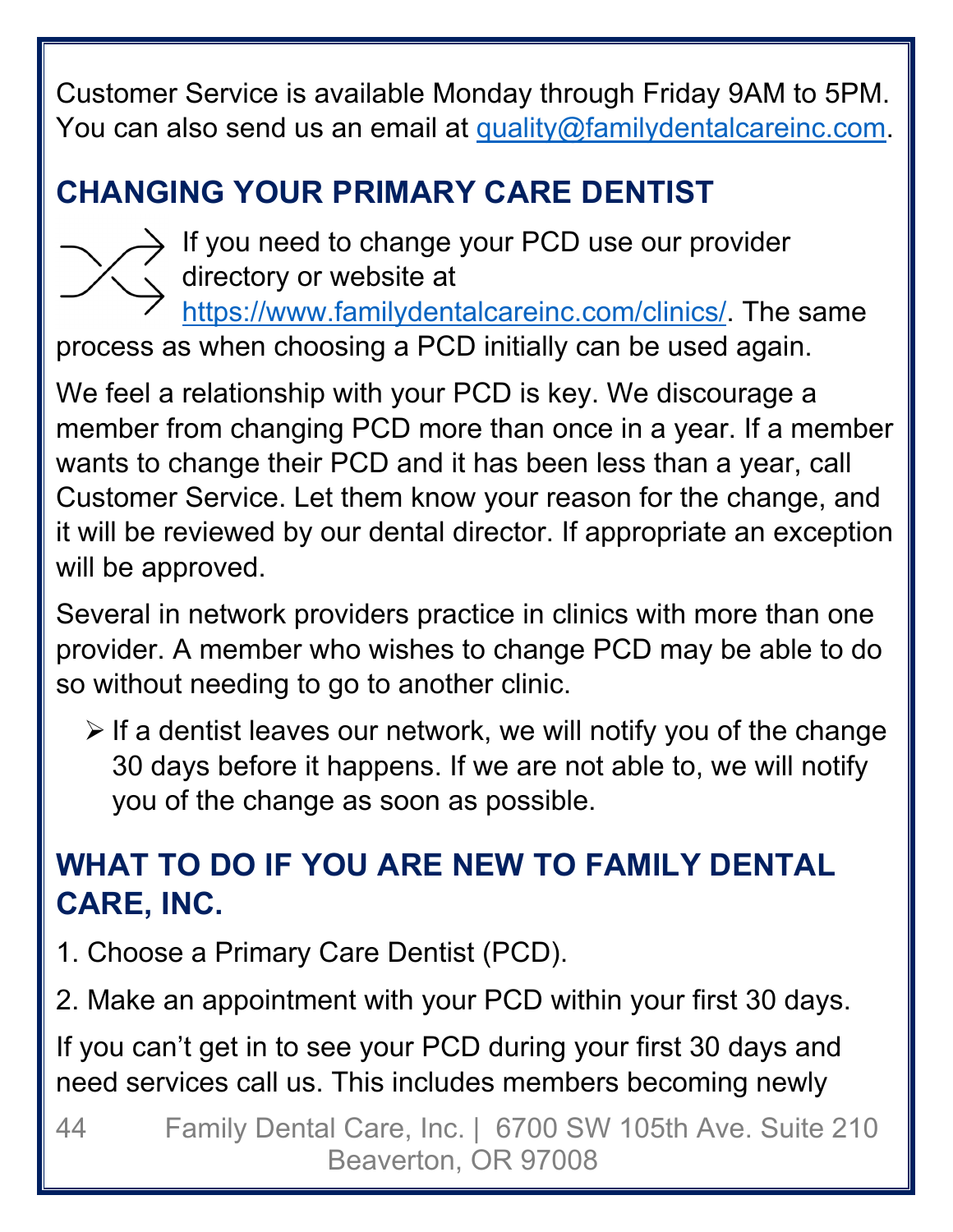enrolled in Medicaid. We are here to help with your transition to our dental plan.

Do you need a prescription or dental services right away? Were you receiving ongoing dental services from a previous plan or dentist that need to continue? Care coordination is available. We can help you get needed dental services including during your first 30 days. Call Customer Service at (503) 644-2663, or toll free at (888) 350-0996 (TTY) 711.

#### **Dental Care Needs Before You Have a Primary Care Dentist**

A member might need dental services right away. Sometimes this is in the first 30 days of being assigned. Or sometimes it may be after that time. If you haven't chosen or seen a PCD yet and need care right away call Customer Service. They can provide care coordination to help you get the dental services needed.

#### **Getting Care When You Change Dental Plans**

Some members who change OHP dental plans can still get the same services and see the same dentists. That means care will not change when you switch dental plans or move to or from OHP feefor-service. If you dentist is not part of our network, we can help by referring you to a qualified provider who is. If you have serious health issues, your new and old plans will work together to be sure you get needed services. (See Care While You Change Plans)

#### **Who Can Get the Same Care While Changing Dental Plans?**

This help is for members who have serious health issues, need hospital care, or inpatient mental health care. If you need care or help while you change dental plans, please call Customer Service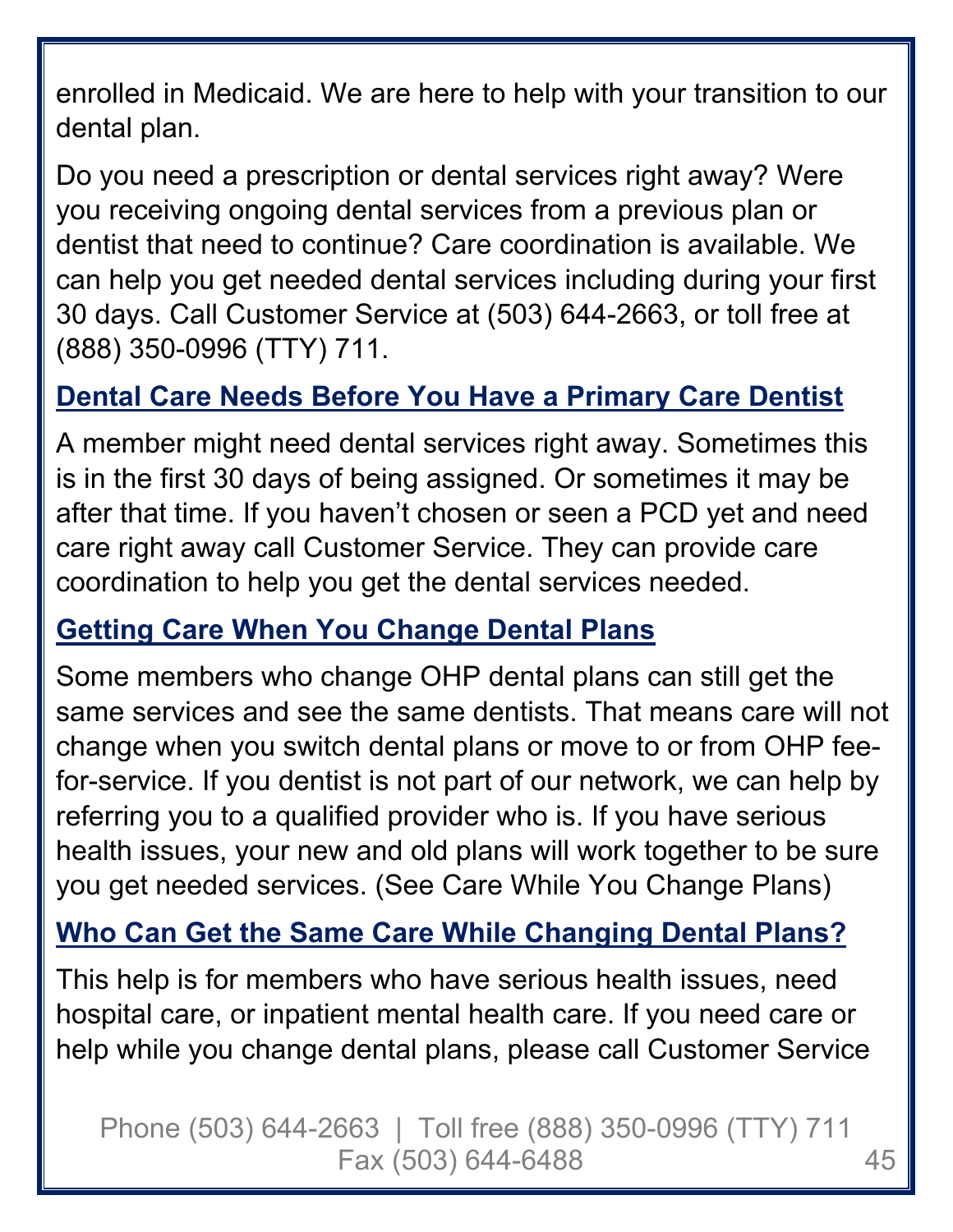at (503) 644-2663 or toll free at (888) 350-0996 (TTY) 711. (See Care While You Change Plans)



## **OUT OF NETWORK DENTAL CARE**

In most cases, you must see **Family Dental Care, Inc.** network providers. A dentist who is not in our network is called non-participating. Sometimes a network provider is not able or available to meet

your needs. When this happens, we can arrange for you to see an out of network provider. This will be at no cost to you. Customer Service will work with you or your PCD to meet your dental needs.

Generally, you will need our approval if you see a dentist out of network. Customer Service will work with a non-participating dentist to get the dentist's agreement to accept our fees. We will also confirm that the dentist is willing to follow OHP rules important to your care. Let us know if you need services from a non-participating provider. You, someone helping you, or your PCD can call Customer Service.

#### **While You Are Away**

While you are outside our service area, **Family Dental Care, Inc.** will cover emergency care (see Emergency Dental Care). We cover OHP dental services to stabilize your emergency. For example, emergency services to relieve pain and infection. We also cover post emergency services to maintain your condition and keep it from getting worse. If you have emergency dental care while away when you return contact your PCD. They will want to see you to determine if further treatment is needed.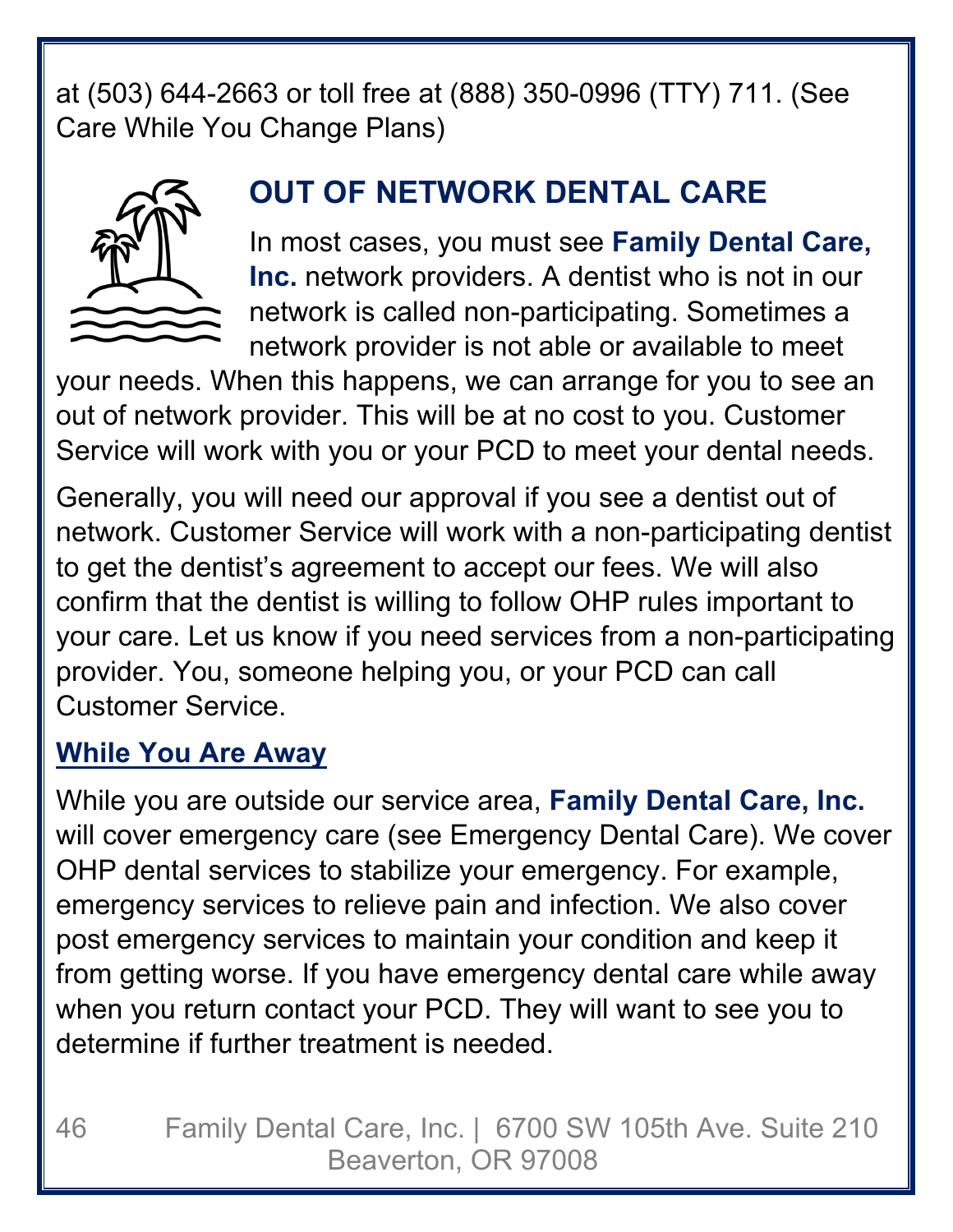If you are away and need emergency dental care call Customer Service. They can help you find a dentist near you willing to accept OHP. Have you already seen a dentist? They can try and work out payment arrangements. Let us know if you have seen a provider for a dental emergency while away. The sooner the better.

To be paid under OHP, a provider must meet certain requirements. Unfortunately, not all out of the service area providers do. Some are unwilling or unable to do so. We will try our best to work together with them.

While OHP covers emergency care anywhere within the United States (US) members should be aware of what can happen. Even if we approve emergency service(s) to a provider, the provider might not be willing to bill us. You could receive a bill for these services. Do not ignore a bill from a provider who has treated you for an emergency. If you get a bill let Customer Service know. They will help try and resolve the issue. If the billing cannot be resolved you can make a complaint. You have a right to ask for the decision to be changed. This can be done through an appeal and a state fair hearing. (See Appeals and Hearings)

As soon as you get a bill for a service that you received while you were on OHP, you should:

- 1. Call OHP member services right away and explain that a provider is billing you for an OHP service. We will help you get the bill cleared up. Do not wait until you get more bills.
- 2. If applicable, you can appeal by sending OHP a letter saying that you disagree with the bill because you were on OHP at the time of the service. Keep a copy of the letter for your records.
- 3. Follow up to make sure we paid the bill.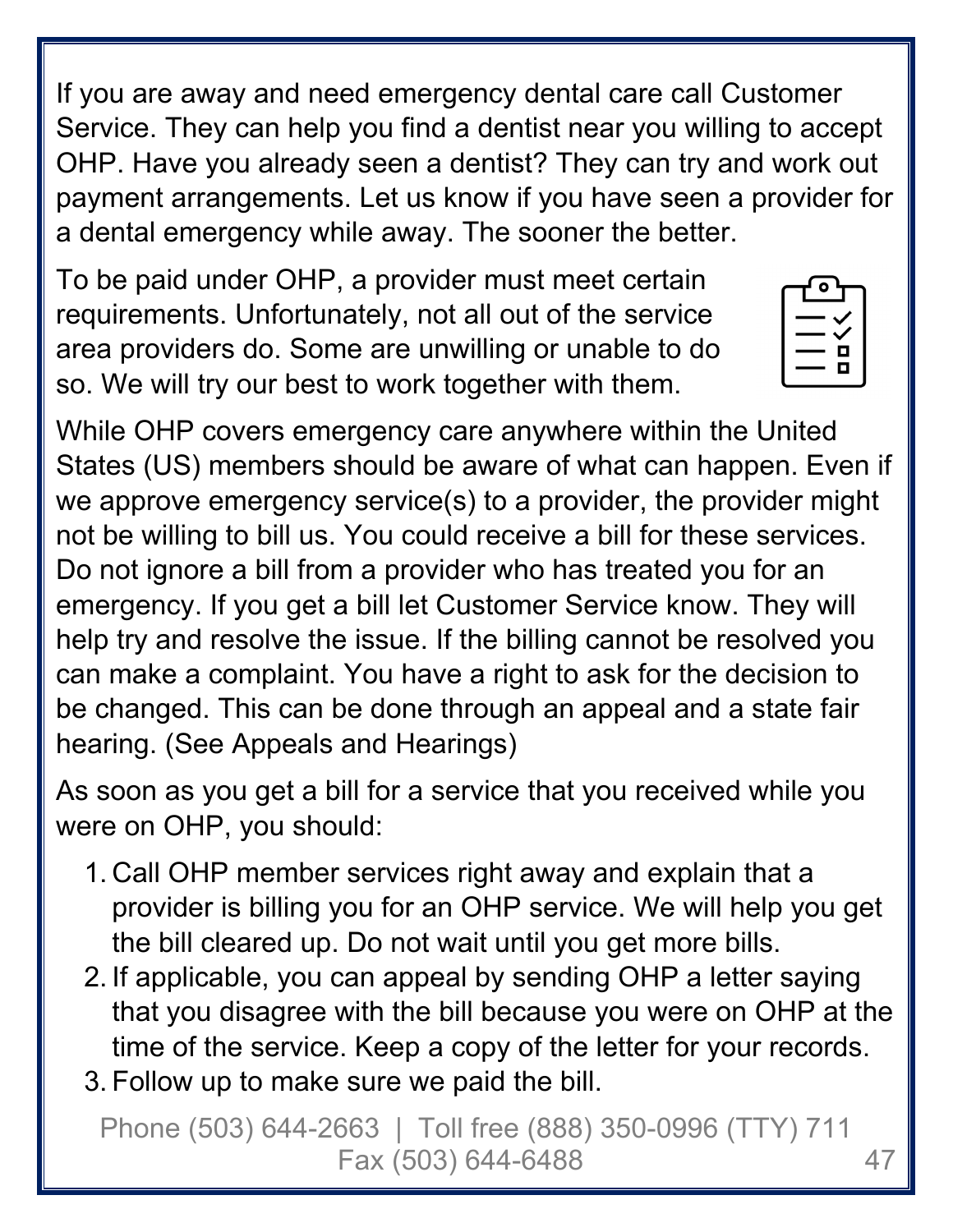4. If you receive court papers, call us right away. You may also call an attorney or the Public Benefits Hotline at (800) 520- 5292 for legal advice and help.

There are consumer laws that can help you when you are wrongfully billed while on OHP.

To avoid billing issues: Be sure to have your OHP ID card with you when traveling. Present it to the dentist and ask if they are willing to bill Medicaid. Contact us as soon as possible, preferably while you are at the dentist's office. Do not sign any billing paperwork until the dentist has agreed to bill Medicaid. These steps are not always possible in an emergency, but if taken they can help prevent future billing issues.

OHP covers emergency care in the US at no cost to you. However, emergency care outside the US is not covered. This means OHP will not pay for any care you get in Mexico or Canada.

## **SPECIALISTS**

Your PCD at times may need to refer you to another dentist for a service. It may be a general dentist with more experience in doing a service. It may be a specialist. Your PCD will handle the paperwork involved with a referral on your behalf.

Your PCD and/or referral provider may need to ask us to approve the service requested. This is part of the process. The first visit with a specialist (unless an emergency) is often a consultation. This means another provider will do an exam and decide what treatment is needed. Afterwards the referral provider may not feel the service requested is the right care. They may provide a different treatment plan. You will be informed all along the referral process of our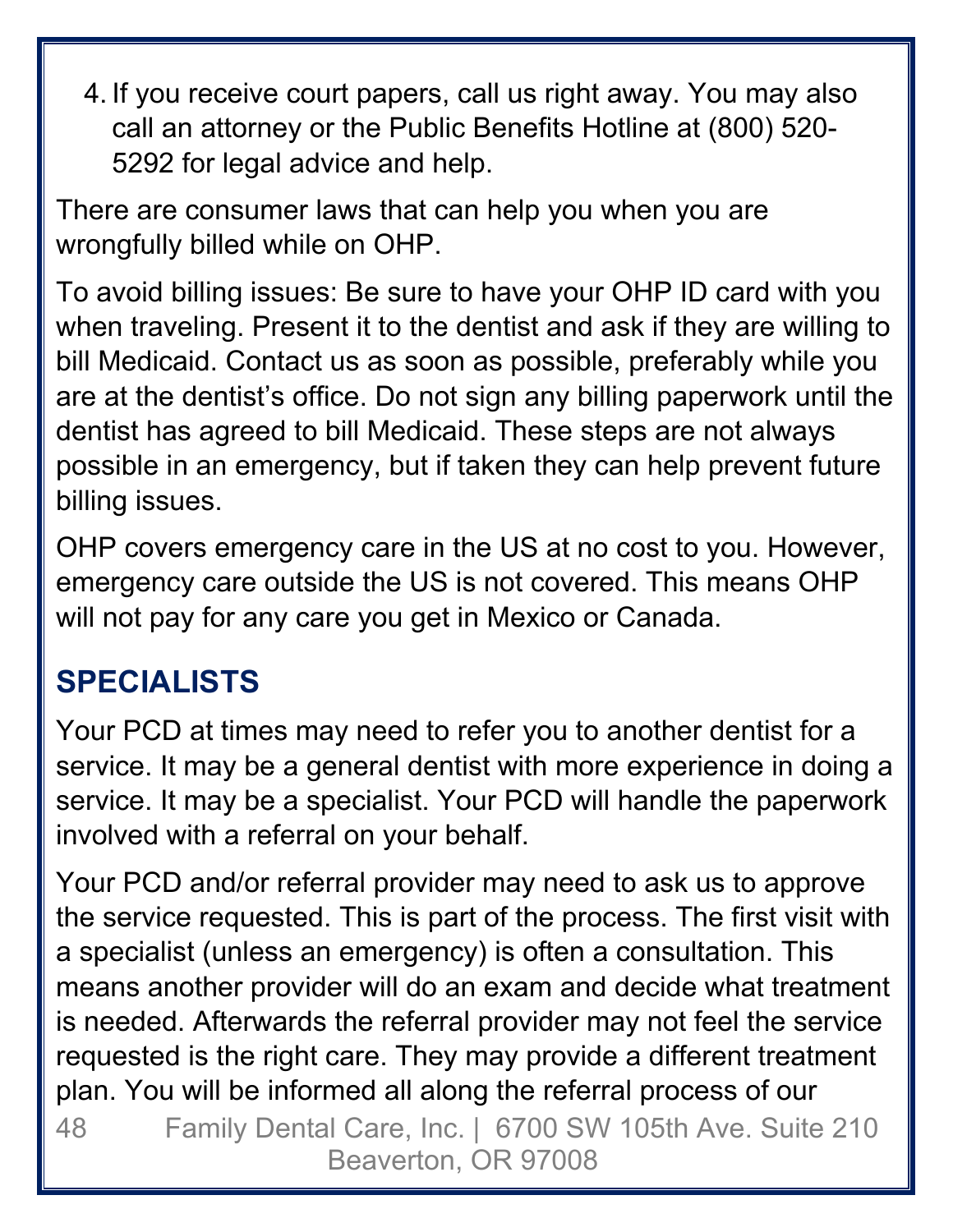decisions. This includes providing you a Notice of Adverse Benefit Determination (denial letter) should we deny the service requested.

Upon approval of a referral request, we will notify the specialist. The specialist's office will call you to set up a visit. In addition, we will send you notification too. It will be an approval letter with the referral provider's name and contact information.

Generally, referral providers will be in our network. There can be exceptions due to a member's special needs. Sometimes the difficulty of a service may require us to go out of network.

If you need to see a specialist or other provider, your PCD will refer you. However, you can see specialists for some kinds of care without seeing your PCD first. This is called "direct access to a specialist". Some special needs members may need direct access to a specialist. Special health care needs sometimes require longterm services and support. When this happens, you may need direct access to care from a dental specialist. Call Customer Service if you see a specialist without a referral.

Sometimes **Family Dental Care, Inc.** approves a standing or longterm referral to a specialist. If you have special needs, as appropriate, we may approve you to continue to see a specialist over a period-of-time. Call Customer Service for more information.

- Most referral providers will want to do their own exam and diagnosis.
- Native American or Alaska Native members who are being seen at a tribal clinic can be referred to specialty services by their tribal dental provider.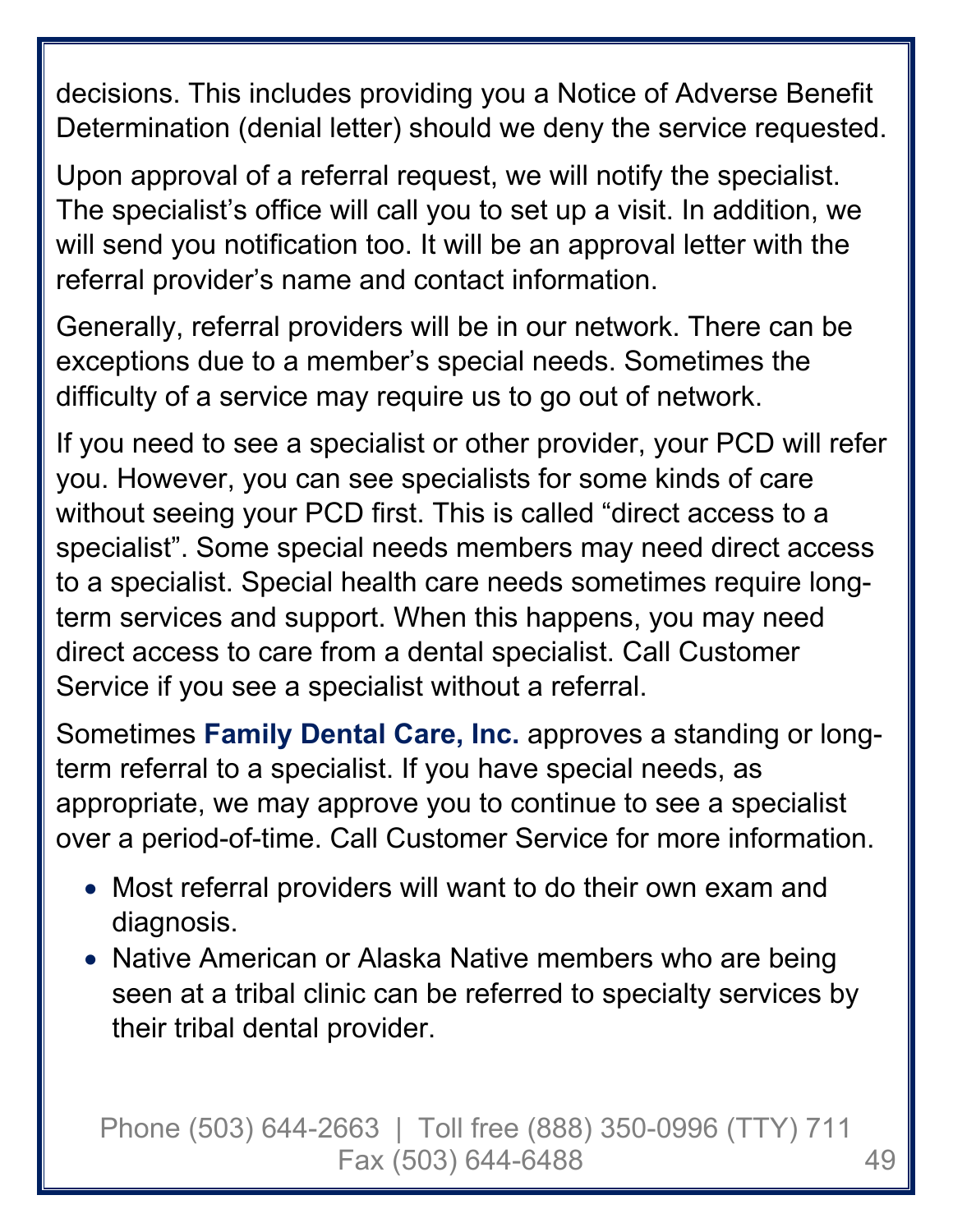#### **Second Opinions**

**Family Dental Care, Inc.** covers second opinions at no cost to you. If you or your PCD wants a second opinion, call Customer Service. For a second opinion you will be directed to a dentist in our network. However, if you want to see a dentist outside our network let us know. Generally, you will need OHP dental approval to do so.



## **DENTAL COVERAGE**

As your dental plan we are responsible to pay for all covered OHP dental services on the Prioritized List of Health Services. Services must be dentally appropriate.

**OHP covers dental care. Dental benefits are for members of all ages.** Seeing a dentist can lead to better overall health. A healthy mouth can keep your heart healthy. It can improve your diabetes. Dental care is important for everyone, but especially for a pregnant woman.

Dental disease is almost 100% preventable. Home care, regular check-ups and cleanings can keep your mouth healthy. Young children should start seeing a dentist early to enjoy a cavity free mouth. Dental sealants are a plastic coating painted on chewing surface of a back tooth. They are a great cavity prevention service for young members.

- Covered services need to be dentally appropriate. They should have an expected good outcome. Be cost effective. Even if a dental service is covered by OHP, it may not be the right option for you.
- 50 Family Dental Care, Inc. | 6700 SW 105th Ave. Suite 210 Beaverton, OR 97008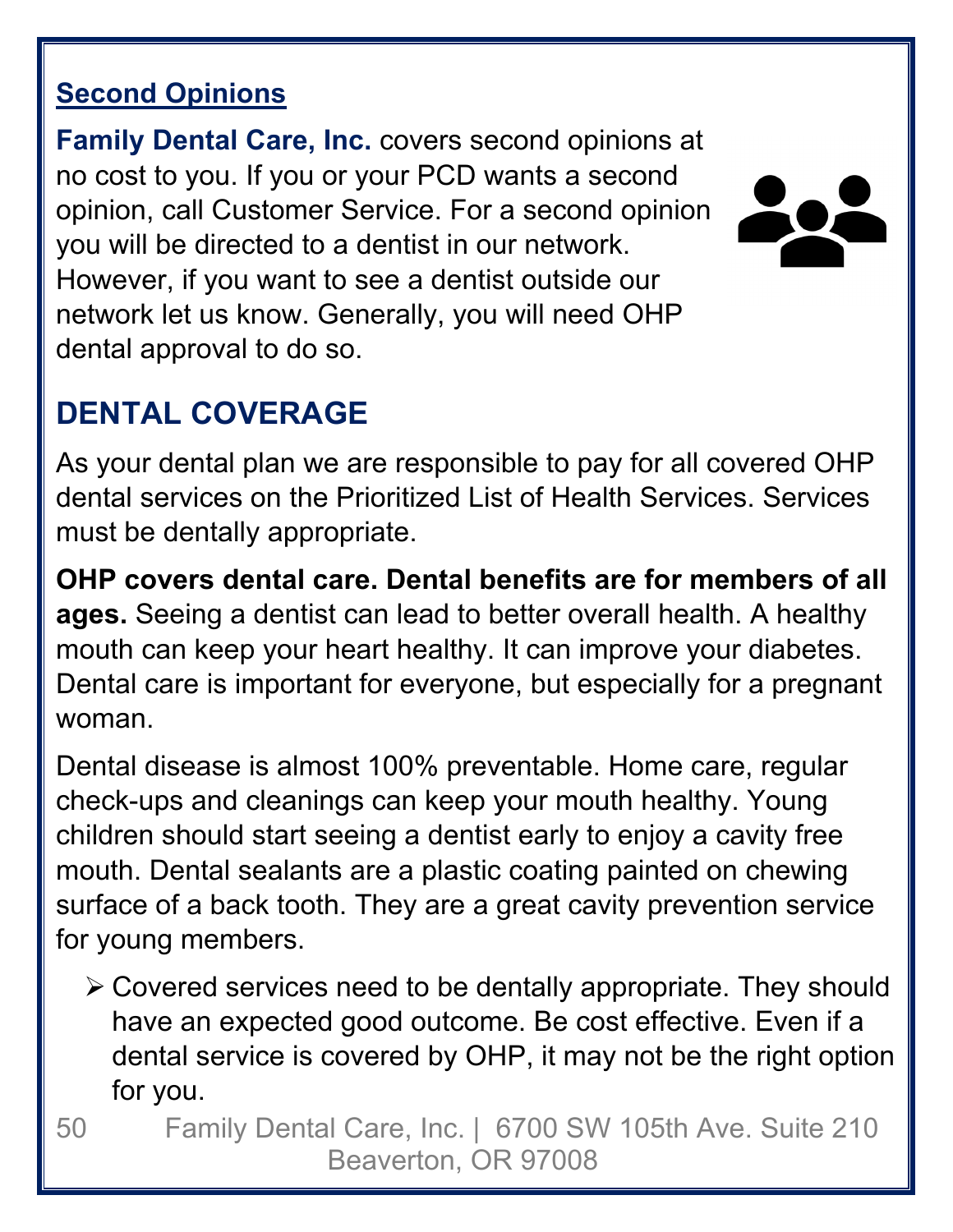### **The Prioritized List**

OHP does not cover all conditions and treatments. OHP uses a list to determine what health care services are covered. It is called the "Prioritized List of Health Services". It is for medical and dental services. The list can be found online at

https://www.oregon.gov/oha/HPA/DSI-HERC/Pages/Prioritized-List.aspx.

The Health Evidence Review Commission (HERC) ranks conditions and treatment pairs in order of being effective. The list ranks treatment to prevent illness or keep it from getting worse higher on the list. The Oregon legislature decides which line on the list funding is through. Funding decisions are based on whether a service is above or below the funding line.

 **Family Dental Care, Inc.** (FDCi) pays for all services approved on the Prioritized List. You cannot be charged for any service covered by **FDCi**.

| <b>Dental Benefits</b>                                    | <b>Limits to Care</b>                         |  |
|-----------------------------------------------------------|-----------------------------------------------|--|
| Exams, X-rays,                                            | Covered for all members. Some age             |  |
| cleanings, Fluoride                                       | limitations. No prior authorization required. |  |
| treatments                                                |                                               |  |
| Basic restorative care -                                  | Covered for all members. Some age             |  |
| <b>Fillings</b>                                           | limitations for certain services. No prior    |  |
|                                                           | authorization required.                       |  |
| Stainless steel crown                                     | Children - no limit. Adults - some limits. No |  |
|                                                           | prior authorization required.                 |  |
| <b>Complete and Partial</b>                               | Covered for all members. Some age             |  |
| Dentures                                                  | limitations for certain services. Frequency   |  |
| Phone (503) 644-2663   Toll free (888) 350-0996 (TTY) 711 |                                               |  |
| Fax (503) 644-6488                                        |                                               |  |

## **Dental Services That OHP Covers:**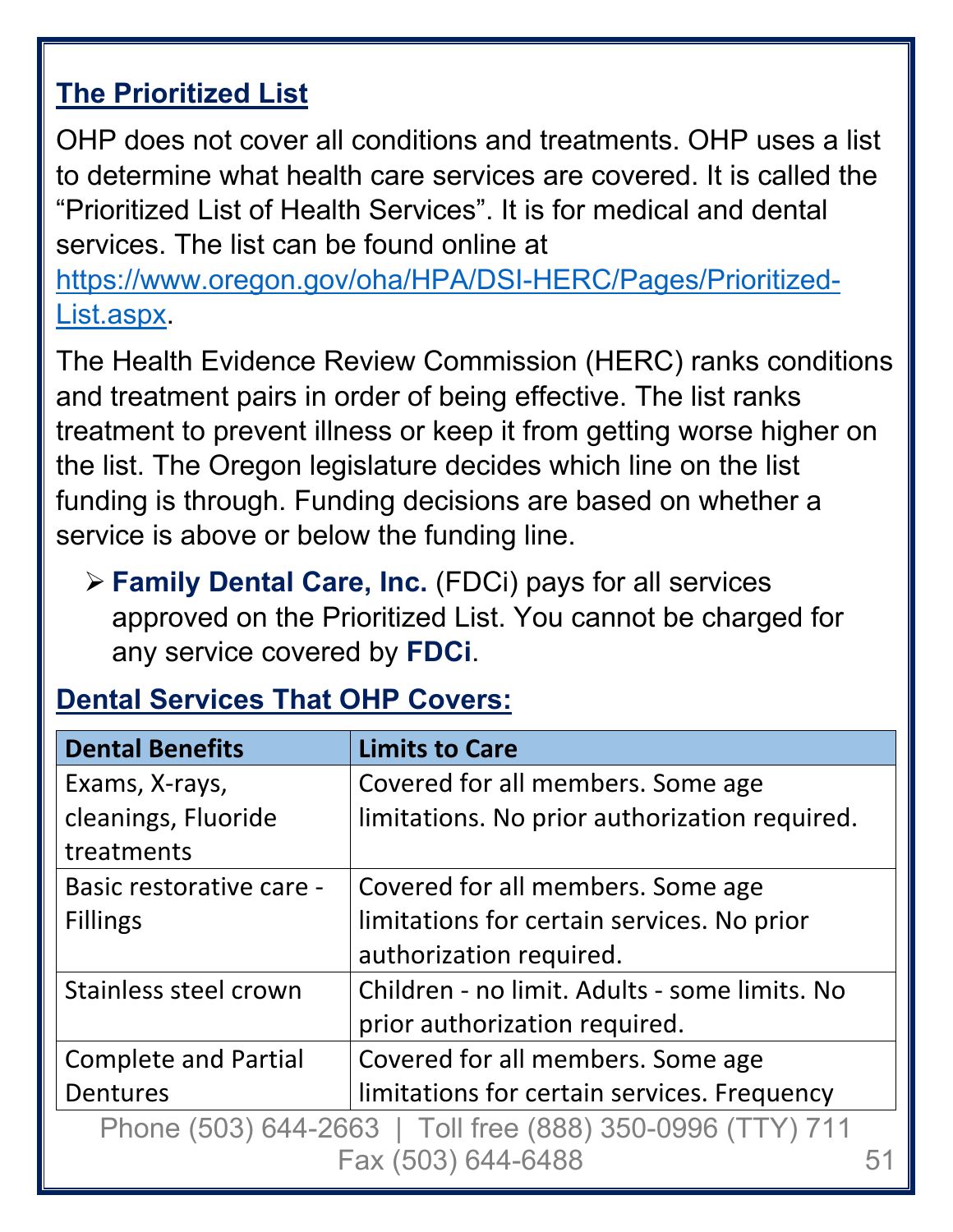|                              | limits apply. Call for details. Prior             |  |
|------------------------------|---------------------------------------------------|--|
|                              | authorization required.                           |  |
| <b>Sealants</b>              | Covered every 5 years for children (16 and        |  |
|                              | under) with permanent molars. No prior            |  |
|                              | authorization required.                           |  |
| <b>Permanent Crowns</b>      | Covered for all members. Some age                 |  |
|                              | limitations. Some limits to teeth covered.        |  |
|                              | Prior authorization required. Call for details.   |  |
| <b>Extractions (removing</b> | The teeth must have symptoms beyond               |  |
| teeth)                       | normal pain. Wisdom teeth and complex             |  |
|                              | extractions require prior authorization.          |  |
|                              | Extractions for orthodontic care are not          |  |
|                              | covered.                                          |  |
| <b>Root Canal Therapy</b>    | Covered for all members. Some age                 |  |
|                              | limitations. Some limits to teeth covered.        |  |
|                              | Prior authorization required. Call for details.   |  |
| Periodontal (gum care)       | Covered for all members, some limits apply.       |  |
|                              | Benefits may vary based on other member           |  |
|                              | conditions. No prior authorization required.      |  |
| Orthodontia (braces)         | Age limits. Must have cleft palate, cleft lip, or |  |
|                              | diagnosis of certain facial deformities           |  |
|                              | diagnosis. Prior authorization required.          |  |
| <b>Emergency and Urgent</b>  | Covered for all members. No prior                 |  |
| Care                         | authorization required.                           |  |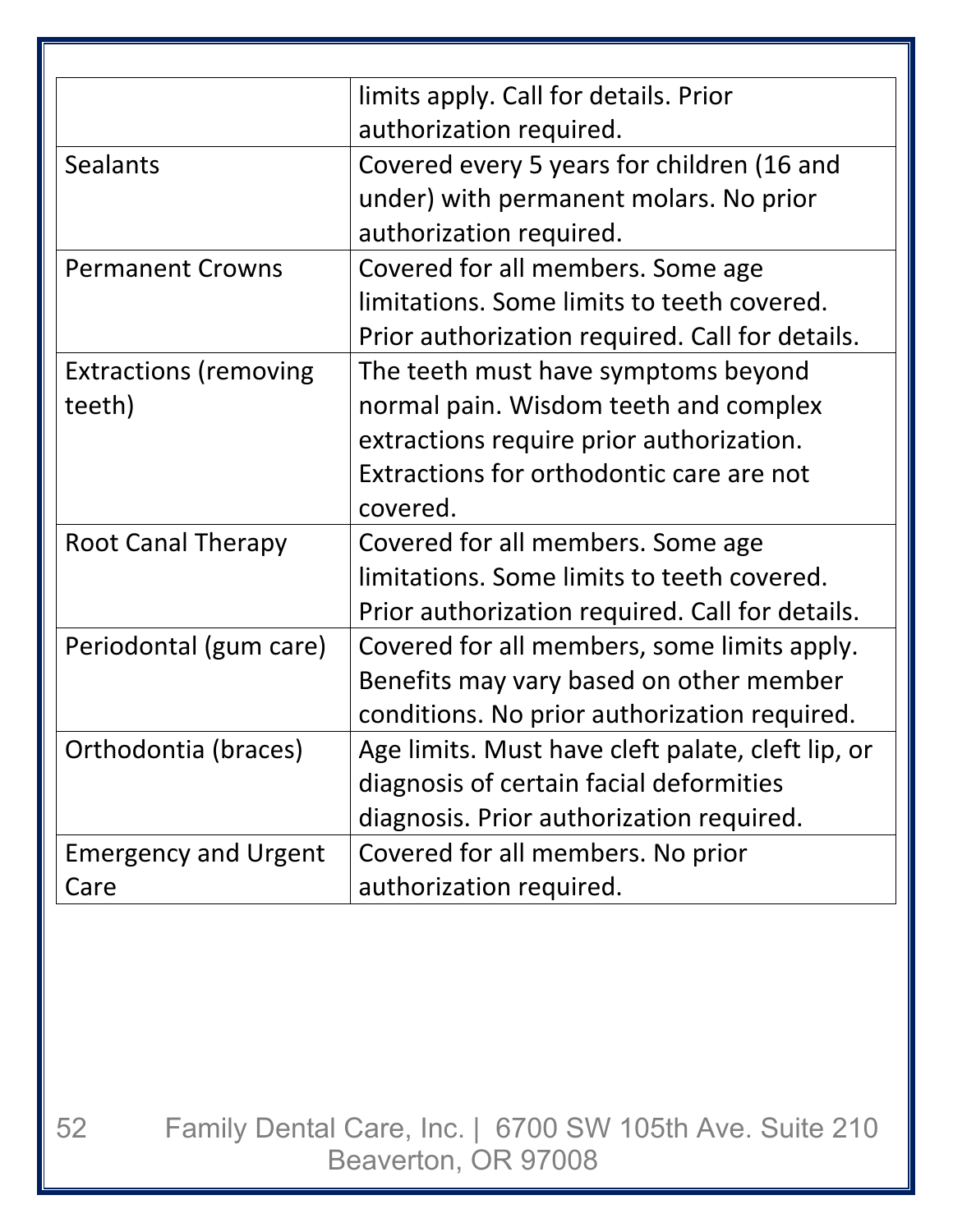| <b>Type of Dental</b>  | <b>Dental Plan Coverage:</b> | <b>Medical Plan Coverage:</b> |
|------------------------|------------------------------|-------------------------------|
| Service(s):            |                              |                               |
| <b>Dental Services</b> | Covered when you see your    | Covered when you see          |
|                        | dentist or dental hygienist  | your doctor or nurse          |
| Scheduled              | Covered for dental services  | Covered for doctors,          |
| dental services        | by your dentist              | nurses, hospitals, and        |
| in a hospital or       |                              | surgery centers               |
| surgery center         |                              |                               |
| Hospital visits        | Not covered                  | Covered                       |
| for a dental           |                              |                               |
| problem                |                              |                               |
| Prescription for       | Not covered                  | Must be ordered by            |
| a dental visit or      |                              | your dentist. Covered         |
| problem                |                              | by CCO or State. Must         |
|                        |                              | be on CCO or State            |
|                        |                              | formulary.                    |
| Over the               | Not covered by the dental    | Over the counter              |
| counter                | plan.                        | medication                    |
| medication             |                              |                               |

Above we have listed some OHP dental services that are covered, but not all. For more information on covered services call Customer Service.

OHP covers dental services that are expected to have a good outcome. Treatment needs to be practical and dentally appropriate. Procedures need to be cost effective.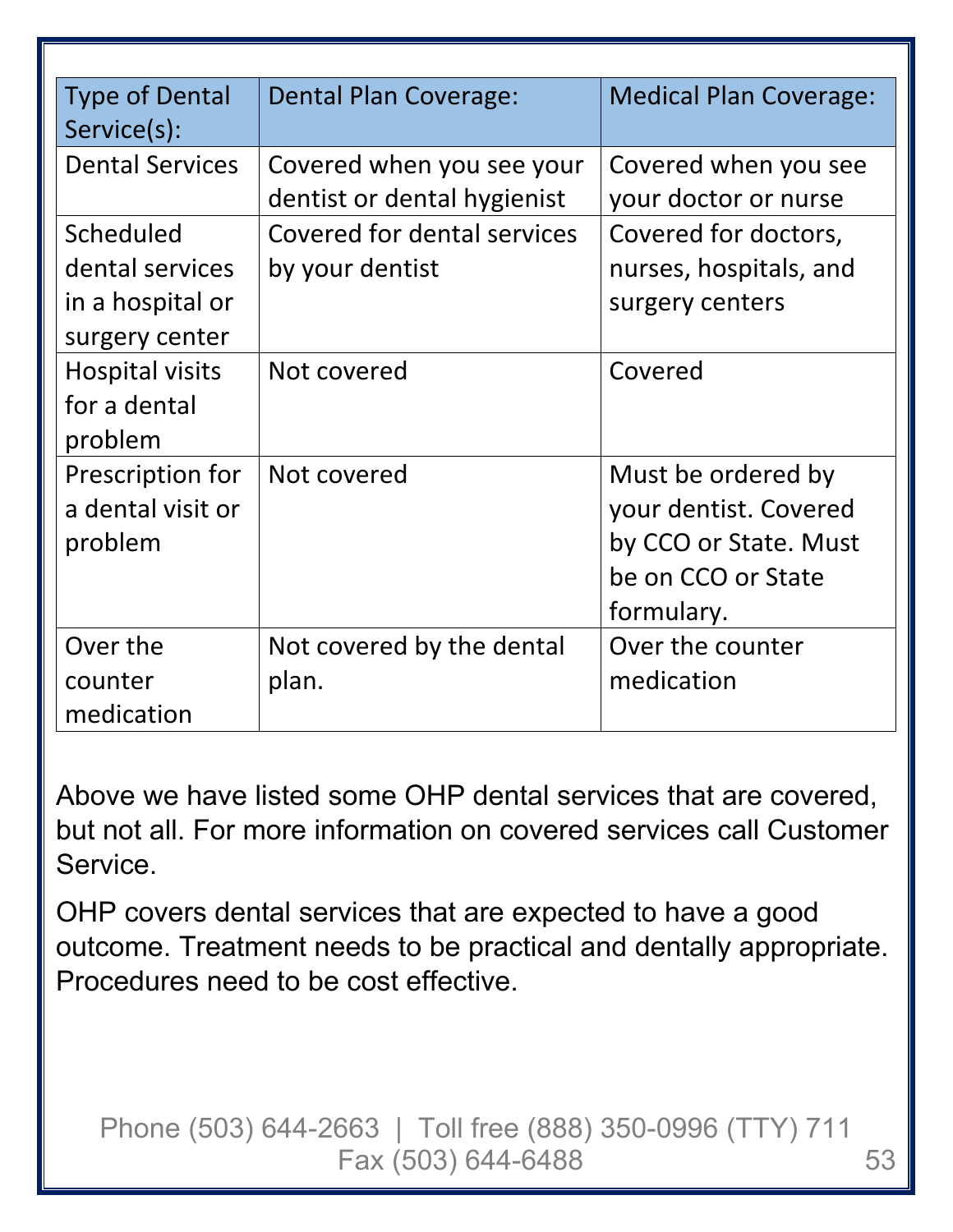## **TELEDENTISTRY**

It is possible to provide some dental services using teledentistry. (Examples: a dentist visit to triage a toothache, or nutritional counseling.) OHP covers teledentistry.

#### **Teledentistry can include the following**:

- Visit with a dentist using audiovisual technology. (Examples: Zoom, Facetime, Google Hangout, Teams.)
- Visit with a dentist using audio. (Example: phone call between dentist and patient.)
- Sometimes dental information will be collected at one place and sent to a dentist somewhere else. (Example: hygienist sees you in a dental van and sends x-rays to dentist at nearby clinic.)
- A dentist may review information without you being present in real time and get back to you with findings.
- Patients and dental providers can be connected by using cell phones, tablet computers, or personal digital assistants.

Some dental providers use teledentistry and others are not doing so. You can find providers who offer this service in our Provider Directory. You can also, call Customer Service to find out. If your PCD does offer teledentistry, it is up to you whether to receive services this way. Dentists are prohibited from limiting you to this way of delivering a service. We want to ensure your visit is purposeful as well as culturally and linguistically appropriate. If you would like an interpreter during this visit one can be arranged. The provider can request an interpreter, or you can call Customer Service.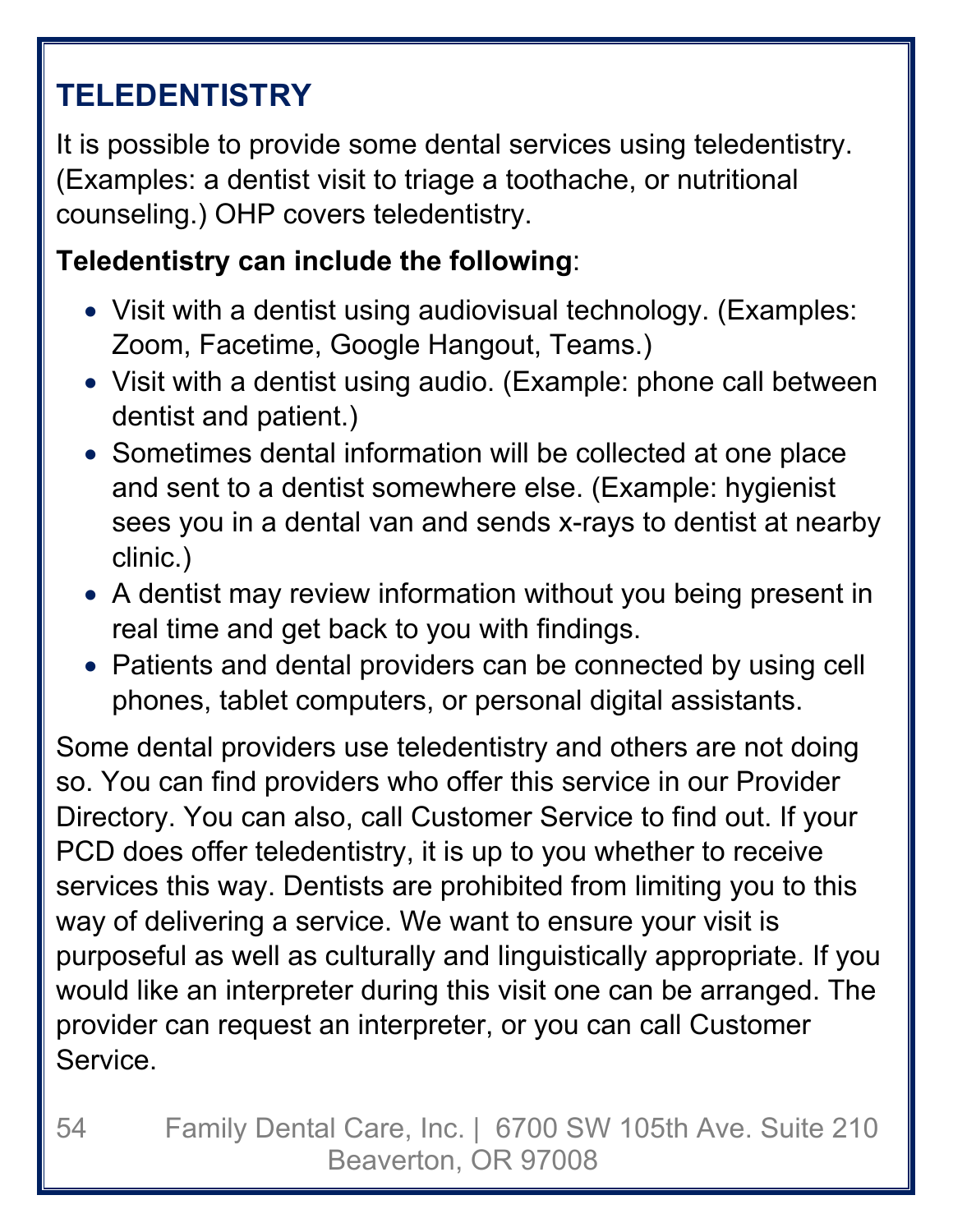#### **What Will You Need?**



For a teledentistry visit you will need either a computer, laptop, tablet, or smart phone. The device you use will need to support video and/or sound depending on how

the visit will take place. Different dentists use different types of teledentistry services. If you have questions about the visit or need support, call the provider. Some providers may be willing to do a test visit before your actual scheduled visit.

Many dental services will need you to visit your PCD clinic. Services like comprehensive exams, x-rays or some hygiene appointments cannot be done through teledentistry.

Teledentistry is secure. Your protected health information is protected just as if you had a face-to-face visit. If you have any questions about teledentistry give your PCD a call or Customer Service at (503) 644-2663, or toll free at (888) 350-0996 (TTY) 711.

## **EMERGENCY DENTAL CARE**

**Dental Emergency:** a dental emergency is when you need sameday dental care. Emergencies include a severe toothache or gum swelling. Other examples are an infection in your gums or teeth. Or a tooth that has been knocked out.

**Family Dental Care, Inc.** accepts the "prudent layperson" definition of a dental emergency. If something happens that an average person believes is a dental emergency, then it is. It is available 24 hours a day and 7 days a week. We cover emergency dental care.

For a dental emergency, please call your PCD. Network dental providers will see a dental emergency within 24 hours. A member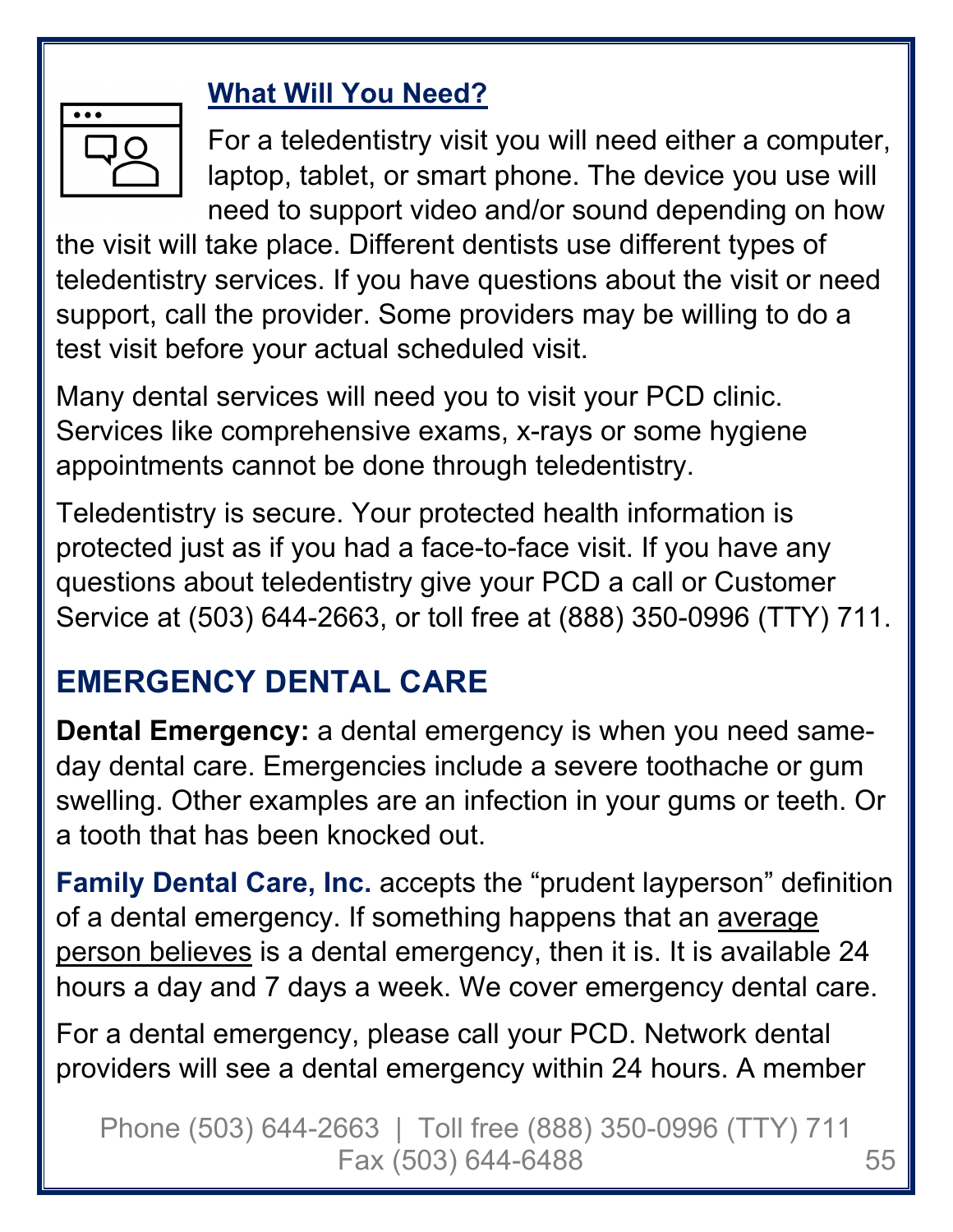may need to wait to be worked into the schedule. Some offices have emergency walk-in times. If you cannot reach your PCD or you do not have one, call Customer Service. They will help you find emergency dental care. If none of these options work for you then you may call 911 or go to the ER. Dental emergencies rarely need this last option.

We cover emergency dental care provided in a dental office. Should you have a dental emergency, and our network dentists are unable to see you. We will consider payment for emergency dental care, even if the provider is out of network. After you receive emergency care call your PCD. They will want to arrange for more care if you need it.

If you see an out of network provider, let us know as soon as possible. We may be able to cover the service. The service will need to be an OHP covered benefit. An out of network provider will need to meet OHP credentialing and be willing to accept our fees.

Your CCO or OHA covers hospital and medical services, including emergency room and doctor visits. If a dental condition becomes a medical emergency, follow your CCO or OHA's information on emergency services.

#### **Post Emergency Care**

Emergency care is covered until you are stable. Follow-up care to maintain, improve, or resolve your condition once stable is also covered. This is called post-stabilization care. It is available 24 hours a day and 7 days a week. We cover post stabilization care.

What should a member do if we cannot be reached? Or we do not respond to a prior authorization request for post emergency care?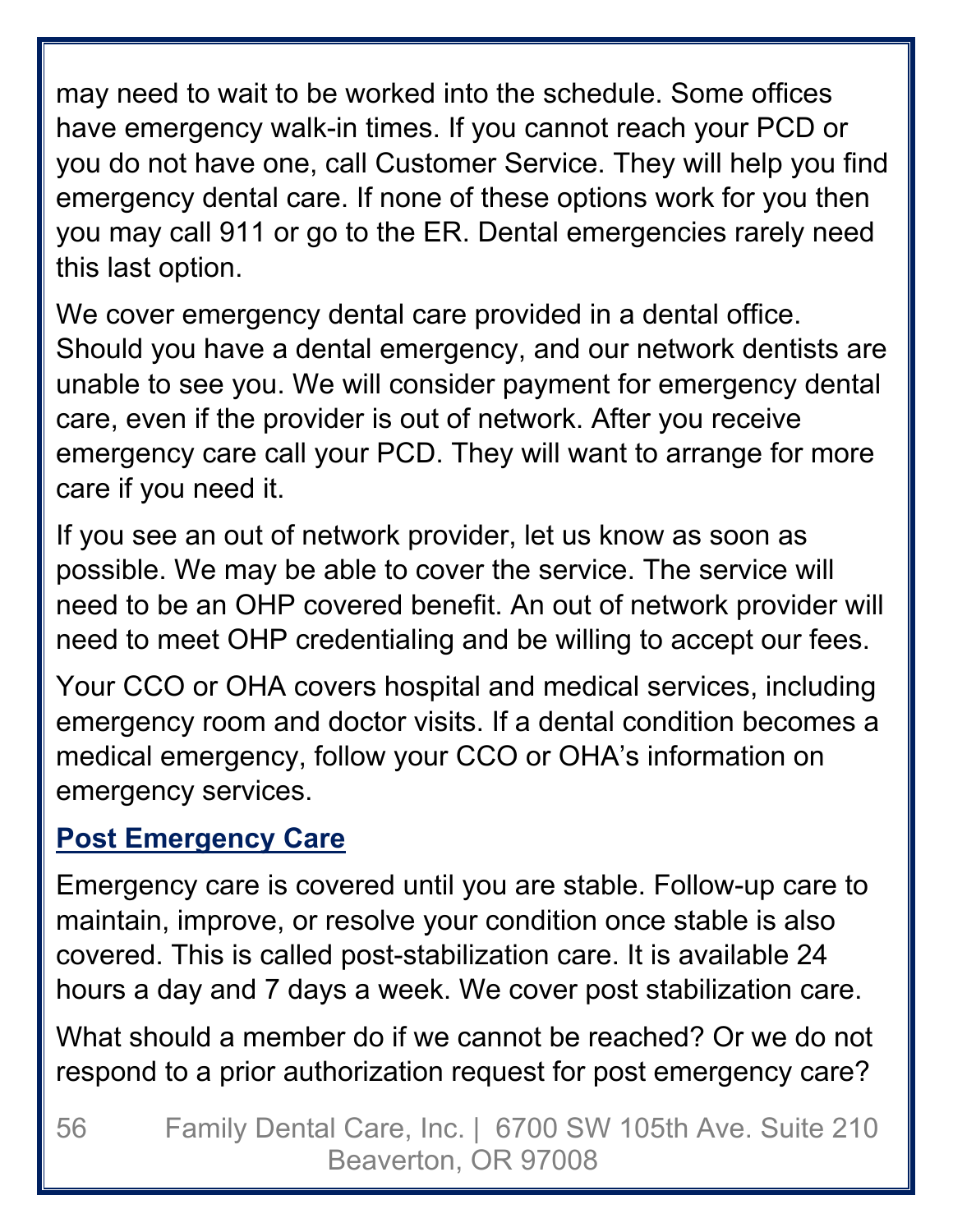We want you to get the dental care needed to remain stable. No prior approval is needed in this situation for us to consider payment.

What if you are unable to obtain post stabilization services in network? You might be traveling? Or due to weather a network provider cannot see you. We will consider payment for post stabilization care even if the provider is out of network. After you receive post emergency care call your PCD. They will want to arrange for more care if you need it.

If you see an out of network provider, let us know as soon as possible. We may be able to cover services. The service will need to be a covered OHP benefit. Also, the out of network provider will need to meet OHP credentialing and willing to accept our fees.

## **URGENT DENTAL CARE**

**Urgent dental care**: when you need dental care soon, but not immediate treatment. Examples of urgent dental care are a toothache, swollen gums, or a lost filling. For urgent dental care call your PCD. If you cannot reach your PCD or you do not have one, call Customer Service. They will help you find urgent dental care.

- $\triangleright$  Dental urgent care is best treated in a dental clinic. The emergency room may not have the right skills or tools to help you.
- We cover OHP urgent dental care services to relieve your toothache, swollen gums, or a lost filling.
- You do not need a Prior Authorization (approval) for urgent care services to relieve pain and/or infection.
- We also cover services to maintain your condition and keep it from getting worse.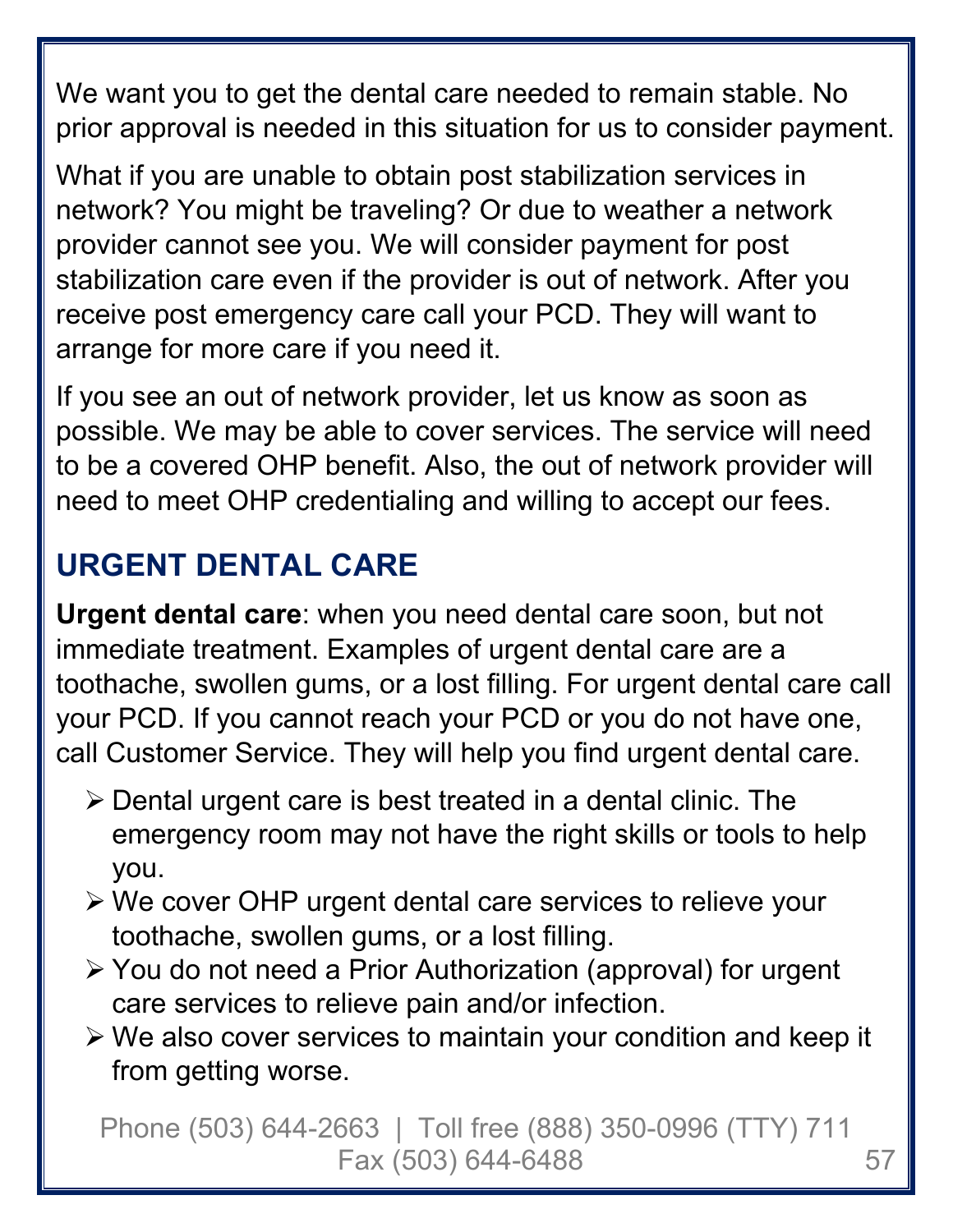While urgent care services do not require prior approval, some post stabilization services may require approval. For example: the dental service to relieve your pain prior to a root canal does not require approval. However, the root canal service itself would require approval.

## **OHP BILLING AND COVERED/NONCOVERED BENEFITS**

OHP covers many types of dental services, but not all are covered (see Dental Coverage). If you want a dental service that is not covered talk to your PCD. There may be a covered service that could work in its place.

Sometimes, a dentist doesn't do the billing paperwork (claim) correctly. If so and the provider doesn't get paid for that reason, that doesn't mean you have to pay. You may receive a service that we refuse to pay for the dentist. The dentist should not bill you. When we deny a claim from your dentist, you will get a denial letter. The denial notice does not mean you have to pay. The dentist will need to write-off the unpaid charges.

## **When A Member CANNOT Be Billed**

- OHP does not cover missed appointment charges. A provider should not bill you for a missed appointment.
- If a service is denied due to a provider error such as the provider did not check if you were eligible on the date of service, you cannot be billed. Or if the provider did not get prior authorization when required, you cannot be billed.
- If we deny a claim or service, you or the provider with your permission have appeal rights. If we deny a claim or service, even though you cannot be billed you may decide to file an
- 58 Family Dental Care, Inc. | 6700 SW 105th Ave. Suite 210 Beaverton, OR 97008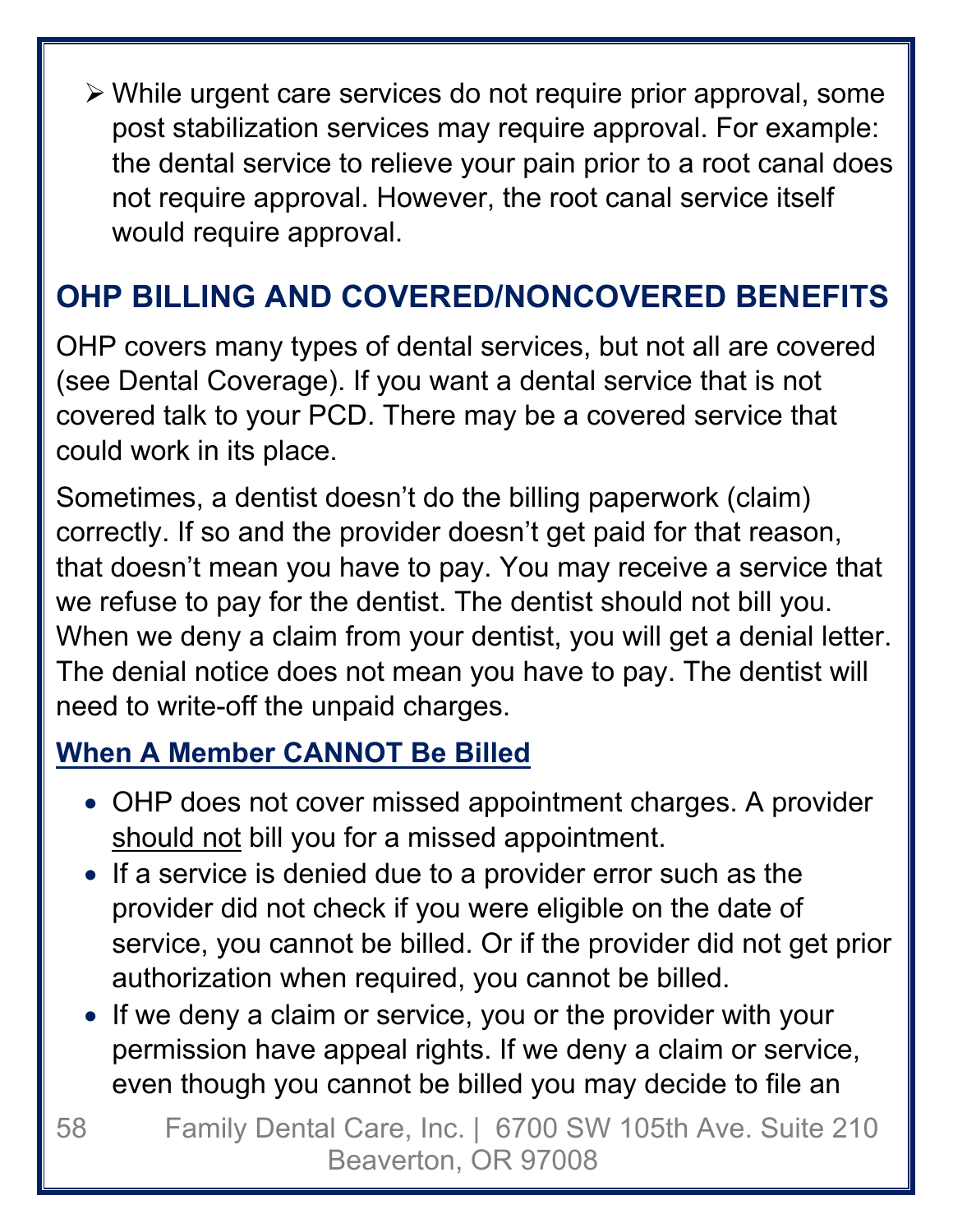appeal. You can find more information on how to file an appeal in that section of the handbook.

 OHP does not allow members to be balanced billed by a provider. This applies to both In-Network and Out-of-Network providers. A provider must accept our payment for a covered service, as payment in full. The provider cannot bill a member the difference between what the provider billed, and we paid.

#### **When A Member CAN Be Billed**

There are only a few situations, that OHP allows a member to be billed.

- If the service is not covered, you can decide to pay. The dentist will need to have you sign a form. It is called the "Agreement to Pay Form" (OHP 3165 or OHP 3166).
- For the provider to bill you for a not covered service, you must be asked to sign this form before the service is performed.

Do you have questions about not covered services? Or a question about why you are being billed? Call Customer Service at (503) 644-2663, toll free (888) 350-0996, and we will be happy to help you.

There should not be any surprises regarding billing. If a provider bills a member, the provider must inform you before you get the service. You should be told what the service is that is not covered, and how much it will cost. This information should be provided at the time you are signing the Agreement to Pay Form. You should receive the service within 30-days of signing the agreement, and the provider cannot change the fees once you sign.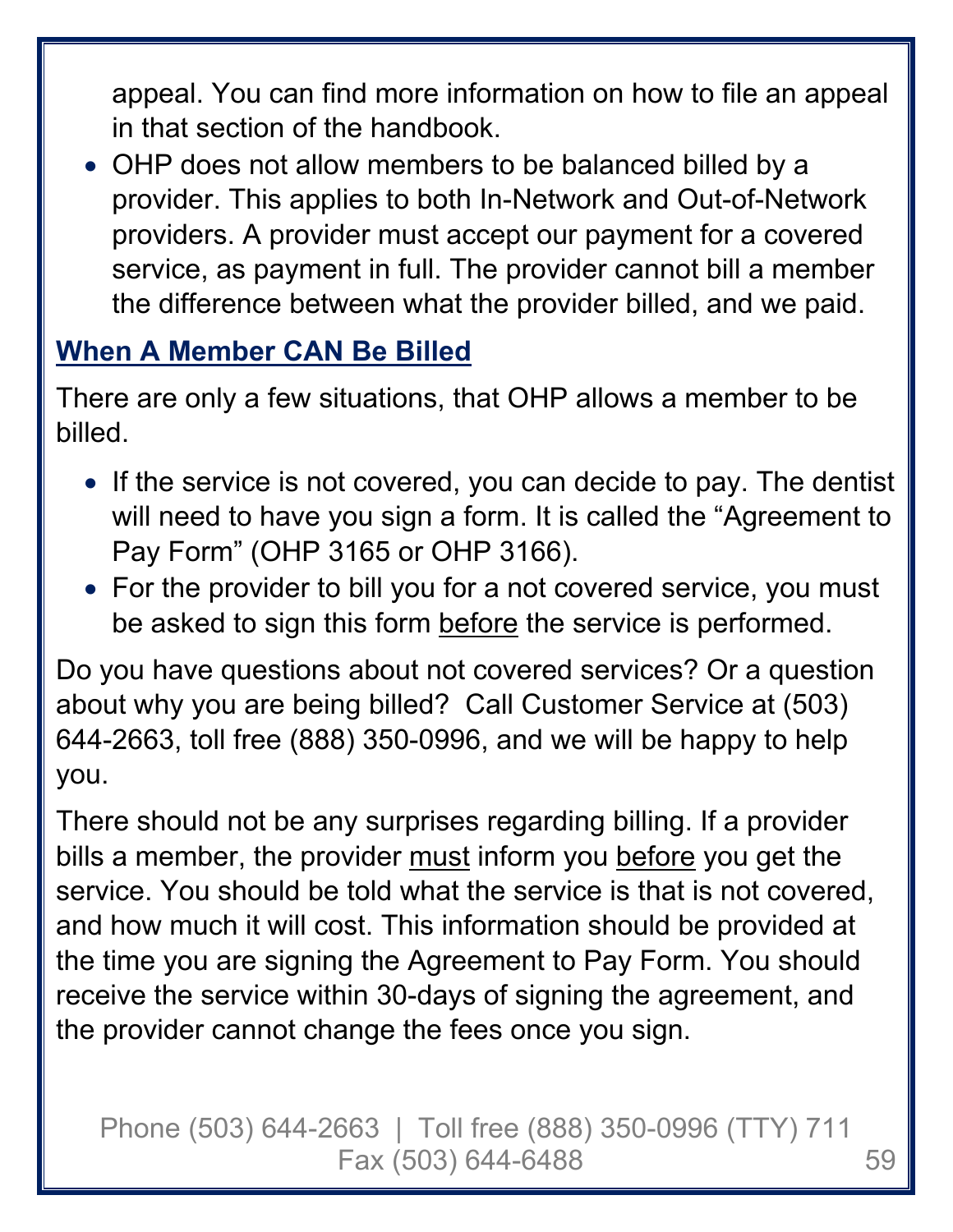#### **What To Do if You Get a Bill**

If you get a bill don't ignore it and call Customer Service right away. Many providers send unpaid bills to collection agencies. It is harder to fix the problem once that happens.

Providers can only send a bill to collections in certain cases. Customer Service we will work with you to make sure you are not at risk. They can talk you through all the options, and even talk to the provider for you.

## **PRIOR AUTHORIZATION (PRE-APPROVAL)**

Some dental services your dentist requests may need a prior authorization (PA). A prior authorization is advanced approval before you get the service. Some examples of services that need a PA, such as: dentures, root canals, and non-emergency complicated extractions.

Your dentist will submit a PA to us for you. If you want to know if a service needs a PA or its status, call Customer Service.

Some emergency or urgent dental services do not need a PA. In these cases, your dentist or specialist will decide if it is too important to wait for a PA. They will perform the dental procedure and then let us know after. For example: the dental service to relieve your pain prior to a root canal does not require approval. However, the root canal service itself would require approval.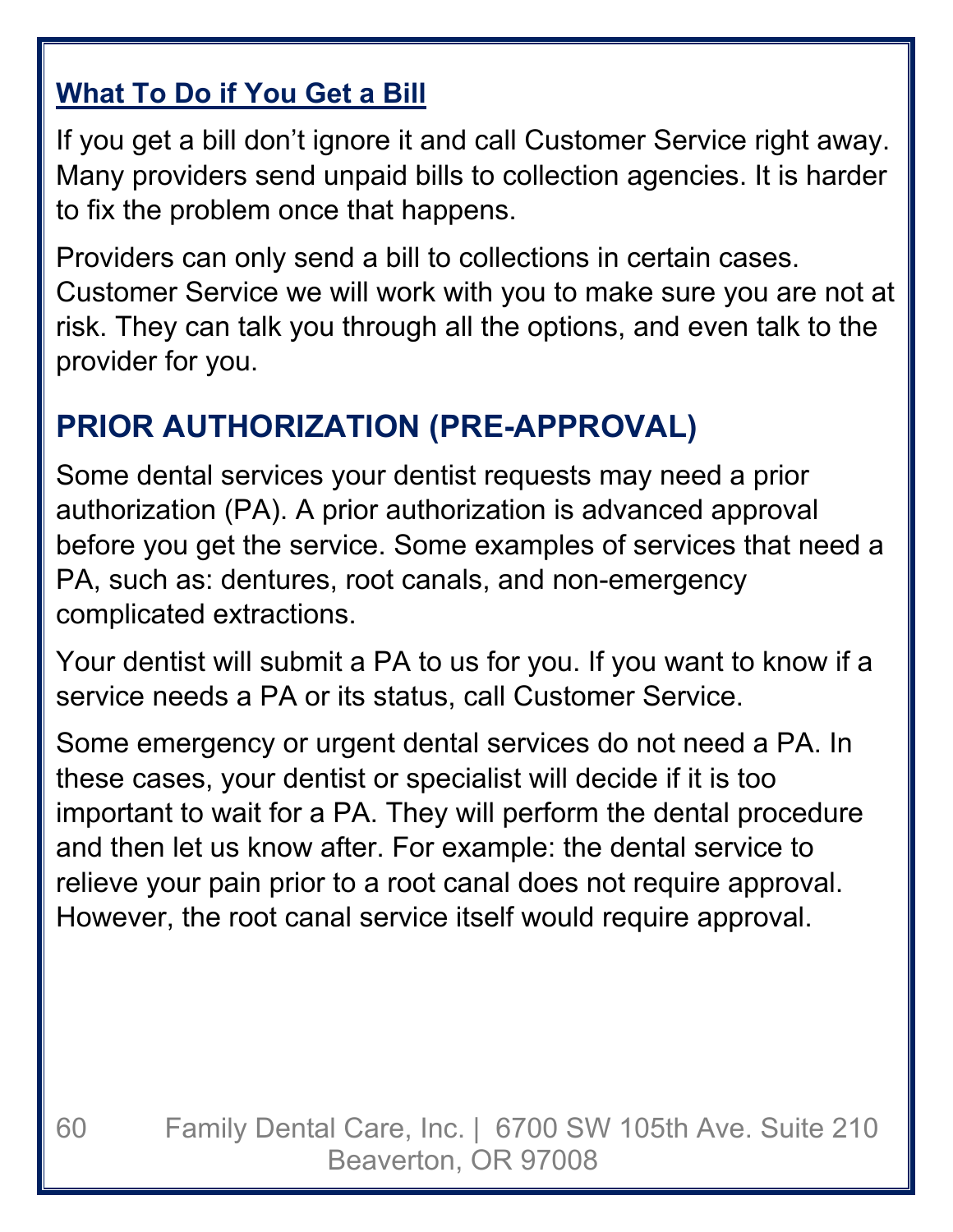# **OTHER IMPORTANT INFORMATION**

## **CHANGING YOUR DCO**

At certain times you can change your DCO if another is available. For most members they can change:

• If new to OHP during the first 90 days.

During the first 30 days after being enrolled in a DCO.

- When renewing OHP coverage.
- After being enrolled in a DCO for 6 months.
- For any other reason one time a year.
- If moving to a place your current DCO does not serve.

To change your DCO, you will need to contact the OHA to do so.

The following members are not subject to the same open timeframes to change their DCO. They can change or leave their DCO at any time. They are:

- American Indian and Alaskan Native.
- Medicare members (but must have a DCO for dental).
- OHP members can choose OHP FFS rather than a DCO if they have an important OHP-approved medical reason. First the member should call the DCO for help. If the DCO cannot help, call OHP client services at (800) 273-0557.

## **DISENROLLMENT**

A member, or someone who represents the member, can ask to be disenrolled from the DCO. This can be done verbally or in writing.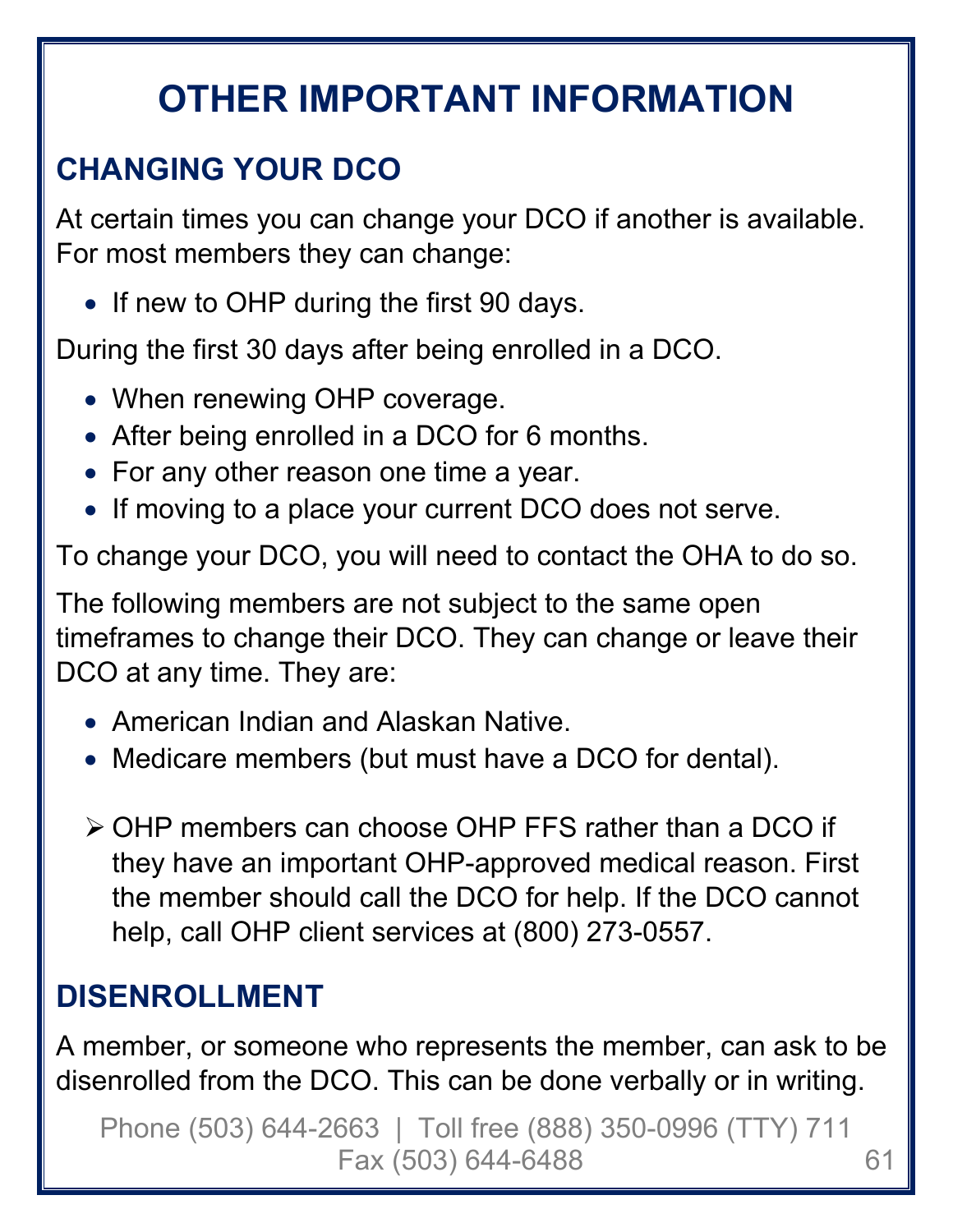This request can be made directly to the state (or its agent). The effective date of the disenrollment will be the first of the month after OHA's approval of the request.

Reasons a member can request disenrollment without cause are:

- A member may request within 30 days of an error by OHA.
- During the 90 days after OHA initial enrollment of the member into a DCO.
- Within 90 days after OHA sends a member notice of enrollment into a DCO.
- Once every 12 months thereafter or OHP renewal.
- After 6 months of being enrolled in a DCO.
- FBDE members and American Native/Alaskan Native may change DCO, or disenroll to fee-for-service, at any time.
- Member has one additional chance if none of the above apply.

Reasons a member can request disenrollment with cause are:

- Due to moral or religious objections the DCO does not cover a service the member seeks.
- The member needs services the DCO is unable to provide.
- Other reasons like poor quality of care or lack of access to providers, such as:
	- o The member moves out of the service area;
	- $\circ$  Services are not provided in the member's preferred language;
	- $\circ$  Services are not provided in a culturally appropriate manner;
	- o The member's health requires a change; or
	- $\circ$  To ensure continuity of care.
- 62 Family Dental Care, Inc. | 6700 SW 105th Ave. Suite 210 Beaverton, OR 97008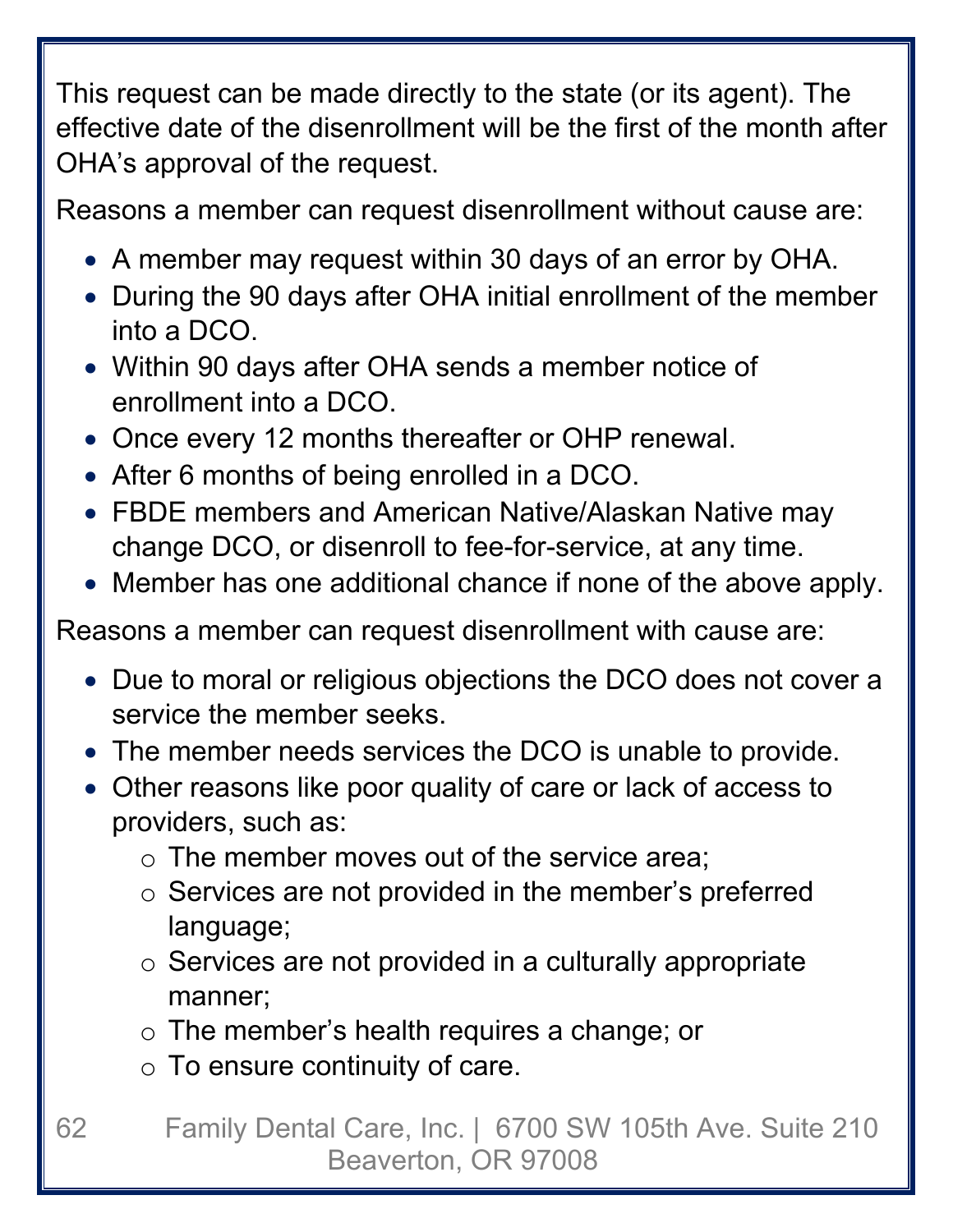Examples of reasons a DCO can ask for disenrollment of a member:

- Member is abusive or threatening to DCO staff, a provider or other members.
- Member is uncooperative or disruptive, except when such behavior is due to member's special health care needs.
- Member commits fraud, such as letting someone use his/her OHP ID card.
- Other member-specific situations with OHA approval.

For questions on disenrollment call OHP client services at (800) 273-0557 or (800) 699-9075.

**Family Dental Care, Inc.** will only request you be disenrolled for reasons OHP allows.

- 1. You move out of our service area.
- 2. Credible information leads us to believe you have taken part in fraud. An example, giving your OHP ID to another person to use.
- 3. A police report is filed that you have been physically abusive to your PCD or staff.

**Family Dental Care, Inc.** will not request you be disenrolled due to such things as:

- 1. Your health gets worse.
- 2. You needed a lot of services.
- 3. You have a disability.
- 4. Your disruptive behavior resulting from special needs.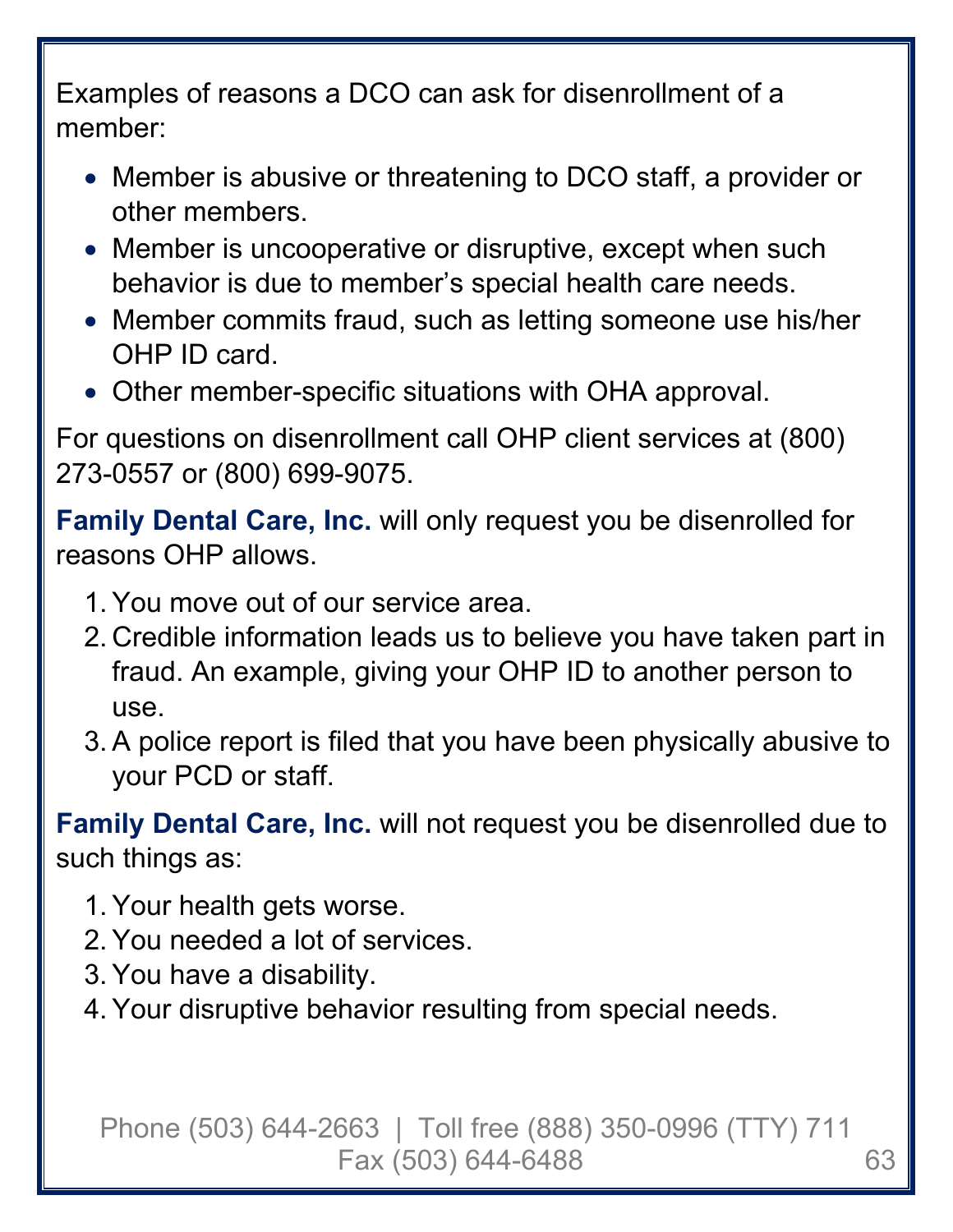### **What Happens if OHA Approves the Request for Disenrollment?**

Once OHA approves a request to be disenrolled they will reassign you to a new DCO. You will get a notice in the mail telling you about the switch. The letter will include information on your new DCO and how to request a hearing if you don't agree with it, or how to file a complaint.

#### **Other Information**

Members will receive a letter with disenrollment rights at least 60 days before the start of each enrollment period.

If you move to a new area call OHP client services as soon as you can to let them know.

For more information, or if you have questions on disenrollment call Customer Service at (503) 644-2663 or OHP Client Services at either (800) 273-0557 or (800) 699-9075.

## **NON-EMERGENCY TRANSPORTATION**

If you have no way to get to a covered dental appointment OHP may help you. OHP pays for rides to health care that OHP covers. This benefit is called non-emergency transportation. There is no cost to you for this service. Travel can be by bus, local ride share, or even help you pay for gas if using your car. This help may require pre-approval. Money you get for these services is paid for by your CCO or the transportation brokerage. Call your CCO or local service for more information or to ask for a ride. The numbers to call: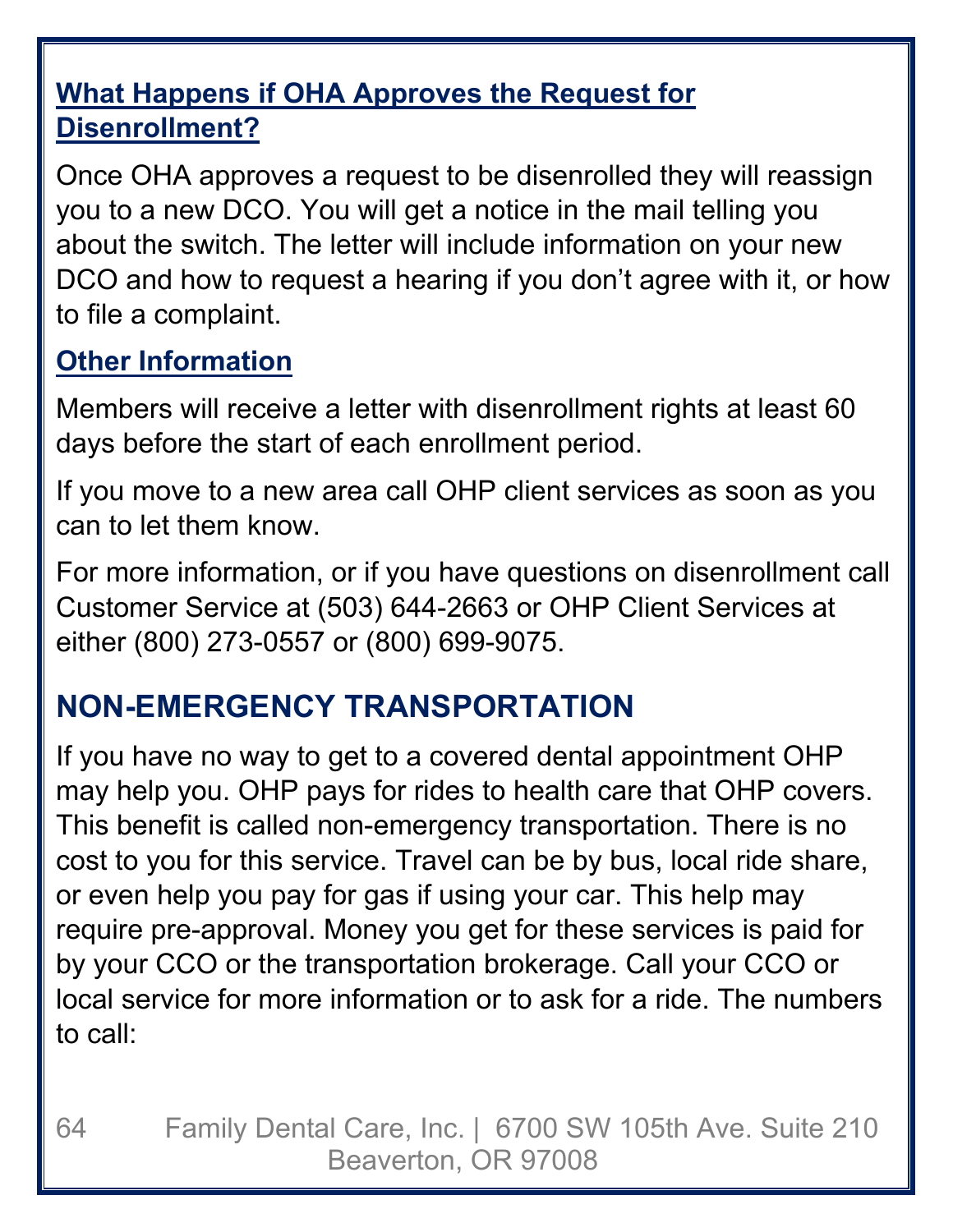

- Health Share Ride to Care (855) 321-4899
- Trillium MTM (877) 583-1552
- All other OHP members: Tri-county MedLink (866) 336-2906

For more information on local ride services, call your CCO. Or go to OHP.Oregon.gov then (click) 'Rides to Appointments'. You may also call **Family Dental Care, Inc.** for assistance in arranging a ride.

OHP Non-Emergency Medical Transportation Map link: Oregon Medicaid Non-Emergent Medical Transportation Brokerage Information

## **THIRD PARTY LIABILITY**

If a member has 'other' dental insurance or an accident/injury covered by other insurance. Members are **required** to provide a clinic or DCO with this information. At a minimum this includes:

- Name and address of the person covered by third-party payer.
- Name of the third-party policy holder (if different).
- Member's relationship to the third-party payer or policy holder.
- Social security number (if known) of the third-party payer or policy holder.
- Name and address for the insurance company.
- The policy holder's policy number for the insurance company.
- The name and address of the third-party who injured the member.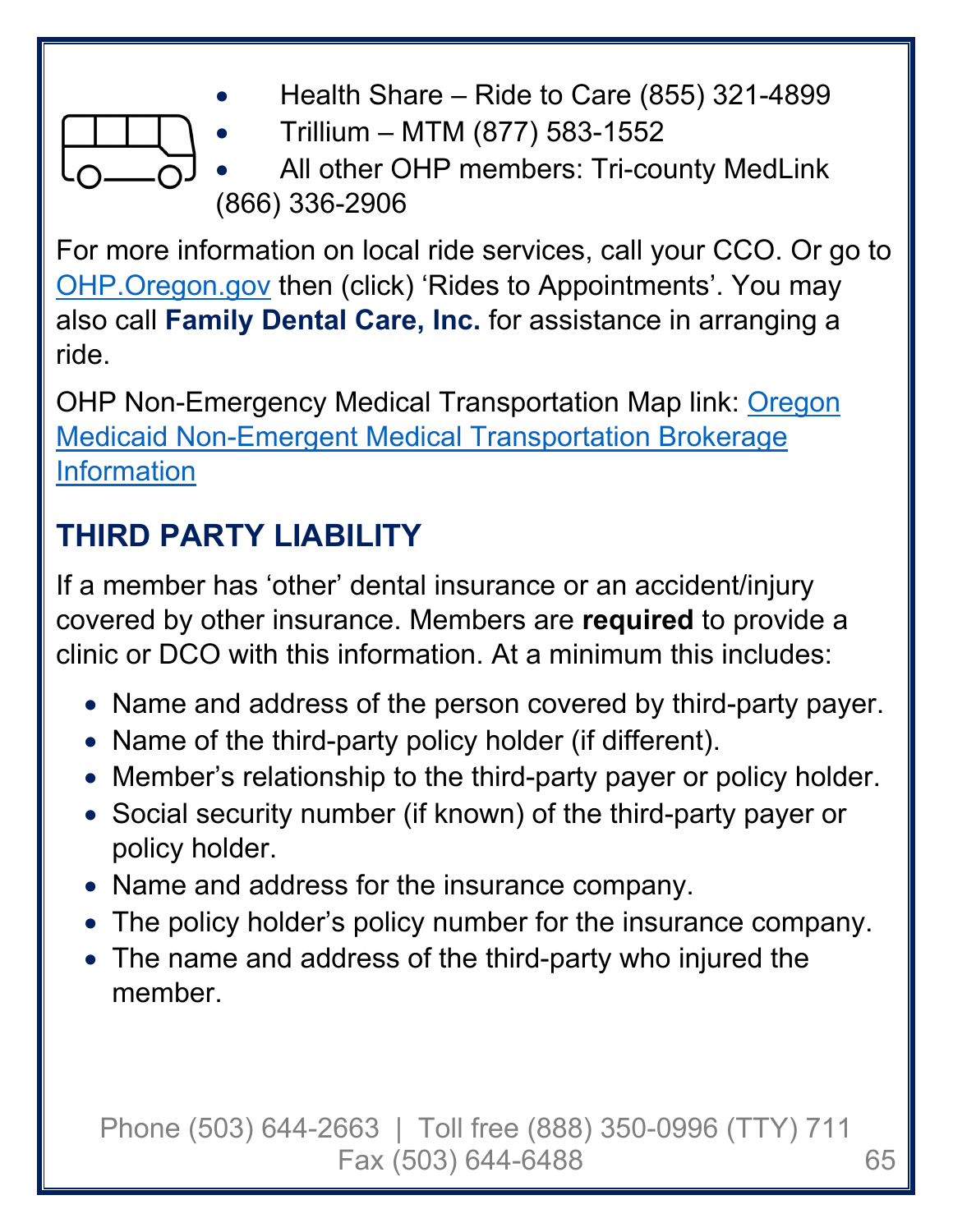#### **Copayments and Buy-Ups**

Our members do not pay anything out of pocket for OHP covered dental services. Our network clinics do not collect co-payments.

Buy-ups are not allowed under OHP. A buy-up is when you are charged the difference between a covered service and a not covered service.

If you are asked to pay for a service or get a bill, call Customer Service at (503) 644-2663, or toll free at (888) 350-0996 (TTY) 711. There are very few situations in which a dentist can bill an OHP member.

## **When You Might Have to Pay**

- You may have to pay for services if you see a dentist that does not take OHP.
- You may have to pay for services if you weren't eligible for OHP when you received the service.
- You will have to pay for services not covered by OHP. A detailed Agreement to Pay should list the services that will be provided and their cost to you.

## **QUITTING TOBACCO**

US Centers for Disease Control and Prevention report smoking is the leading cause of preventable death and disease. Smokers are more likely to develop heart disease, stroke, and lung cancer.



Whether you smoke cigarettes, cigars, or smokeless tobacco there is a health risk. This includes risks that affect your oral health like gum disease and tooth loss.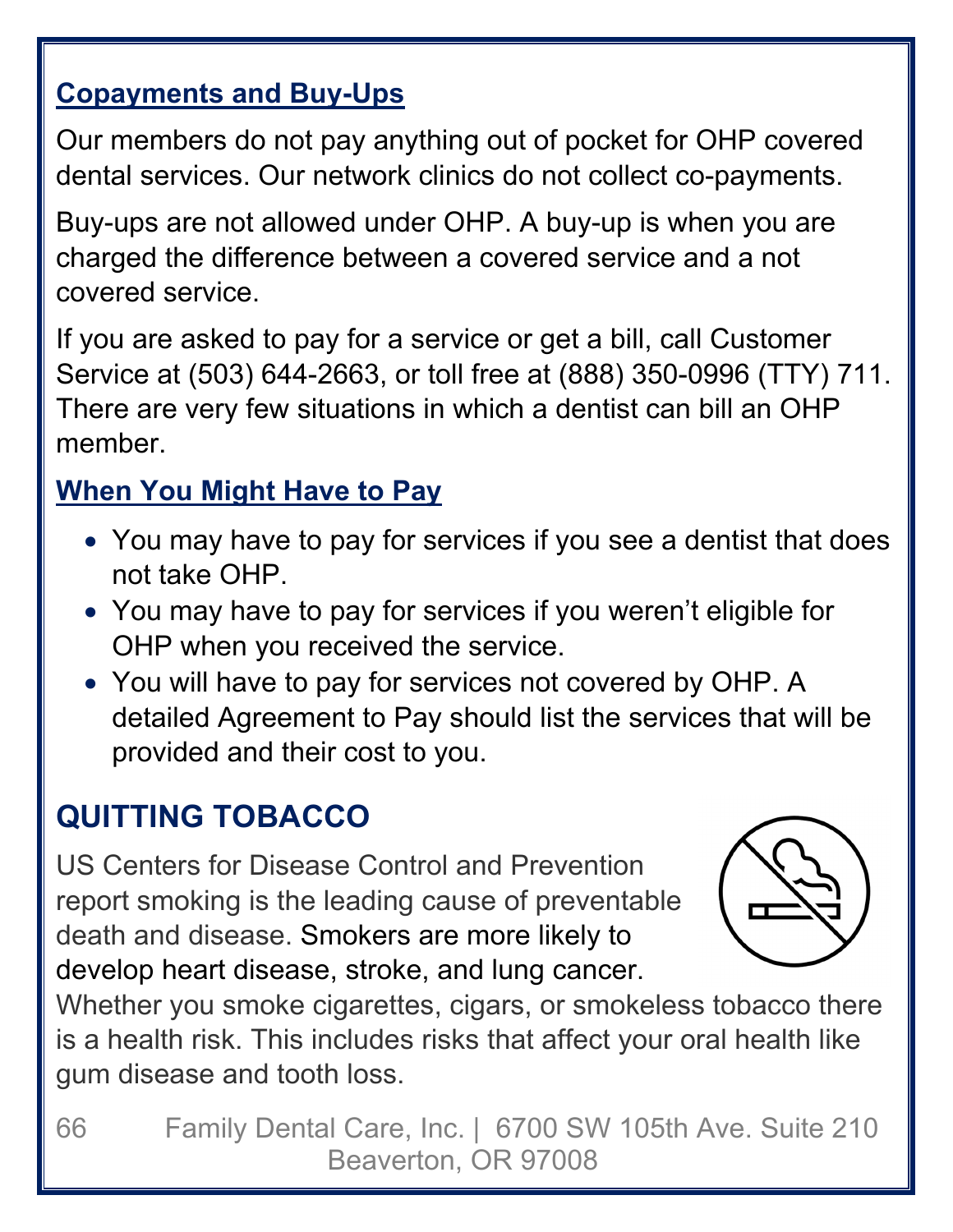Nicotine dependence occurs when you need nicotine and find it hard to quit using it. It produces pleasing effects in your brain, but these effects are temporary. Regardless of how long you have used tobacco stopping can improve your health. You can break your dependence on nicotine. Many effective treatments are available. Ask your dental provider for help.

OHP covers your dental provider helping you to quit using tobacco. These services are free to **Family Dental Care, Inc.** members. If you need help quitting tobacco, talk to your dental provider. No referral is needed.

Your CCO or OHA may cover smoking cessation counseling, nicotine gum, patches, and/or medications.

You can also call toll free at (800) QUIT-NOW, or (800) 784-8669 to be connected to Oregon's quit-line. Or go to https://www.quitnow.net/mve/quitnow?qnclient=oregon.

## **MENTAL HEALTH INFORMATION**

Dental anxiety can sometimes keep a member from seeking dental care needed. Your PCD, medical provider, and/or mental health provider can help. They can give you tips on ways to lower anxiety for children and adults. Our website has tips in our blog section at https://www.familydentalcareinc.com. Members who have used these tips have been able to overcome dental anxiety. Let your PCD know if you have dental anxiety.

**Declaration for Mental Health** – This form tells what kind of care you want if you cannot make decisions. More information on the 'Declaration of Mental Health Treatment' is in the OHP Member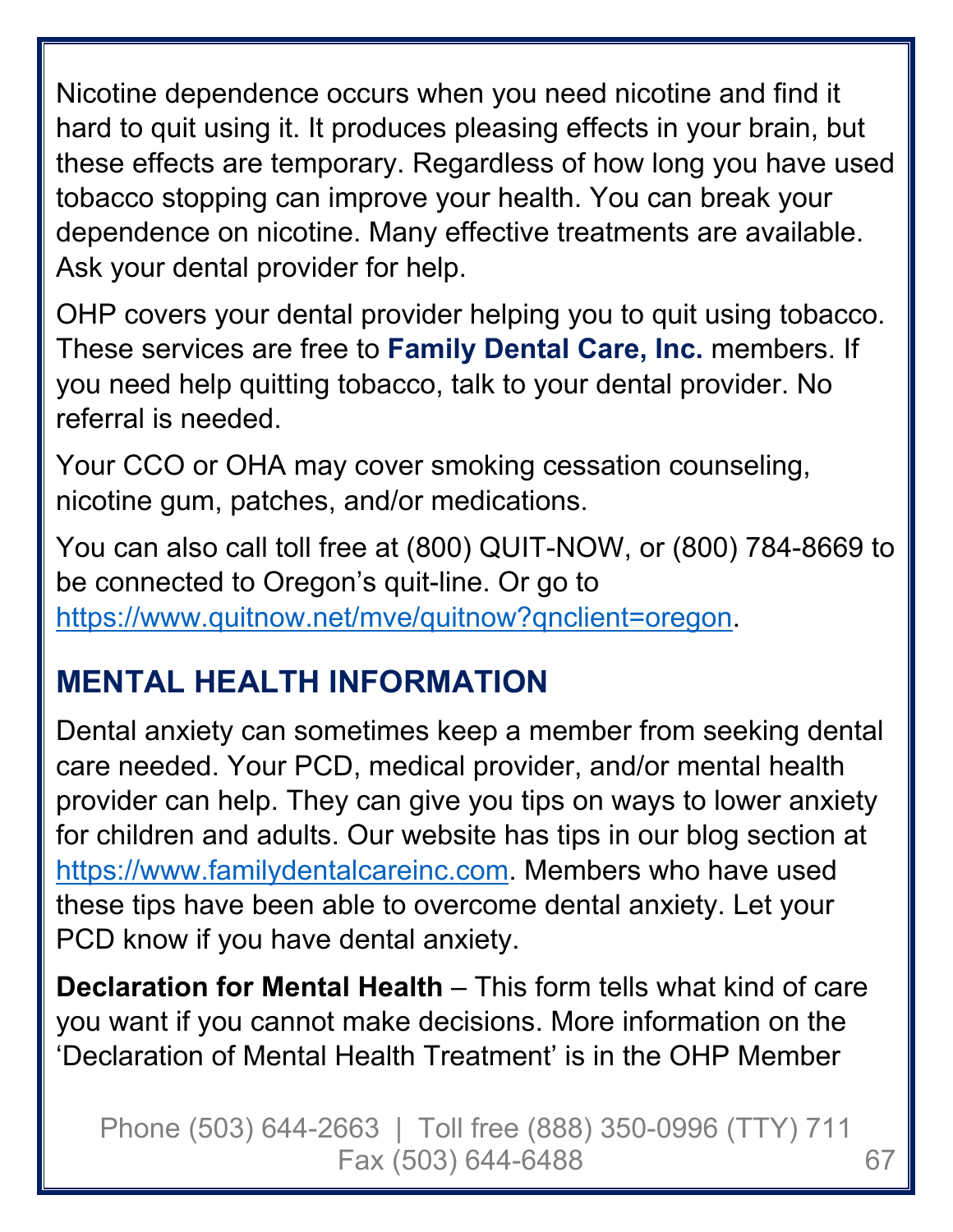Handbook. You can also talk to your primary care (medical) provider about it.

## **PRESCRIPTIONS**

**Family Dental Care, Inc.** pays for drugs your PCD uses while you are at the dental office. Example, member with gum disease is given a prescription rinse to use while in the office. This may be covered.

We do not pay for every drug used in the dental office. Example, member is given Tylenol while at the office. This would not be covered. It is not standard for a dentist to bill for this type of drug.

Over-the-counter drugs, even if given while at the dental office are not covered by us. Your CCO or OHA may cover some over the counter drugs. Call your CCO or OHA for more information.

Our plan does not have a formulary (list of covered or not covered drugs). Drugs your PCD uses in the office are determined covered based on being appropriate. If we determine a drug will not be covered, your PCD is not allowed to bill you.

If your dentist writes you a prescription, take it to the pharmacy. Show your OHP or CCO Medical ID card. We do not pay for prescriptions filled by a pharmacy. As a DCO we do not contract with pharmacies. This includes mail order pharmacies. When your dentist writes a prescription to be filled at a pharmacy either OHA or your CCO pays. Your CCO may have certain contracted pharmacies. Call your CCO for more information.

Your CCO may use a formulary. Your PCD may write a prescription not on your CCO's formulary. Or the CCO may have limitations on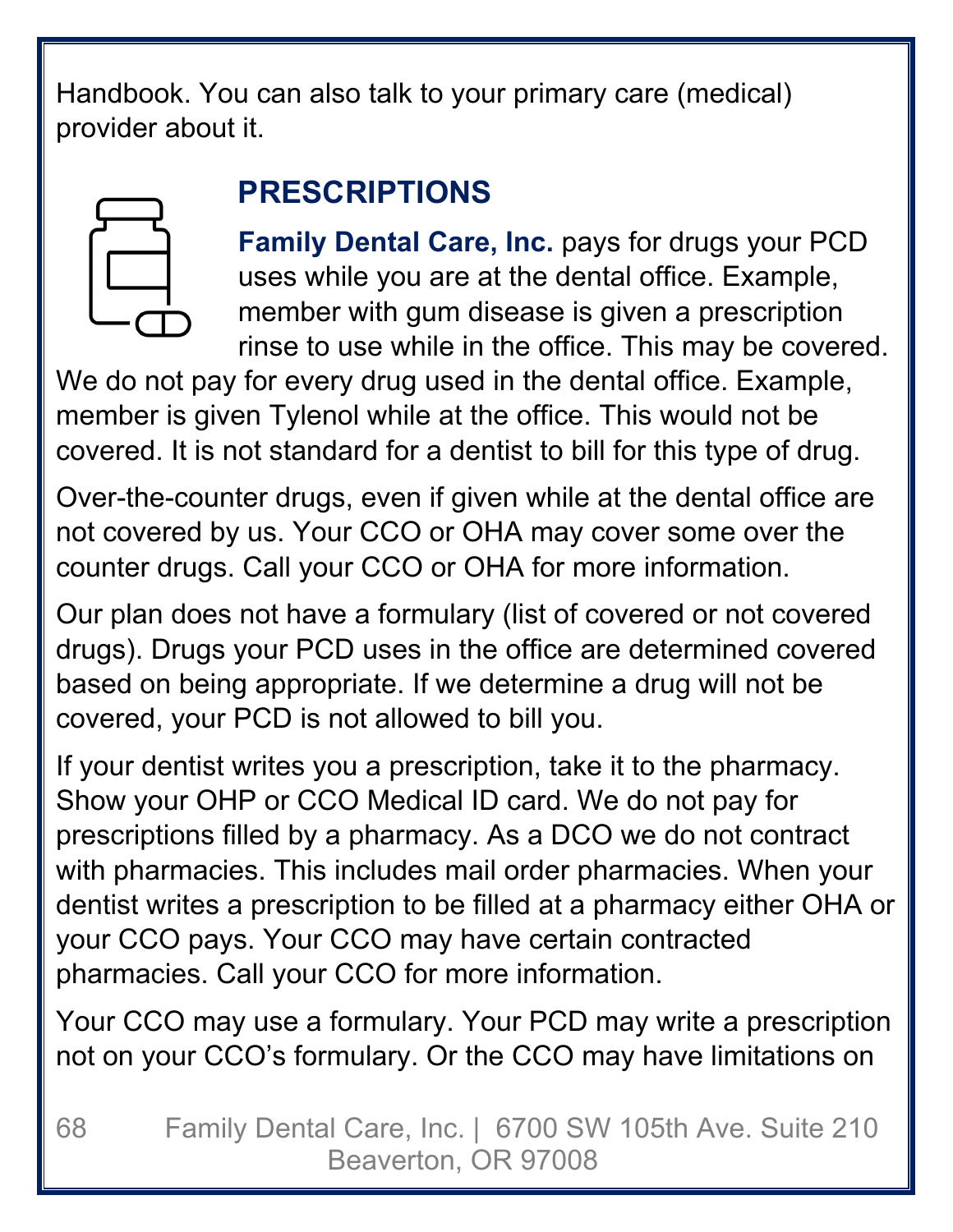when it will cover the drug. Your PCD will work with your CCO when these situations come up.

**OPIATE CRISIS** – Many states across the US are struggling with an opiate addiction crisis. OHA and/or a CCO may have opiate coverage criteria. This includes when an opiate prescription is written by your dentist.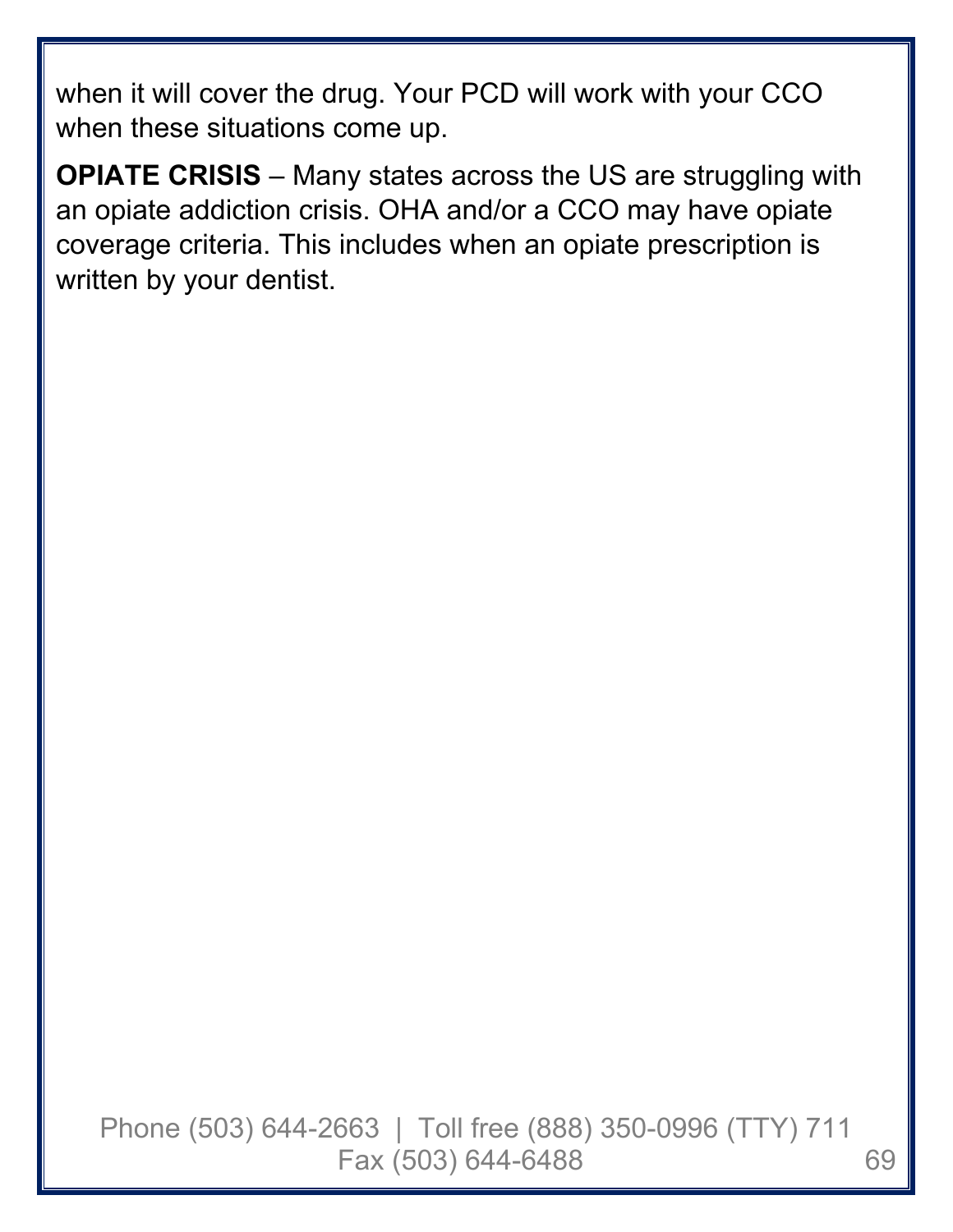# **FRAUD, WASTE, AND ABUSE**

**Fraud** is intentional deception knowing the information is false. **Abuse** is seeking payment for services that should not be paid. The dentist did not know the coverage plan. **Waste** is the overuse of services that are not necessary.

**Family Dental Care, Inc.** takes these matters very seriously. We comply with all applicable laws. This includes the State and Federal False Claims Act. Examples of fraud, waste and abuse include:

- Provider fraud:
	- o Billing for services not rendered
	- o Altering dental records
	- o Kickbacks and bribery
	- o Providing unnecessary services to members.
- Member fraud:
	- o Falsifying information
	- o Forging a prescription
	- o Letting another person use your OHP ID card
	- $\circ$  Identity theft.

**Family Dental Care, Inc.** is a community health plan. We want to make sure that healthcare dollars are spent helping our members be healthy and well. We need your help to do that. If you think fraud, waste, or abuse has happened report it as soon as you can. You can report it anonymously. Whistleblower laws protect people who report fraud, waste, and abuse. You will not lose your coverage if you make a report. It is illegal to harass, threaten, or discriminate against someone who reports fraud, waste, or abuse.

Report any suspected fraud, waste, and abuse. We are all hurt by fraud, waste, and abuse in the health care system. Every dollar that is spent this way cannot be spent where it is needed most.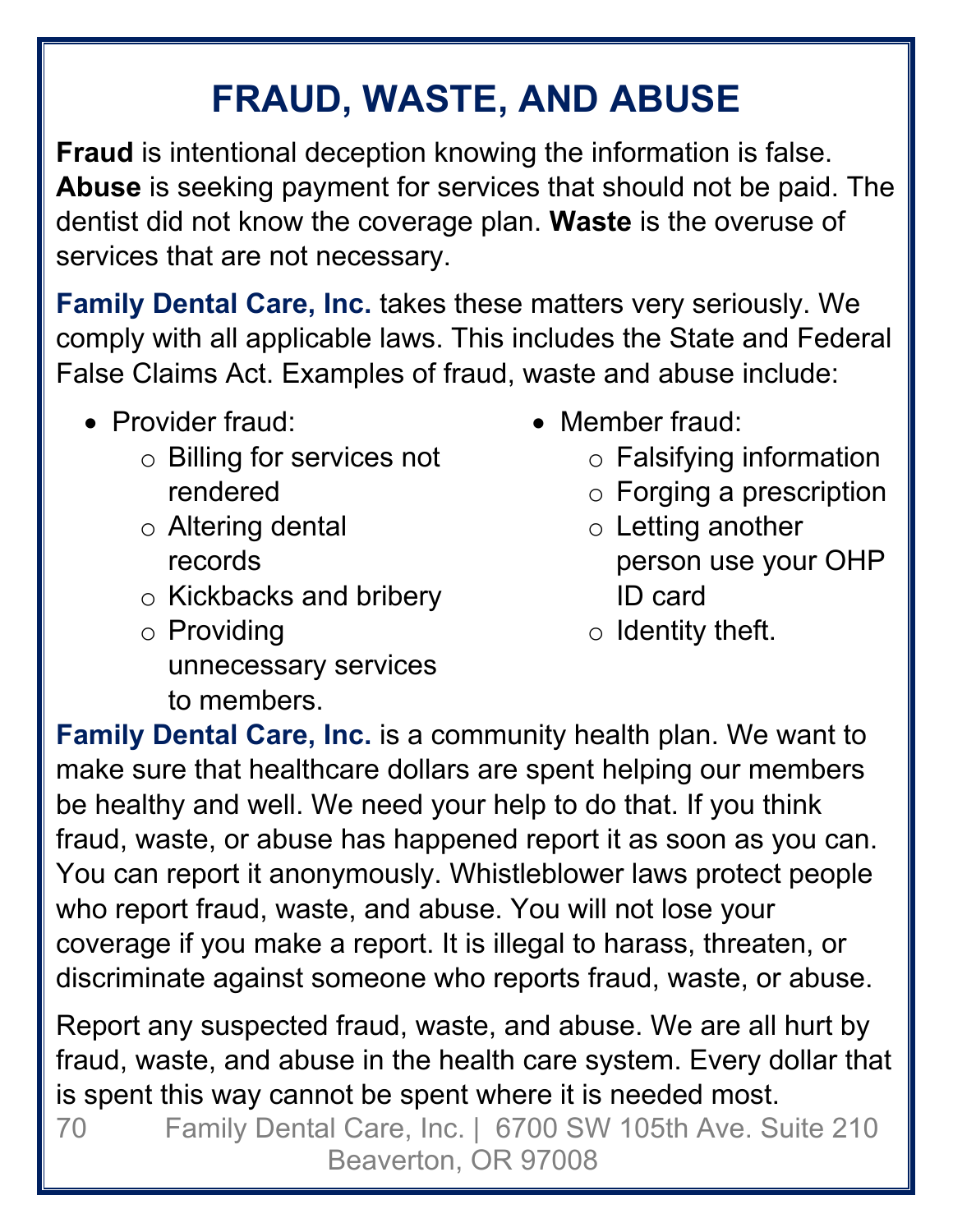If you suspect your benefits aren't being used correctly contact us. Or if you want to report a case of fraud, waste, or abuse, contact us. There are several ways to do so:

- You can call our toll-free hotline, call (503) 644-2663, option 4. You can call this number any time of day or night. It will take you to voicemail which is checked daily. Leave a message with your name, phone number.
- You can leave a message anonymously.
- You can write a letter to our Compliance Officer.
- You can go to the 'Contact Us' section on our website at https://www.familydentalcareinc.com.

We will send each report of suspected fraud, waste, and abuse committed by a provider or a member to the appropriate state agency listed below.

In addition to us you can report fraud, waste, and abuse to:

1) Medicaid Fraud Control Unit Oregon Department of Justice 100 SW Market Street Portland, OR 97201 Phone: (971) 673-1880 Fax: (971) 673-1890



2) OHA Office of Program Integrity 3406 Cherry Ave. NE Salem, OR 97303-4924 Fax: (503) 378-2577

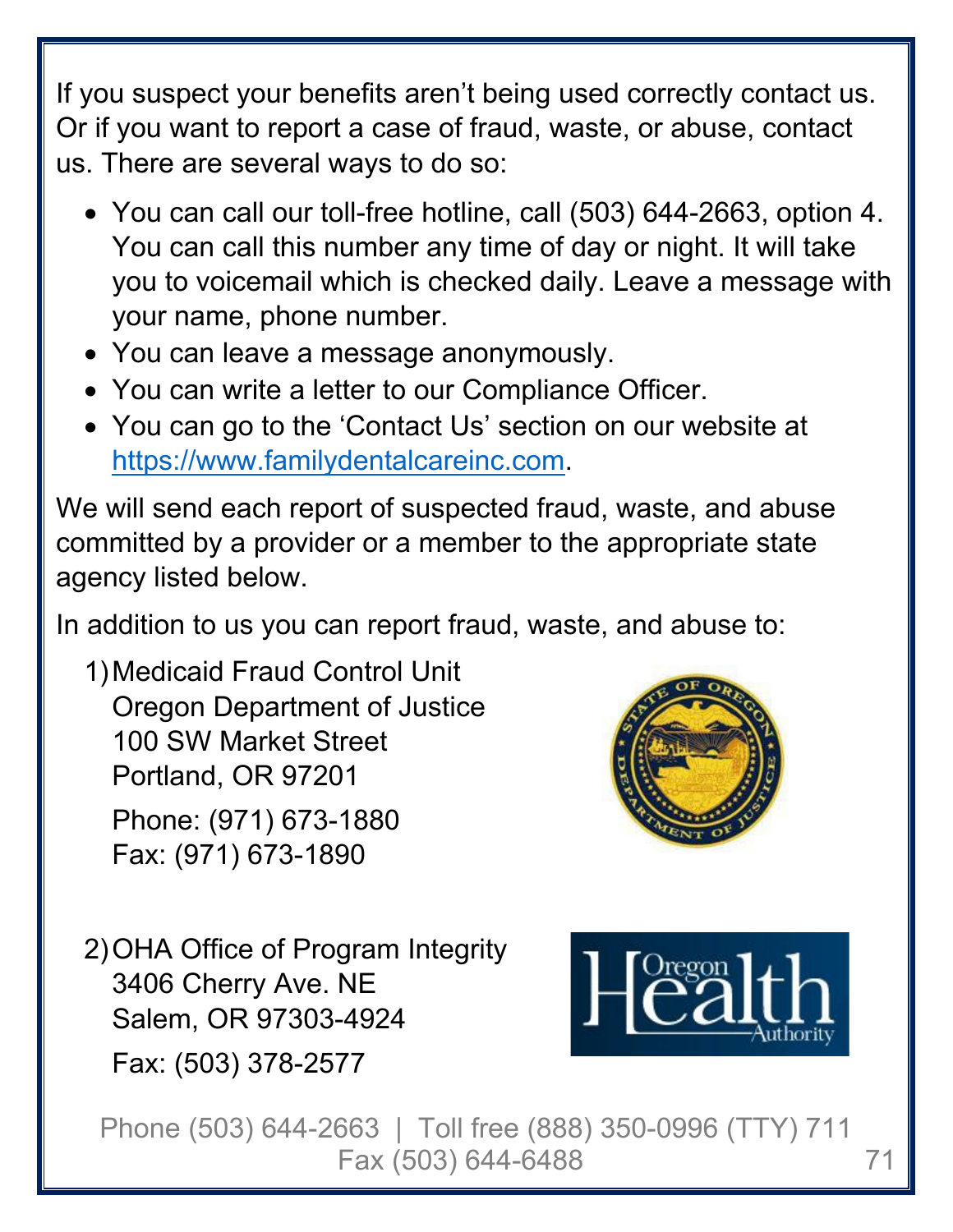Hotline: 1-888-FRAUD01 (888) 372-8301 https://www.oregon.gov/oha/FOD/PIAU/Pages/Report-Fraud.aspx

3) Contact DHS if you think someone is using your personal information for OHP benefits. Member Fraud can be reported to:

DHS Fraud Investigation P.O. Box 14150 Salem, OR 97309



Hotline: 1-888-FRAUD01 (888) 372-8301 Fax: (503) 373-1525 Attn: Hotline https://www.oregon.gov/oha/FOD/PIAU/Pages/Report-Fraud.aspx

**The law protects people who report fraud and abuse under Whistleblower laws. If you report fraud or abuse, you cannot:** 

- Lose your job
- Lose your coverage
- Be threatened, harassed, or discriminated against

## **VERIFYING SERVICES**

At times **Family Dental Care, Inc.** sends members a verification of services letter. It lets you know what services we have paid for you. This is not a bill. It is our request. Look these services over to see if they are correct. If you have doubts or believe there may be errors, call Customer Service. If you believe there may be fraud, waste or abuse involved, we want to know.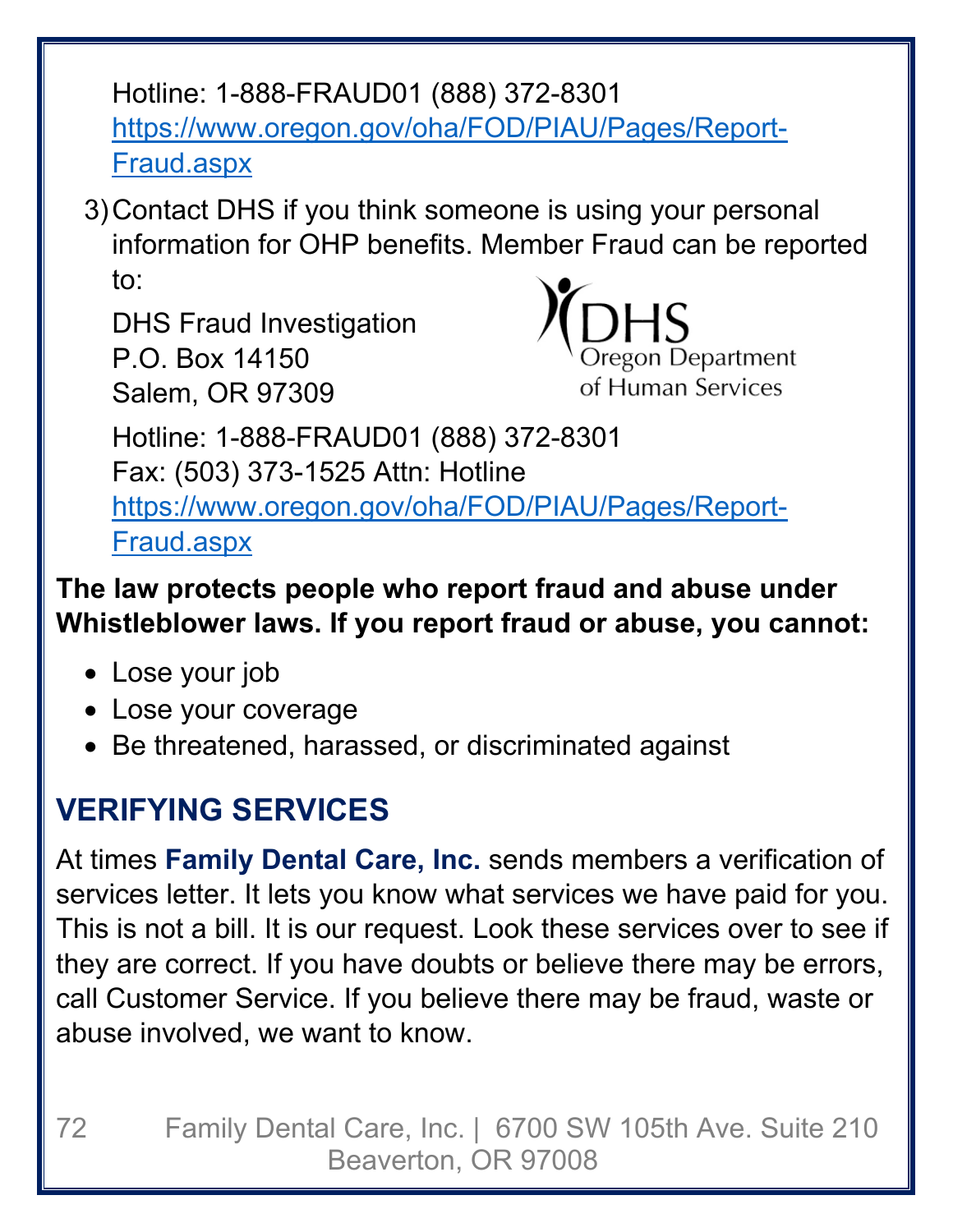# **GRIEVANCE SYSTEM AND APPEAL RIGHTS**

## **HOW TO MAKE A COMPLAINT**

Are you unhappy with your dental care, **Family Dental Care, Inc.**, or your dentist? You can complain at any time. Our "Appeals and Grievances Policies and Procedures" explains in detail how to file a complaint or request an appeal. If you would like a copy of it, call Customer Service.

A complaint can be made orally or in writing. You can make a complaint by:

- Calling Customer Service at (503) 644-2663 or toll free at (888) 350-0996 (TTY) 711
- Going to our website and sending us a secure message in the 'Contact Us' section at https://www.familydentalcareinc.com/contact/
- You can also send us a fax at (503) 644-6488. Or a letter, our mailing address is:

```
Family Dental Care, Inc. 
6700 SW 105th Ave. 
Suite 210 
Beaverton, OR 97008
```


With your written permission another person or provider can file for you. If a provider supports you in a complaint, we will not take any negative action against them. When receiving a complaint, we will try to make things better.

**Family Dental Care, Inc.** will work to resolve your complaint as fast your health condition requires. This is usually within five business

Phone (503) 644-2663 | Toll free (888) 350-0996 (TTY) 711 Fax (503) 644-6488 73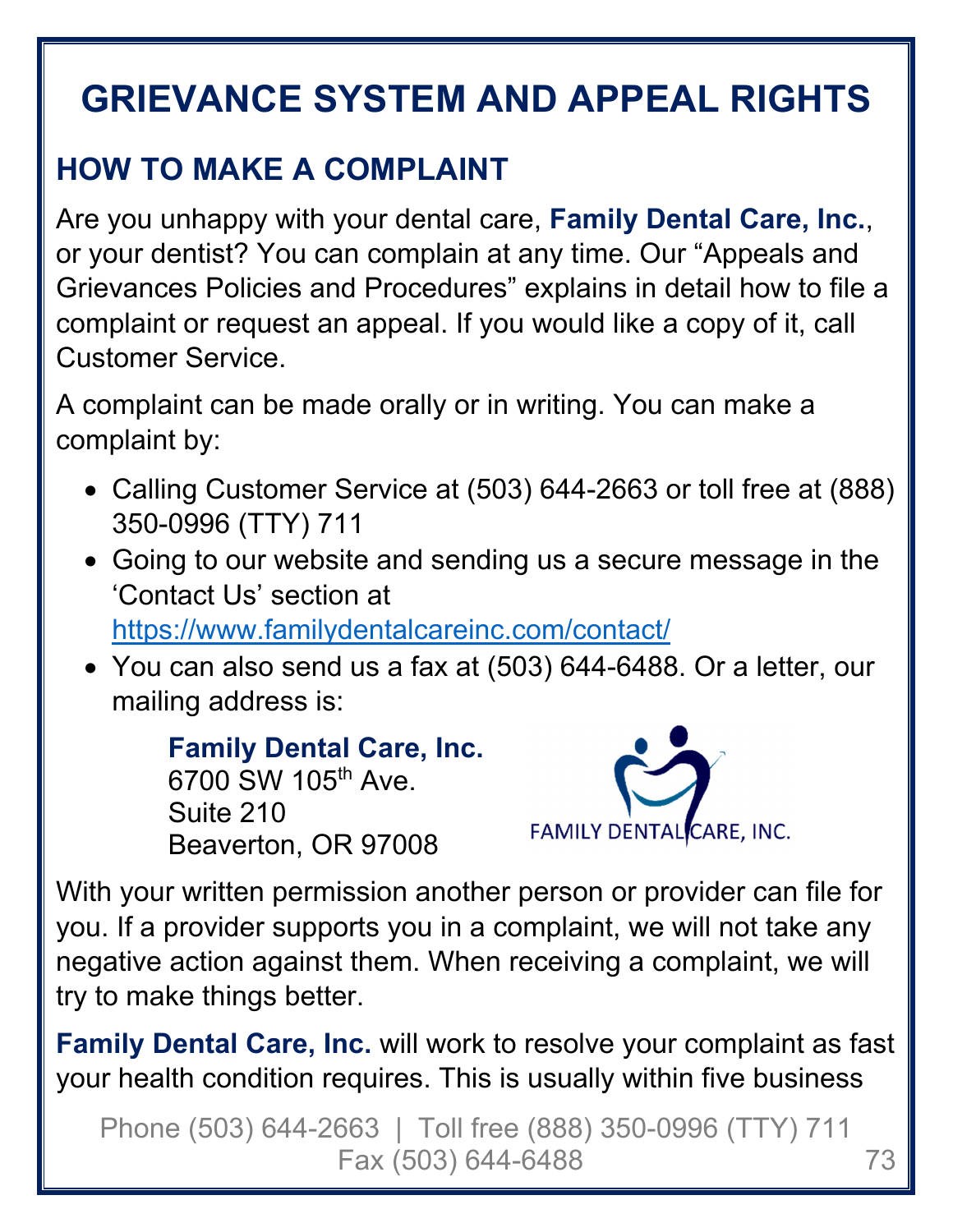days of receiving your complaint. Sometimes it is in your best interest that we need more than five days. If we do, within five days we will send you a letter to let you know why. You will receive a final answer within 30 calendar days of when we got your complaint.

## **Additional Information**

We will not tell anyone about your complaint unless you ask us to. You may want to file a complaint and request that your name and other personal information not be shared. It is your decision if we let the provider know who filed the complaint. This helps protect members from back lash, but it may slow down solving your problem. If a provider is advised, it makes it easier to gather information about your complaint. The provider is not to treat you any differently.

You may also file a complaint with OHP Client Services at any time by calling (800) 273-0557. Or the Oregon Health Authority's Ombudsman at (503) 947-2346 or toll free at (877) 642-0450.

# **APPEALS AND HEARINGS**

At times we will deny, stop, or reduce a medical service your provider has ordered. In that case we will explain why we made that decision. The explanation will be sent by mail in a letter called "Notice of Adverse Benefit Determination". You have the right to ask us to change it through an appeal and a state fair hearing. You must ask for an appeal. This can be done orally or in writing. It must be done no more than 60 days from the date on the letter. With your written permission an authorized representative or provider can file for you.

74 Family Dental Care, Inc. | 6700 SW 105th Ave. Suite 210 Beaverton, OR 97008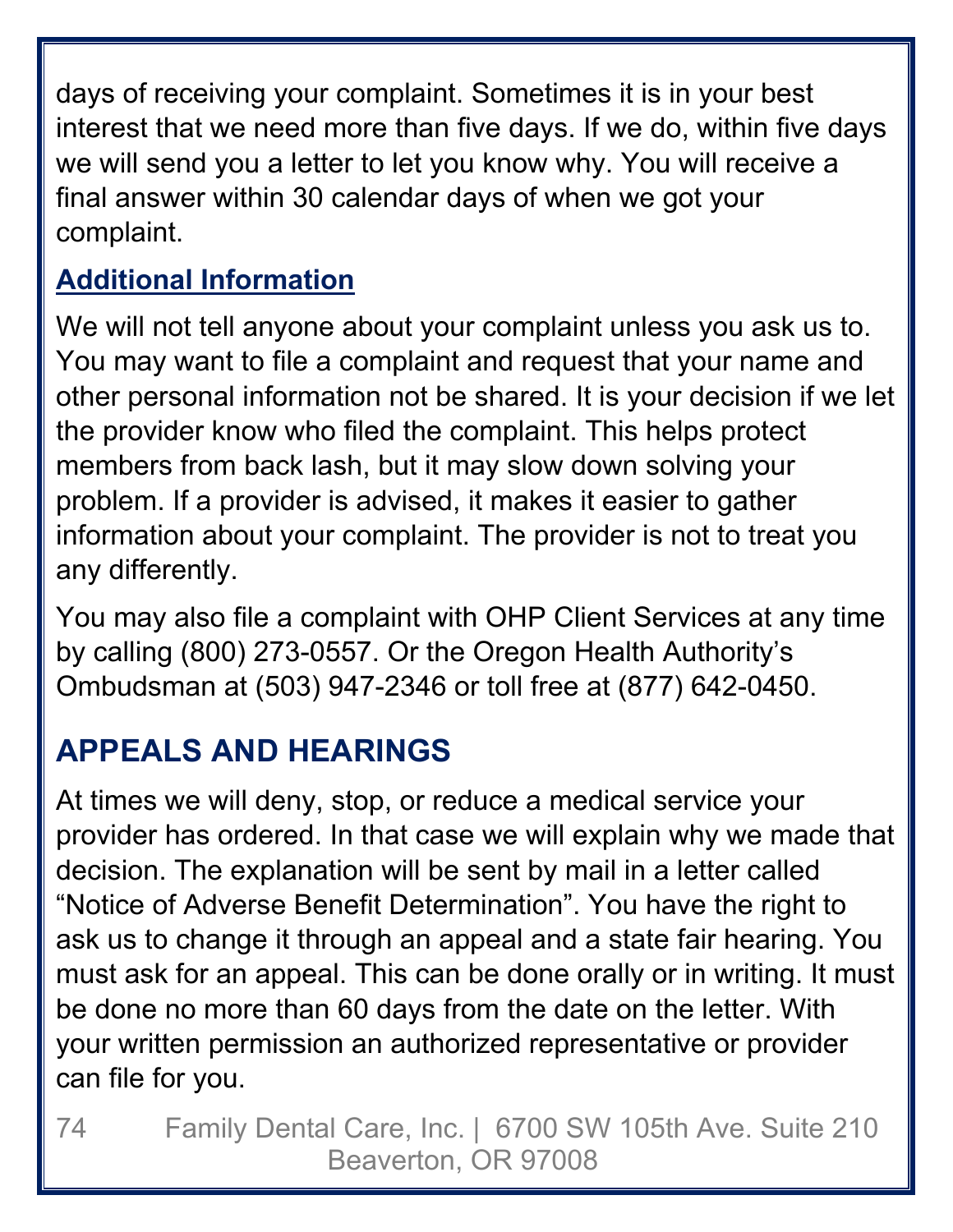#### **How to Appeal a Decision**

In an appeal **Family Dental Care, Inc.** will look at your case again. We may receive additional information. A different dental professional at **Family Dental Care, Inc.** will review the documentation. This may change the decision. Ask us for an appeal by:

- Calling Customer Service Customer Service at (503) 644-2663 or toll free at (888) 350-0996 (TTY) 711.
- Writing us a letter.
- Sending us an email.
- Filling out an Appeal and Hearing Request form, OHP form OHP 3302 or MSC 443.

Do you want help filing an appeal? You can ask someone like a friend or case manager to help you. You may also call the Public Benefits Hotline at (800) 520-5292. They can provide free legal advice and help.

With your written permission a provider can file an appeal for you. If a provider supports you in an appeal we will not take any negative action against the provider.

You will get a "Notice of Appeal Resolution" letter from us in 16 days. This will let you know if the reviewer agrees or disagrees with our decision. Occasionally we need more time to do a good review. If we do, we will try our best to tell you personally why we need more time. We will also send you a letter in the mail in case we cannot get a hold of you. In any case, we will not take more than 14 more days. You can file a complaint at any time if you do not agree

Phone (503) 644-2663 | Toll free (888) 350-0996 (TTY) 711 Fax (503) 644-6488 75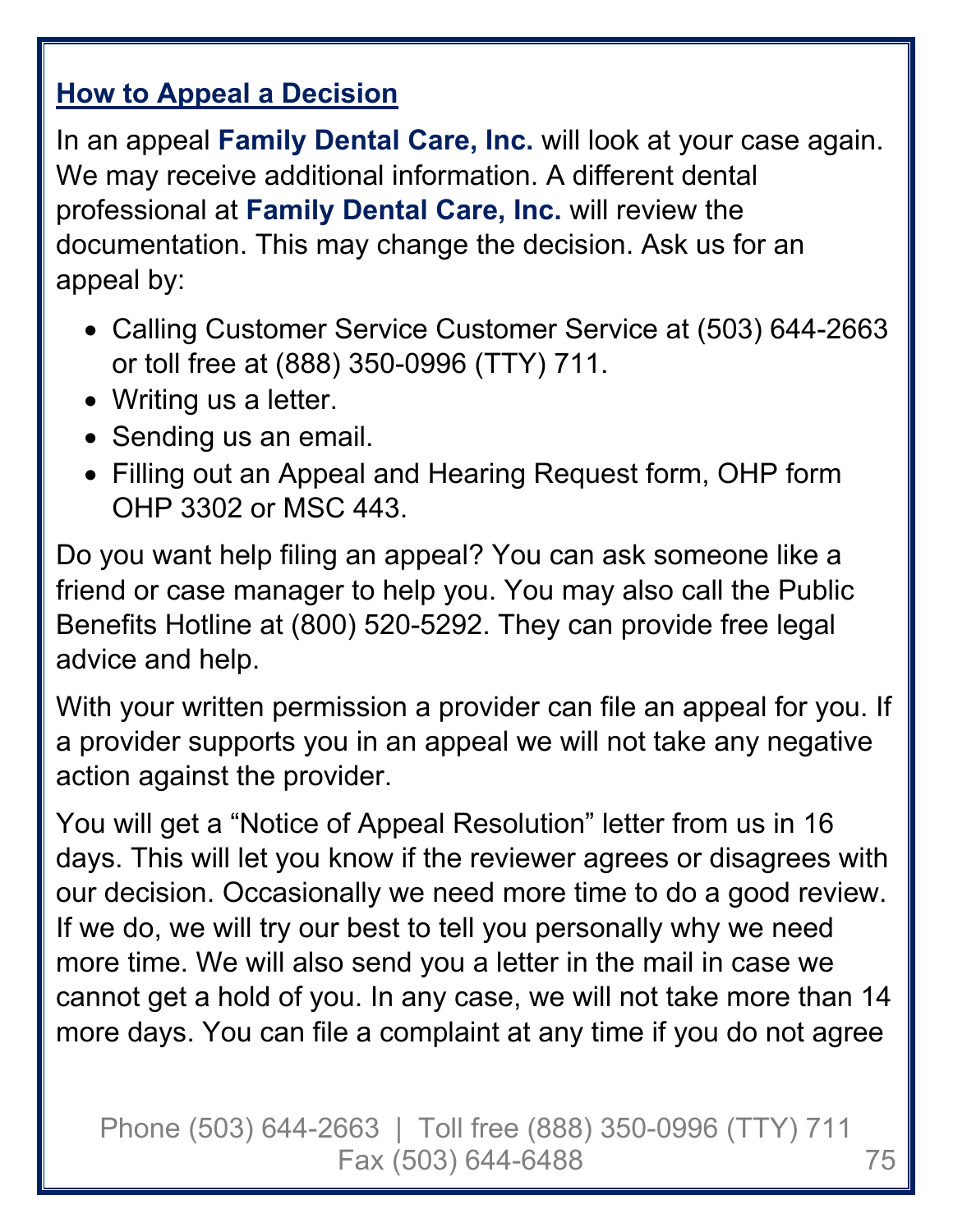with the extension. Once the review is complete, we will send you a letter explaining our decision.

**Family Dental Care, Inc.** is required to process your appeal within 16 days or by the extended appeal timeframe. If we do not this means the appeal process has been exhausted and you can file for an administrative hearing.

### **Continuing Service(s)**

You can keep on getting a service that already started before our decision to stop it. You must ask us to continue the service. This must be within 10 days of getting the denial letter that stopped it. If you continue the service two things can happen:

- The reviewer changes the original decision. The service is approved and OHP will pay for the service.
- The reviewer agrees with the original denial. The services are still denied. You may have to pay the cost of the services that you received. This will be for services after the Effective Date on the denial letter.

### **Provider Appeals**

Your provider can appeal for you. This can happen when their dentist's orders are denied by a plan. You must agree to this in writing. If you provider sends in the appeal for you all the same rules apply.

### **How To Get an Administrative Hearing**

After an appeal you will receive a Notice of Appeal Resolution (NOAR). It will tell you if your appeal was upheld or overturned. If the services are still denied a hearing request can be filed. You can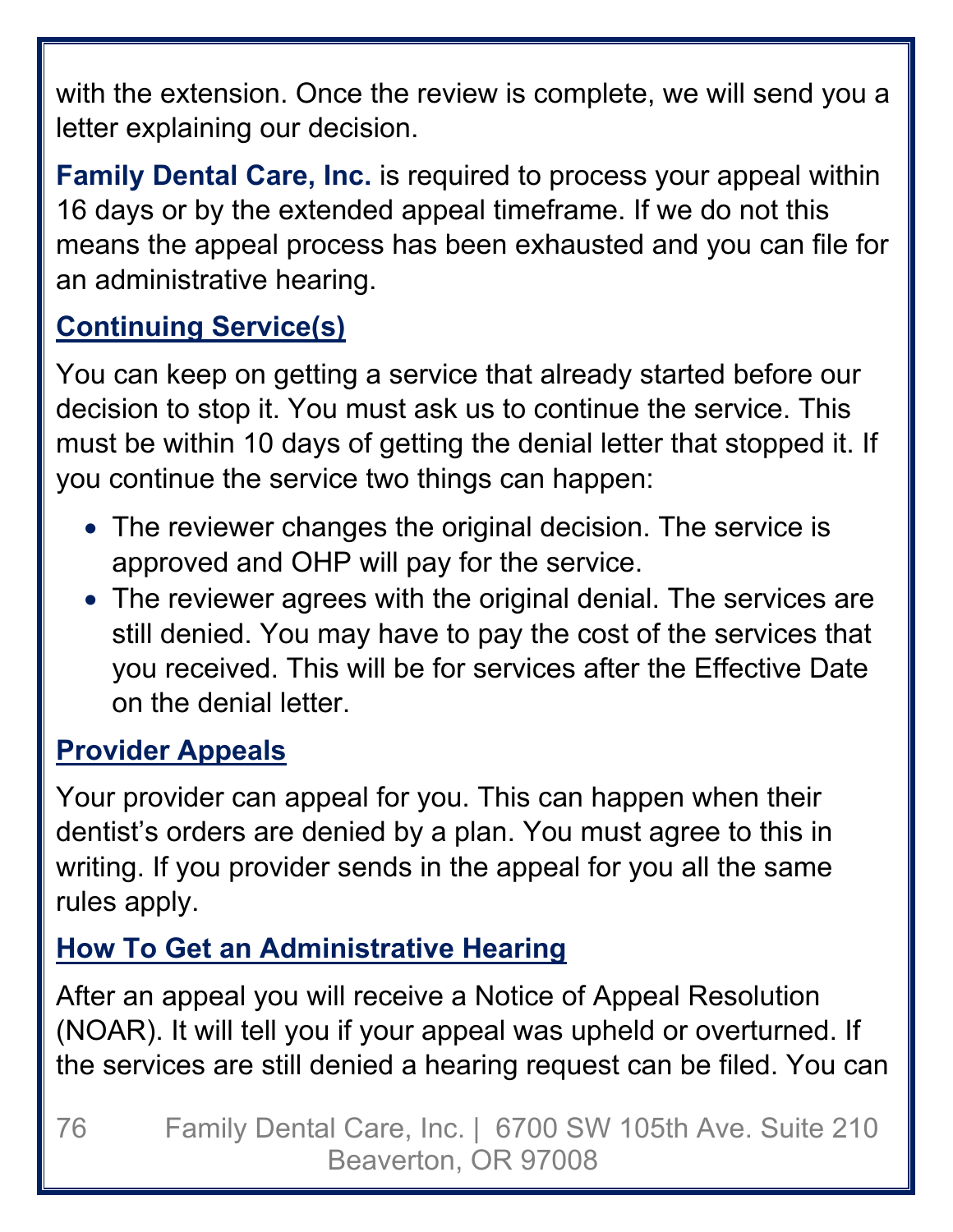request a hearing in writing or over the phone. Call OHP Client Services at (800) 273-0557, (TTY) 711, and ask for form OHP 3302 or MSC 443.

Was your appeal for services denied? Were your appeal rights exhausted because we did not keep to the time frames? Then you can ask for a state fair hearing with an Oregon Administrative Law Judge. You will have 120 days from the date on your NOAR to ask the state for a hearing. Your NOAR letter will have a form that you can send in. You can also ask us to send you an Appeal and Hearing Request form.

If a provider files an appeal on your behalf, they can request a hearing on your behalf.

At the hearing, you can tell the judge why you do not agree with our decision. Also, why you think the services should be covered. A lawyer is not required, but you can get someone else to help you. This person can be a lawyer or a dental professional. The member must provide written consent. If you hire a lawyer, you must pay their fees. You can ask for help from the Public Benefits Hotline. It is a program of Legal Aid Services of Oregon and the Oregon Law Center. Contact them at (800) 520-5292, (TTY) 711. They can give advice and possible representation. Information on free Legal Aid can also be found at https://oregonlawhelp.org/.

A hearing can take more than 30 days to prepare. You can keep on getting a service that already started before our original denial until then. You must ask the state to continue the service. It must be within 10 days of getting our NOAR that confirmed our denial.

Phone (503) 644-2663 | Toll free (888) 350-0996 (TTY) 711 Fax (503) 644-6488 77  $\triangleright$  If you continue the service and the judge agrees with the denial the services are still denied. You may have to pay the cost of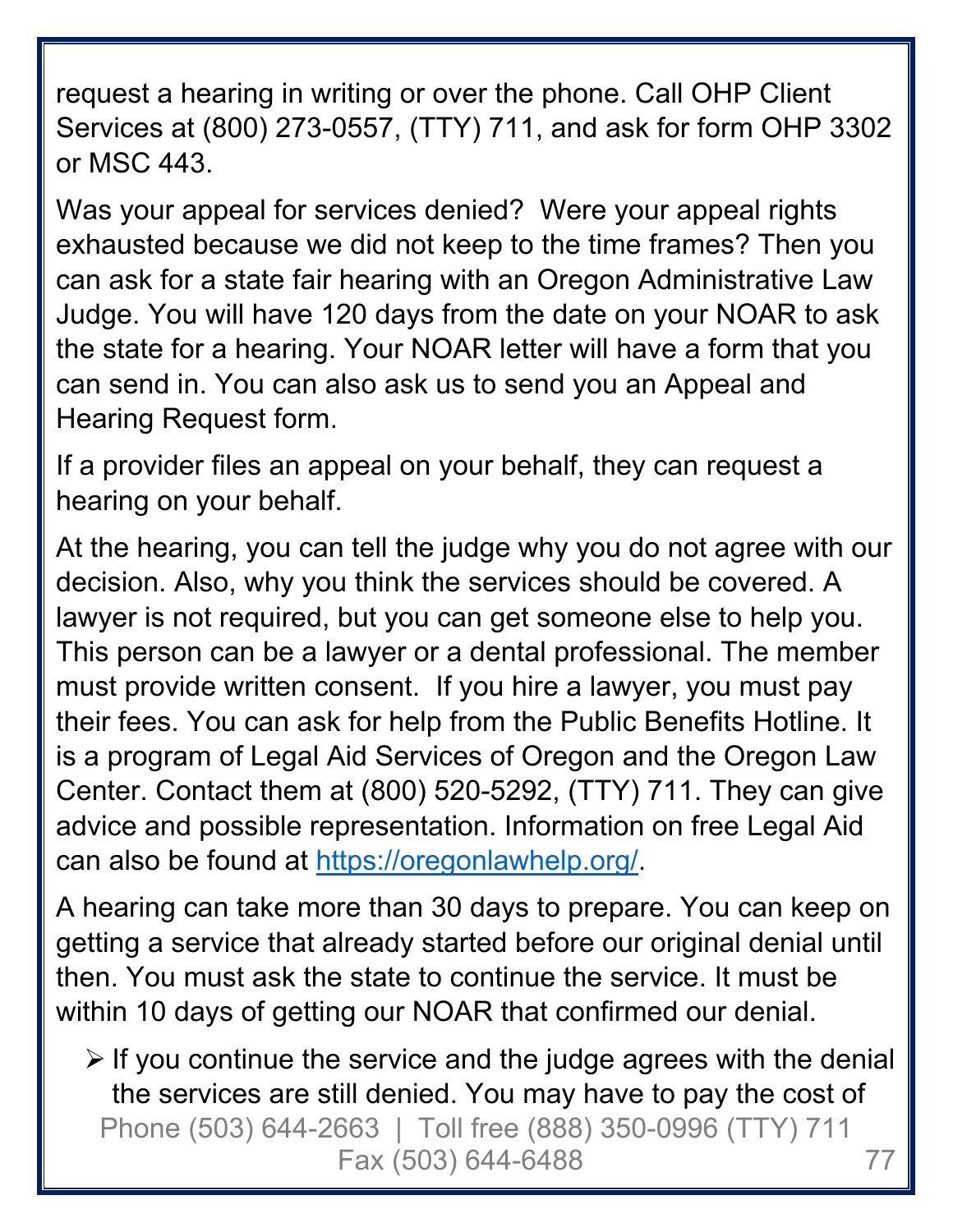the services that you received. This will be for services after the date on the NOAR.

#### **Expedited Appeal or Hearing Request for Urgent Problems**

**Appeal** - Do you and your PCD feel you have an urgent problem? One that cannot wait for a regular appeal? Tell us. You can ask for an expedited (fast) appeal. We suggest you have your PCD explain to us its urgency. You can include a statement from your PCD. You or your PCD can call or email us. For the quickest results, you can fax your appeal form to (503) 644-6488. Or you can send it by mail to: **Family Dental Care, Inc.** 6700 SW 105<sup>th</sup> Ave., Beaverton, OR 97008.

If you qualify for a fast appeal, we will make our decision as quickly as your health requires. We will take no more than 72 hours from the time we receive your appeal request.

We will do our best to reach you and your provider by phone to let you know our decision. We will also send our decision in writing.

If we need more information and it is in your best interest, we can extend the timeframe by up to 14 days. If we extend the timeframe, we will do our best to let you know orally. We will always send a written notice to let you know why we need more time. You have a right to file a grievance if you disagree with the extension.

If we deny your request for a fast appeal, we will do our best to call you and your provider to let you know. We will also send a written notice within two days.

**Hearing** - Also, you may request an expedited (fast) hearing from OHA by phone or fax. You can call OHP at (800) 699-9075. Fax your hearing request form (OHP 3302 or MSC 443) to: OHP

78 Family Dental Care, Inc. | 6700 SW 105th Ave. Suite 210 Beaverton, OR 97008